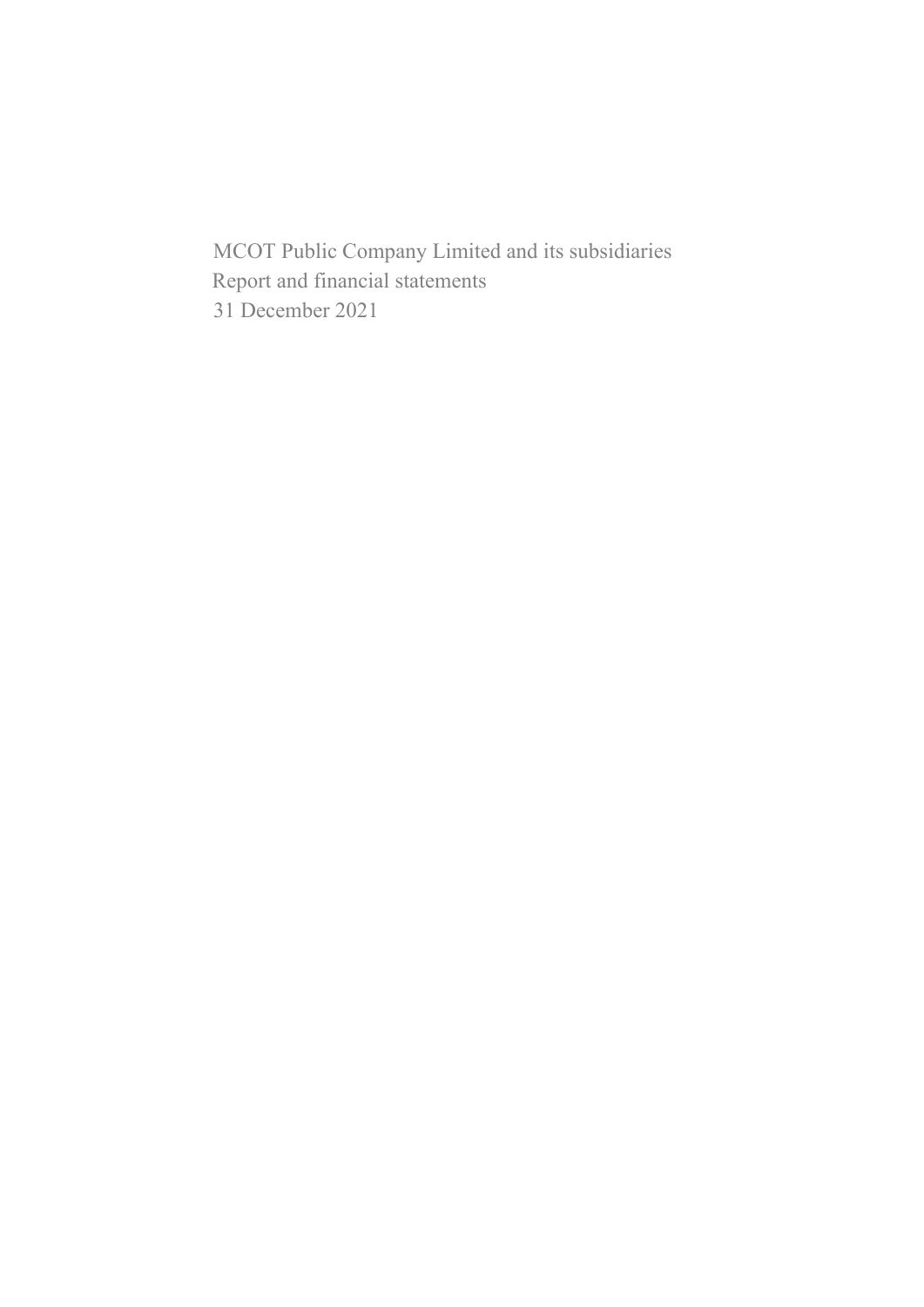#### **Independent Auditor's Report**

To the Shareholders of MCOT Public Company Limited

#### **Opinion**

I have audited the accompanying consolidated financial statements of MCOT Public Company Limited and its subsidiaries (the Group), which comprise the consolidated statement of financial position as at 31 December 2021, and the related consolidated statements of comprehensive income, changes in shareholders' equity and cash flows for the year then ended, and notes to the consolidated financial statements, including a summary of significant accounting policies, and have also audited the separate financial statements of MCOT Public Company Limited for the same period.

In my opinion, the financial statements referred to above present fairly, in all material respects, the financial position of MCOT Public Company Limited and its subsidiaries and of MCOT Public Company Limited as at 31 December 2021, their financial performance and cash flows for the year then ended in accordance with Thai Financial Reporting Standards.

### **Basis for Opinion**

I conducted my audit in accordance with the State Audit Standards and Thai Standards on Auditing. My responsibilities under those standards are further described in the *Auditor's Responsibilities for the Audit of the Financial Statements* section of my report. I am independent of the Group in accordance with the State Audit Standards as issued by the State Audit Commission and the Code of Ethics for Professional Accountants as issued by the Federation of Accounting Professions as relevant to my audit of the financial statements, and I have fulfilled my other ethical responsibilities in accordance with the State Audit Standards and the Code. I believe that the audit evidence I have obtained is sufficient and appropriate to provide a basis for my opinion.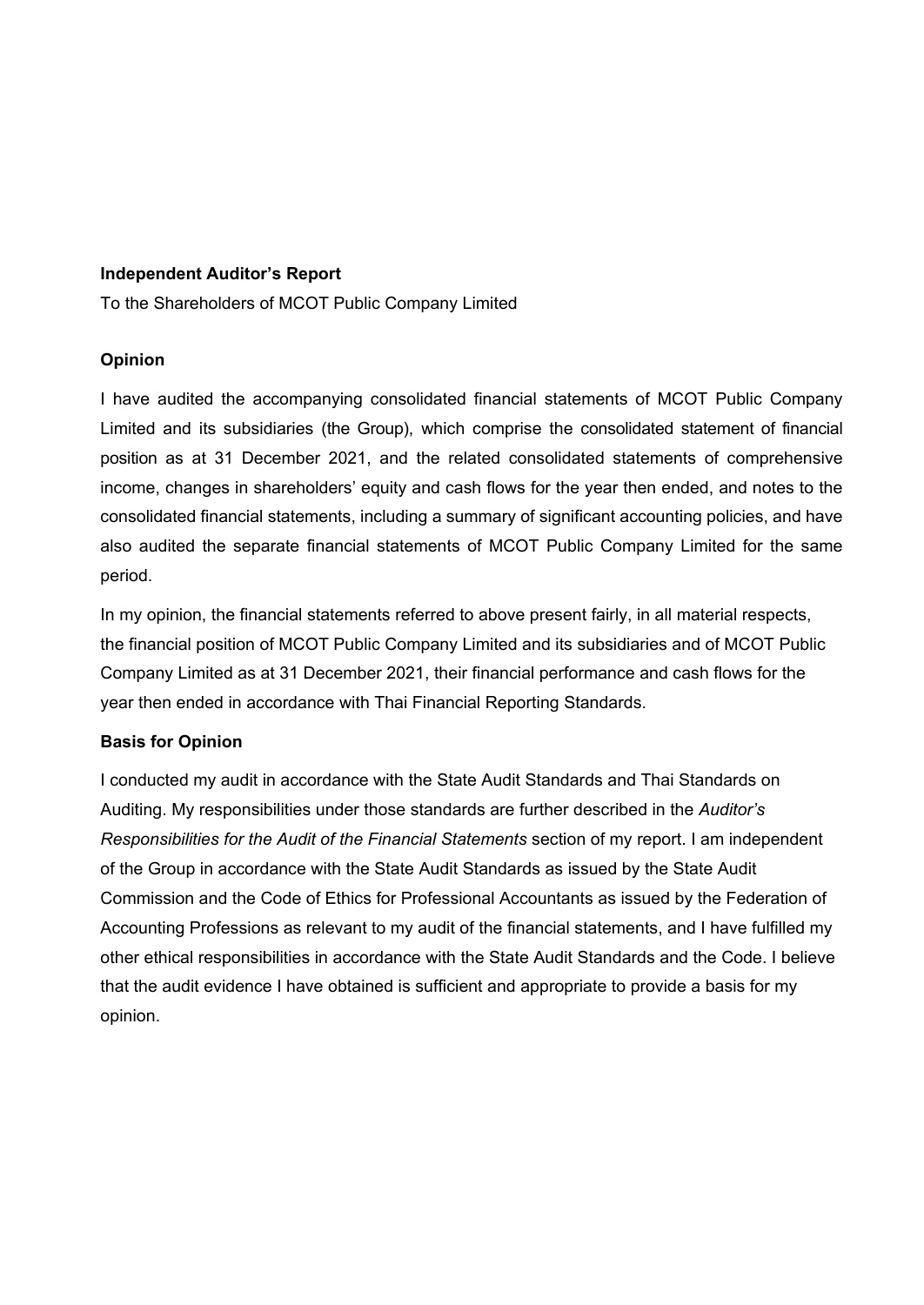#### **Emphasis of Matters**

I draw attention to the following matters.

- a) The restatement of the financial statements for the year ended 31 December 2020, presented herein as comparative information, due to the change in fair value of investment properties, with the Company also presenting the statement of financial position as at 1 January 2020 as comparative information, as discussed in Note 4 to the consolidated financial statements.
- b) The contingent assets and liabilities arising from the recall of the 2500 2690 megahertz spectrum by the National Broadcasting and Telecommunication Commission and the uncertainty related to the lawsuit filed against the Company by its contract partner in relation to this spectrum recall, as discussed in Note 27.4 to the consolidated financial statements.

My opinion is not modified in respect of these matters.

#### **Key Audit Matters**

Key audit matters are those matters that, in my professional judgement, were of most significance in my audit of the financial statements of the current period. These matters were addressed in the context of my audit of the financial statements as a whole, and in forming my opinion thereon, and I do not provide a separate opinion on these matters.

I have fulfilled the responsibilities described in the *Auditor's Responsibilities for the Audit of the Financial Statements* section of my report, including in relation to these matters. Accordingly, my audit included the performance of procedures designed to respond to my assessment of the risks of material misstatement of the financial statements. The results of my audit procedures, including the procedures performed to address the matters below, provide the basis for my audit opinion on the accompanying financial statements as a whole.

Key audit matters and how audit procedures respond to each matter are described below.

# *Revenue recognition*

The Group's revenue is significant to the financial statements and directly affects its operating results, to which users of financial statements pay attention. The Group has numerous types of revenue and it is derived through various channels, under agreements with a large number of customers that contain a variety of conditions, pertaining to matters such as sales promotions and discounts. In addition, changes in consumer behavior and industry trends have directly affected the competitive environment in media and entertainment industry. There are therefore risks with respect to the amount and timing of revenue recognition.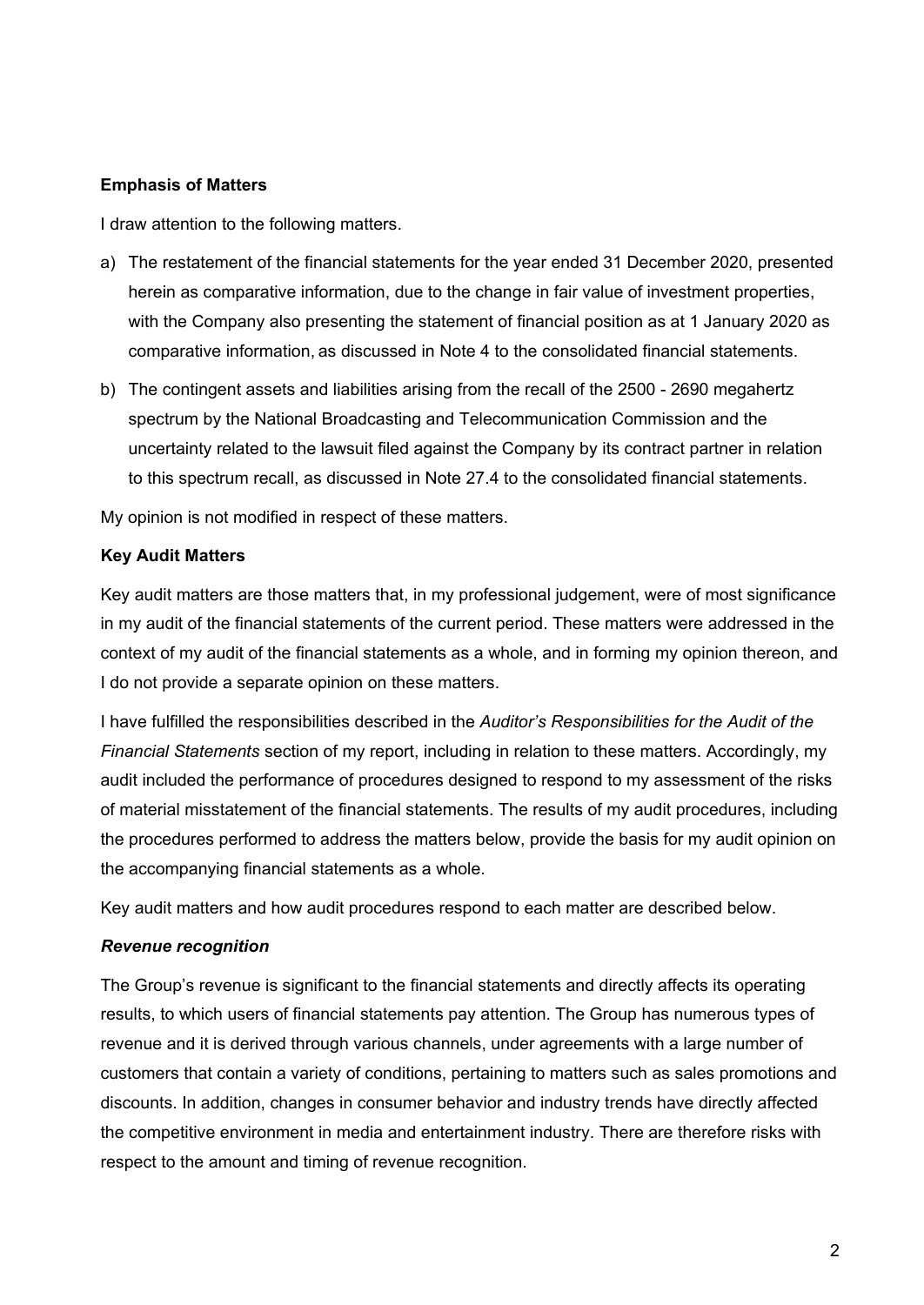I have examined the revenue recognition of the Group by

- Assessing and testing the Group's IT system and its internal controls with respect to the revenue cycle by making enquiry of responsible executives, gaining an understanding of the controls and selecting representative samples to test the operation of the designed controls.
- Applying a sampling method to select sales and service agreements to assess whether revenue recognition was consistent with the conditions of the relevant agreement, and whether it was in compliance with the Group's policy.
- On a sampling basis, examining supporting documents for sales and service transactions occurring during the year, and with special consideration given to expanding the scope of the examination supporting documentation.
- Reviewing credit notes that the Group issued after the period-end, with special consideration given to expanding the scope of sampling of documentation.
- Performing analytical procedures on disaggregated data to detect possible irregularities in sales transactions throughout the period, particularly for accounting entries made through journal vouchers.

# *Contingent liabilities arising from litigation*

As discussed in the emphasis of matters paragraph regarding the contingent assets and liabilities arising from the recall of the 2500 - 2690 megahertz spectrum by the National Broadcasting and Telecommunication Commission and the uncertainty regarding the lawsuit filed against the Company by its contract partner in relation to this spectrum recall, the case is currently being considered by the Central Administrative Court. The outcome of the case cannot yet be concluded and depend on the results of future legal and judicial proceedings. In addition, the timing and amount of any impact is uncertain. As a result, in order to assess the outcome of the litigation in order to determine the corresponding liabilities management needs to exercise significant judgement and take into account related laws and regulations. Due to the inherent uncertainty and complexity of the case, this is a key audit matter.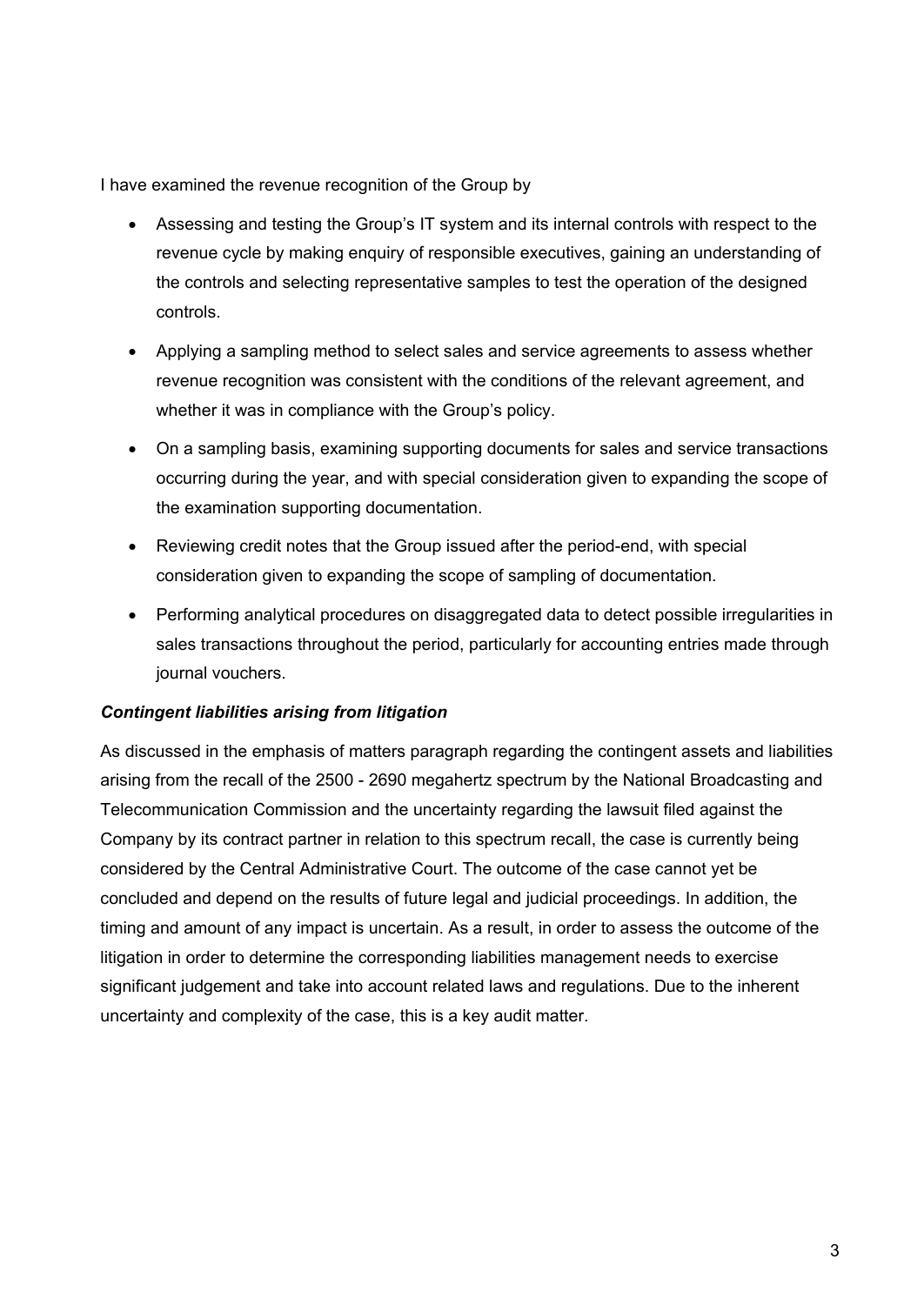I inquired with the management about the procedures relevant to the collection, monitoring and assessment of pending significant legal cases and assessed the judgement exercised by the management in evaluating the case. The audit procedures included, among others, the following:

- I enguired with the management and obtained relevant information from them about the significant legal cases.
- I inquired about key details and progress of the case with the internal legal counsel and management and about the methods applied by the management in assessing and estimating the liabilities arising from the case. I have also reviewed the defense documents submitted to the Central Administrative Court by the Company's legal representative.
- I have reviewed report of opinion to the significant legal cases written by the management and internal legal office.
- I assessed the disclosure of information relating to significant legal cases in the notes to the consolidated financial statements.

#### **Other Matter**

The State Audit Standards as described in the *Basis for Opinion* section and the *Auditor's Responsibilities for the Audit of the Financial Stateme*nts section are relevant only to the audit of the financial statements, which are prepared by management in accordance with Thai Financial Reporting Standards.

The consolidated statement of financial position of MCOT Public Company Limited and its subsidiaries, and the separate statement of financial position of MCOT Public Company Limited as at 31 December 2020 (before restated), presented as comparative information, were audited by another auditor who expressed an unqualified opinion on those statements, under her report dated 23 February 2021. However, auditor drew attention through emphasis of matter in relation to the adoption of Financial reporting standards related to financial instruments and TFRS 16 Leases, change of accounting policy for the measurement of investment properties from cost method to fair value method and the uncertainty of lawsuit which the Company was filed by its contract partner derived from the recall of 2500 - 2690 megahertz spectrum by the National Broadcasting and Telecommunication Commission.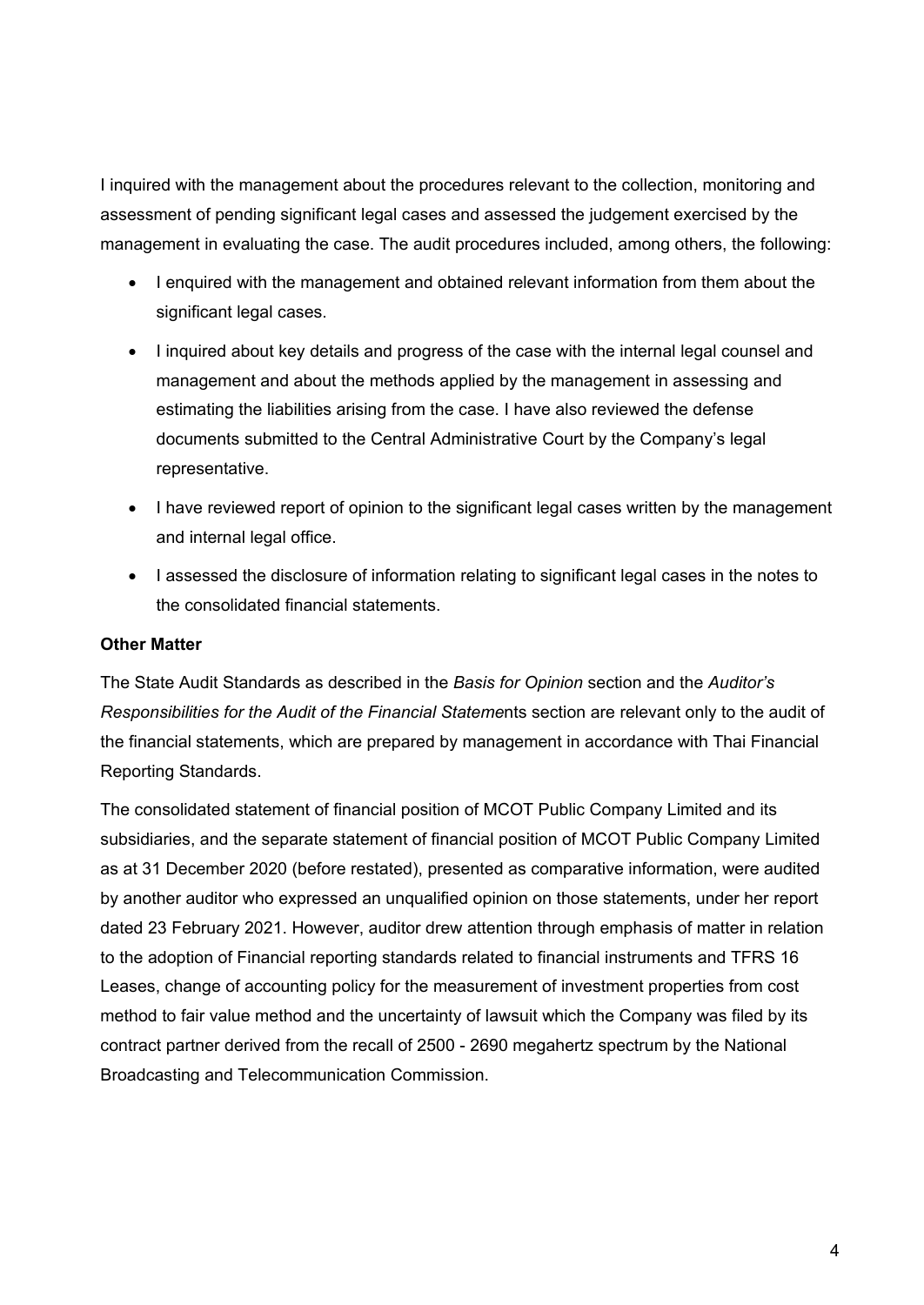#### **Other Information**

Management is responsible for the other information. The other information comprise the information included in annual report of the Group, but does not include the financial statements and my auditor's report thereon. The annual report of the Group is expected to be made available to me after the date of this auditor's report.

My opinion on the financial statements does not cover the other information and I do not express any form of assurance conclusion thereon.

In connection with my audit of the financial statements, my responsibility is to read the other information and, in doing so, consider whether the other information is materially inconsistent with the financial statements or my knowledge obtained in the audit or otherwise appears to be materially misstated.

When I read the annual report of the Group, if I conclude that there is a material misstatement therein, I am required to communicate the matter to those charged with governance for correction of the misstatement.

# **Responsibilities of Management and Those Charged with Governance for the Financial Statements**

Management is responsible for the preparation and fair presentation of the financial statements in accordance with Thai Financial Reporting Standards, and for such internal control as management determines is necessary to enable the preparation of financial statements that are free from material misstatement, whether due to fraud or error.

In preparing the financial statements, management is responsible for assessing the Group's ability to continue as a going concern, disclosing, as applicable, matters related to going concern and using the going concern basis of accounting unless management either intends to liquidate the Group or to cease operations, or has no realistic alternative but to do so.

Those charged with governance are responsible for overseeing the Group's financial reporting process.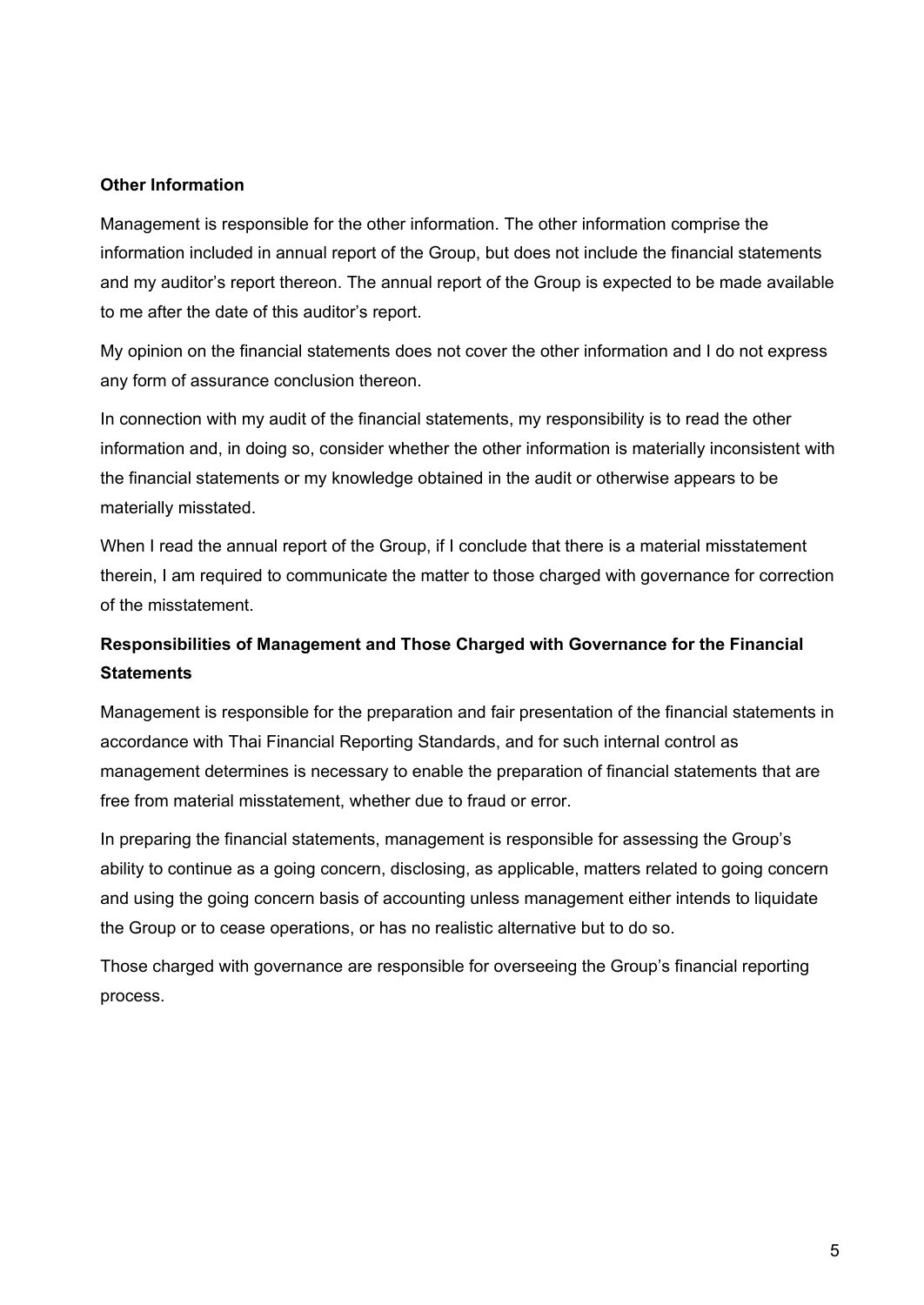#### **Auditor's Responsibilities for the Audit of the Financial Statements**

My objectives are to obtain reasonable assurance about whether the financial statements as a whole are free from material misstatement, whether due to fraud or error, and to issue an auditor's report that includes my opinion. Reasonable assurance is a high level of assurance, but is not a guarantee that an audit conducted in accordance with the State Audit standards and Thai Standards on Auditing will always detect a material misstatement when it exists. Misstatements can arise from fraud or error and are considered material if, individually or in the aggregate, they could reasonably be expected to influence the economic decisions of users taken on the basis of these financial statements.

As part of an audit in accordance with the State Audit standards and Thai Standards on Auditing, I exercise professional judgement and maintain professional skepticism throughout the audit. I also:

- Identify and assess the risks of material misstatement of the financial statements, whether due to fraud or error, design and perform audit procedures responsive to those risks, and obtain audit evidence that is sufficient and appropriate to provide a basis for my opinion. The risk of not detecting a material misstatement resulting from fraud is higher than for one resulting from error, as fraud may involve collusion, forgery, intentional omissions, misrepresentations, or the override of internal control.
- Obtain an understanding of internal control relevant to the audit in order to design audit procedures that are appropriate in the circumstances, but not for the purpose of expressing an opinion on the effectiveness of the Group's internal control.
- Evaluate the appropriateness of accounting policies used and the reasonableness of accounting estimates and related disclosures made by management.
- Conclude on the appropriateness of management's use of the going concern basis of accounting and, based on the audit evidence obtained, whether a material uncertainty exists related to events or conditions that may cast significant doubt on the Group's ability to continue as a going concern. If I conclude that a material uncertainty exists, I am required to draw attention in my auditor's report to the related disclosures in the financial statements or, if such disclosures are inadequate, to modify my opinion. My conclusions are based on the audit evidence obtained up to the date of my auditor's report. However, future events or conditions may cause the Group to cease to continue as a going concern.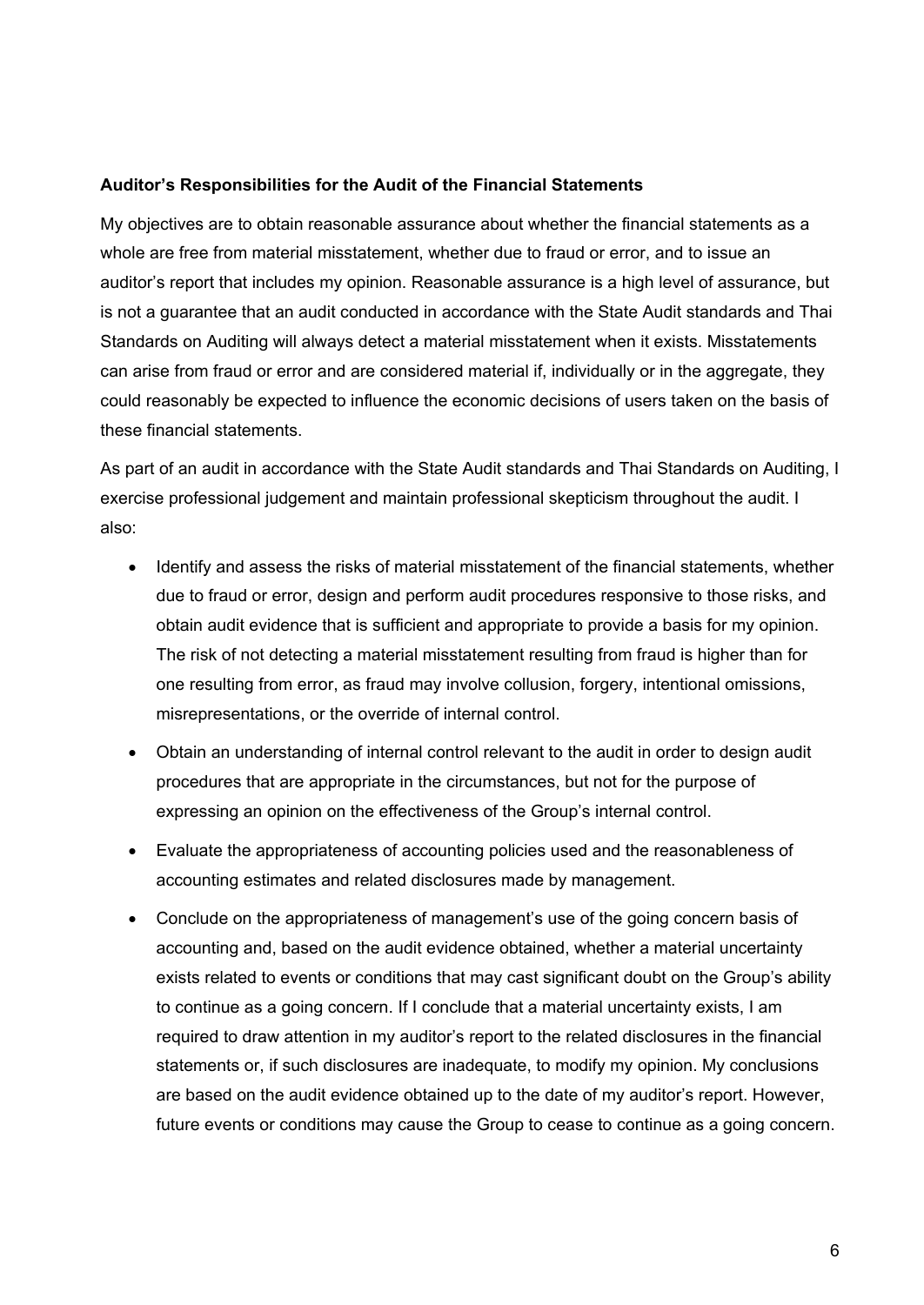- Evaluate the overall presentation, structure and content of the financial statements, including the disclosures, and whether the financial statements represent the underlying transactions and events in a manner that achieves fair presentation.
- Obtain sufficient appropriate audit evidence regarding the financial information of the entities or business activities within the Group to express an opinion on the consolidated financial statements. I am responsible for the direction, supervision and performance of the group audit. I remain solely responsible for my audit opinion.

I communicate with those charged with governance regarding, among other matters, the planned scope and timing of the audit and significant audit findings, including any significant deficiencies in internal control that I identify during my audit.

I also provide those charged with governance with a statement that I have complied with relevant the State Audit standards and ethical requirements regarding independence, and to communicate with them all relationships and other matters that may reasonably be thought to bear on my independence, and where applicable, related safeguards.

From the matters communicated with those charged with governance, I determine those matters that were of most significance in the audit of the financial statements of the current period and are therefore the key audit matters. I describe these matters in my auditor's report unless law or regulation precludes public disclosure about the matter or when, in extremely rare circumstances, I determine that a matter should not be communicated in my report because the adverse consequences of doing so would reasonably be expected to outweigh the public interest benefits of such communication.

I am responsible for the audit resulting in this independent auditor's report.

Khitsada Lerdwana Certified Public Accountant (Thailand) No. 4958

EY Office Limited Bangkok: 28 February 2022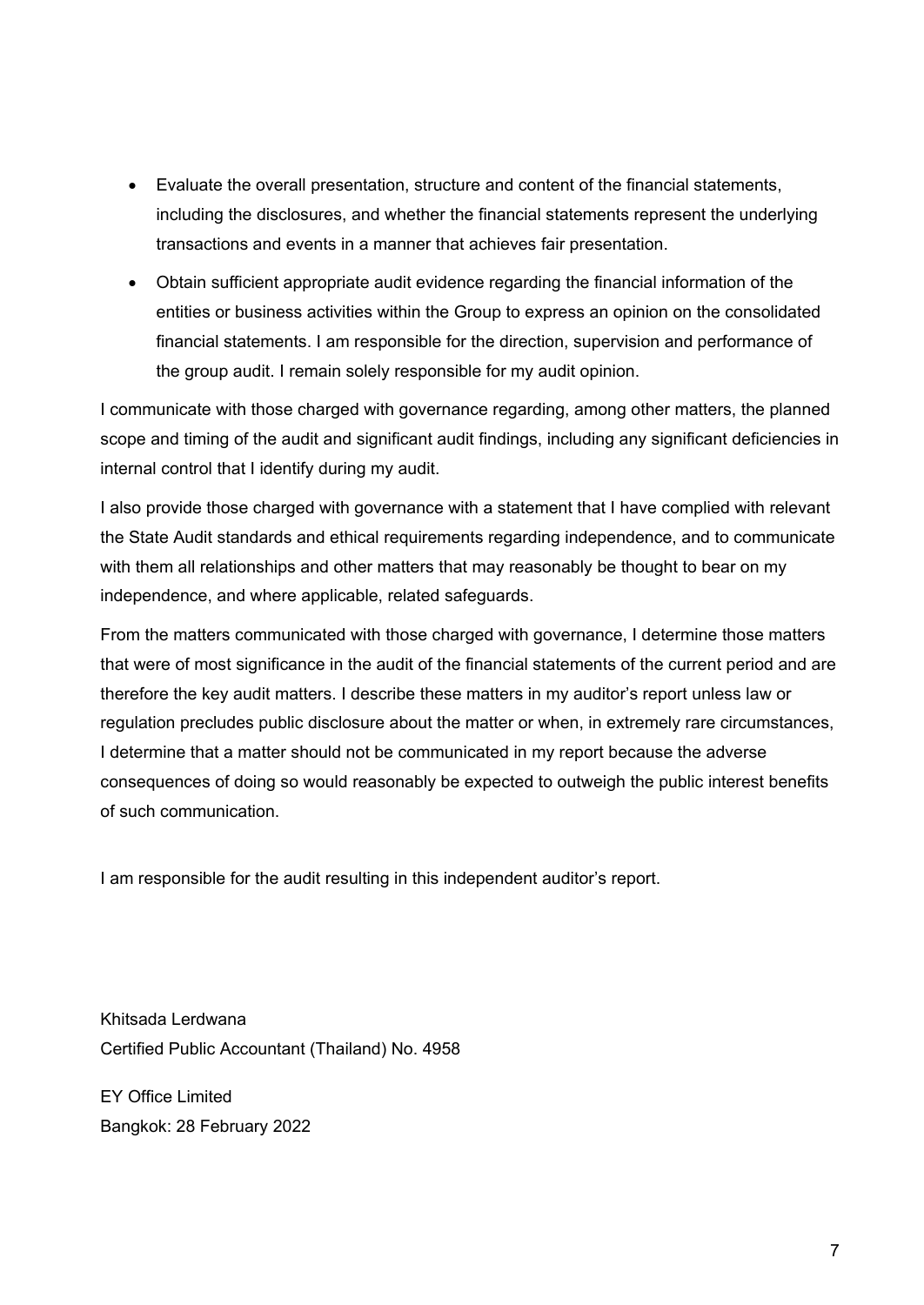**Statement of financial position**

**As at 31 December 2021**

|                                      |       |                                   | Consolidated financial statements |                |               | Separate financial statements     |                |  |
|--------------------------------------|-------|-----------------------------------|-----------------------------------|----------------|---------------|-----------------------------------|----------------|--|
|                                      | Note  | 31 December 2021 31 December 2020 |                                   | 1 January 2020 |               | 31 December 2021 31 December 2020 | 1 January 2020 |  |
|                                      |       |                                   | (Restated)                        | (Restated)     |               | (Restated)                        | (Restated)     |  |
| Assets                               |       |                                   |                                   |                |               |                                   |                |  |
| <b>Current assets</b>                |       |                                   |                                   |                |               |                                   |                |  |
| Cash and cash equivalents            | 8     | 494,726,377                       | 794,498,134                       | 363,916,439    | 490,366,197   | 788,856,529                       | 354,274,202    |  |
| Short-term fixed deposits            | 10    | 108,446,630                       | 108,067,351                       | 70,596,507     | 108,446,630   | 108,067,351                       | 70,596,507     |  |
| Trade and other receivables          | 9     | 267,317,687                       | 368,895,313                       | 408,036,291    | 267,219,106   | 371,341,834                       | 409,657,367    |  |
| Current portion of long-term loan to |       |                                   |                                   |                |               |                                   |                |  |
| related party                        |       |                                   |                                   |                |               |                                   | 2,200,000      |  |
| Inventories                          |       |                                   |                                   | 789,152        |               |                                   |                |  |
| Other current assets                 |       | 22,081,463                        | 35,595,687                        | 37,544,726     | 19,441,163    | 32,961,625                        | 34,589,574     |  |
| <b>Total current assets</b>          |       | 892,572,157                       | 1,307,056,485                     | 880, 883, 115  | 885,473,096   | 1,301,227,339                     | 871,317,650    |  |
| <b>Non-current assets</b>            |       |                                   |                                   |                |               |                                   |                |  |
| Restricted bank deposits             |       | 200,000                           | 113,330                           | 383,631,848    | 200,000       | 113,330                           | 383,631,848    |  |
| Other non-current financial assets   | 10    | 12,607,752                        | 11,610,217                        | 17,628,367     | 12,607,752    | 11,610,217                        | 17,628,367     |  |
| Investments in subsidiaries          | 11    |                                   |                                   |                |               |                                   |                |  |
| Investment properties                | 4, 12 | 8,112,170,000                     | 8,039,880,000                     | 7,005,100,000  | 8,112,170,000 | 8,039,880,000                     | 7,005,100,000  |  |
| Property, plant and equipment        | 13    | 706,149,295                       | 768,605,278                       | 1,382,071,882  | 704,759,601   | 766,540,903                       | 1,379,227,956  |  |
| Intangible assets                    | 14    | 16,279,922                        | 1,151,341                         | 618,741,820    | 16,279,868    | 1,151,287                         | 618,741,766    |  |
| Withholding tax deducted at source   |       | 155,287,695                       | 183, 165, 857                     | 213,139,481    | 147,986,000   | 175,641,500                       | 203,518,903    |  |
| Other non-current assets             |       | 14, 166, 392                      | 15,252,844                        | 15,776,445     | 14,166,392    | 14,872,844                        | 15,377,293     |  |
| <b>Total non-current assets</b>      |       | 9,016,861,056                     | 9,019,778,867                     | 9,636,089,843  | 9,008,169,613 | 9,009,810,081                     | 9,623,226,133  |  |
| <b>Total assets</b>                  |       | 9,909,433,213                     | 10,326,835,352                    | 10,516,972,958 | 9,893,642,709 | 10,311,037,420                    | 10,494,543,783 |  |

The accompanying notes are an integral part of the financial statements.

(Unit: Baht)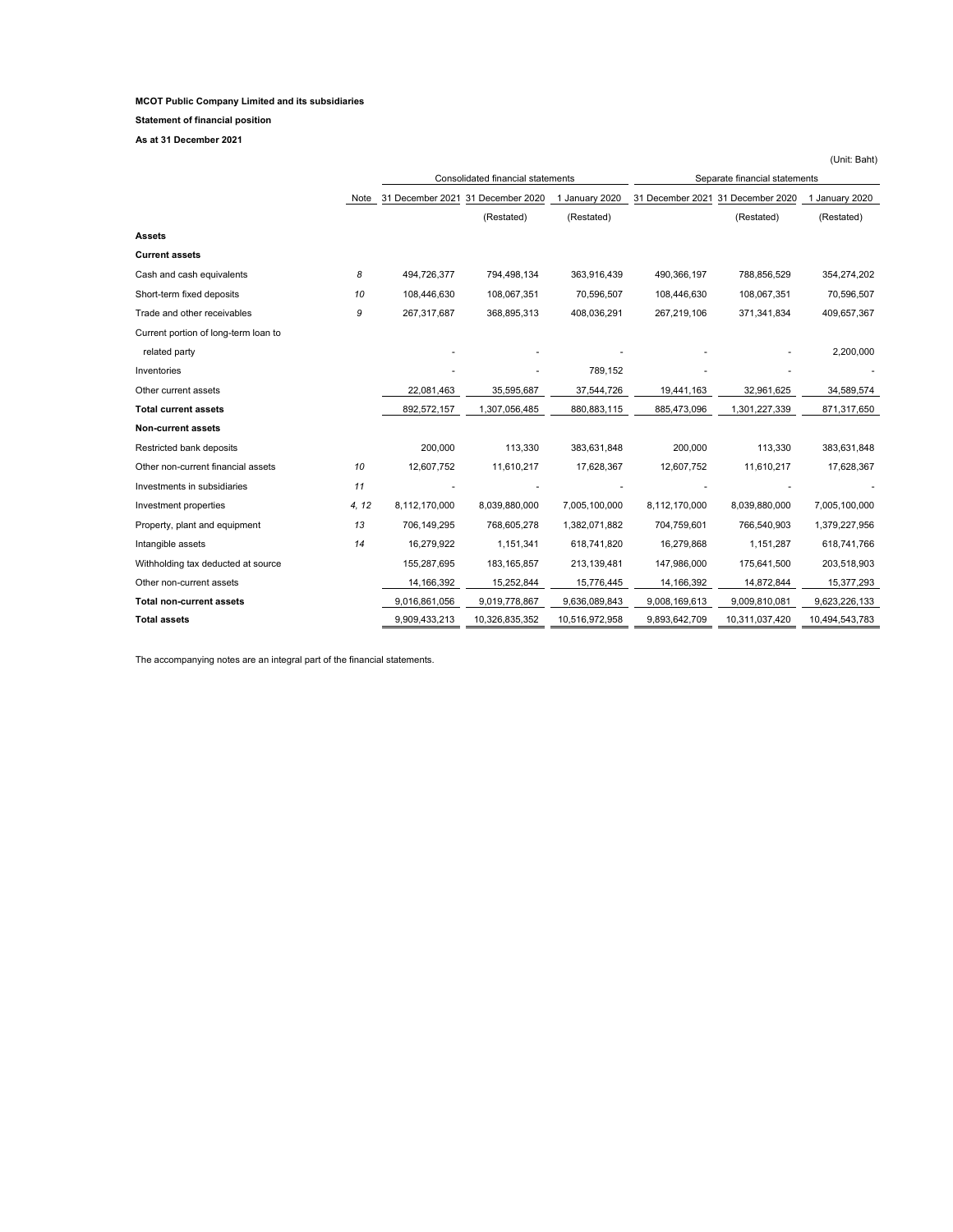**Statement of financial position (continued)**

**As at 31 December 2021**

| 1 January 2020<br>31 December 2021 31 December 2020<br>31 December 2021 31 December 2020<br>1 January 2020<br>Note<br>(Restated)<br>(Restated)<br>(Restated)<br>(Restated)<br>240,000,000<br>240,000,000<br>15<br>329,222,338<br>652,976,165<br>689,270,628<br>330,356,695<br>653,852,373<br>689,582,944<br>47,415,251<br>51,800,345<br>31,549,126<br>51,987,261<br>31,549,126<br>47,415,251<br>27.4<br>73,164,990<br>73,164,990<br>73,164,990<br>73,164,990<br>16<br>13,946,307<br>24,184,942<br>18,249,846<br>13,891,147<br>24,114,838<br>18,183,848<br>Mutual Separate Plan project<br>17<br>695,917,770<br>695,917,770<br>10,604,180<br>42,924,225<br>10,459,558<br>42,686,634<br>44,660,867<br>44,510,052<br>1,778,319,985<br>458,486,941<br>802,431,960<br>459,421,516<br>1,778,975,274<br>802,253,771<br>17<br>695,917,770<br>695,917,770<br>16<br>14,486,605<br>24,447,368<br>33,898,320<br>14,486,605<br>24,430,526<br>33,816,605<br>179,551,696<br>139,689,677<br>39,507,013<br>179,551,696<br>139,689,677<br>39,507,013<br>22<br>1,386,820,186<br>1,372,362,186<br>1,168,117,826<br>1,386,820,186<br>1,372,362,186<br>1,168,117,826<br>18<br>346,472,375<br>351,775,543<br>351,775,543<br>562,392,274<br>346,472,375<br>562,392,274<br>21,193,671<br>13,129,920<br>3,073,509<br>21,193,671<br>13,129,920<br>3,073,509<br>39,084,873<br>43,962,139<br>60,568,670<br>61,119,006<br>39,284,641<br>44,512,475<br>2,683,527,176<br>1,945,366,833<br>1,867,557,612<br>2,683,726,944<br>1,945,900,327<br>1,868,026,233<br>3,142,014,117<br>2,669,989,572<br>2,670,280,004<br>3,723,686,818<br>3,143,148,460<br>3,724,875,601<br>Registered<br>767,000,000 ordinary shares of Baht 5 each<br>3,835,000,000<br>3,835,000,000<br>3,835,000,000<br>3,835,000,000<br>3,835,000,000<br>3,835,000,000<br>Issued and paid-up<br>687,099,210 ordinary shares of Baht 5 each<br>3,435,496,050<br>3,435,496,050<br>3,435,496,050<br>3,435,496,050<br>3,435,496,050<br>3,435,496,050<br>1,106,802,869<br>1,106,802,869<br>1,106,802,869<br>1,106,802,869<br>1,106,802,869<br>1,106,802,869<br>Appropriated - statutory reserve<br>383,500,000<br>383,500,000<br>20<br>383,500,000<br>383,500,000<br>383,500,000<br>383,500,000<br>Unappropriated<br>1,278,589,111<br>1,113,344,271<br>2,940,953,500<br>1,241,157,888<br>1,076,825,458<br>2,898,464,860<br>583,537,442<br>583,537,442<br>583,537,442<br>583,537,442<br>7,824,263,779<br>6,787,925,472<br>6,622,680,632<br>7,866,752,419<br>6,750,494,249<br>6,586,161,819<br>(20, 506, 376)<br>(19, 532, 098)<br>(19,769,033)<br>6,603,148,534<br>7,846,983,386<br>6,750,494,249<br>6,586,161,819<br>7,824,263,779<br>6,767,419,096 |                                               | Consolidated financial statements |                |                | Separate financial statements |                |                |
|----------------------------------------------------------------------------------------------------------------------------------------------------------------------------------------------------------------------------------------------------------------------------------------------------------------------------------------------------------------------------------------------------------------------------------------------------------------------------------------------------------------------------------------------------------------------------------------------------------------------------------------------------------------------------------------------------------------------------------------------------------------------------------------------------------------------------------------------------------------------------------------------------------------------------------------------------------------------------------------------------------------------------------------------------------------------------------------------------------------------------------------------------------------------------------------------------------------------------------------------------------------------------------------------------------------------------------------------------------------------------------------------------------------------------------------------------------------------------------------------------------------------------------------------------------------------------------------------------------------------------------------------------------------------------------------------------------------------------------------------------------------------------------------------------------------------------------------------------------------------------------------------------------------------------------------------------------------------------------------------------------------------------------------------------------------------------------------------------------------------------------------------------------------------------------------------------------------------------------------------------------------------------------------------------------------------------------------------------------------------------------------------------------------------------------------------------------------------------------------------------------------------------------------------------------------------------------------------------------------------------------------------------------------------------|-----------------------------------------------|-----------------------------------|----------------|----------------|-------------------------------|----------------|----------------|
|                                                                                                                                                                                                                                                                                                                                                                                                                                                                                                                                                                                                                                                                                                                                                                                                                                                                                                                                                                                                                                                                                                                                                                                                                                                                                                                                                                                                                                                                                                                                                                                                                                                                                                                                                                                                                                                                                                                                                                                                                                                                                                                                                                                                                                                                                                                                                                                                                                                                                                                                                                                                                                                                            |                                               |                                   |                |                |                               |                |                |
|                                                                                                                                                                                                                                                                                                                                                                                                                                                                                                                                                                                                                                                                                                                                                                                                                                                                                                                                                                                                                                                                                                                                                                                                                                                                                                                                                                                                                                                                                                                                                                                                                                                                                                                                                                                                                                                                                                                                                                                                                                                                                                                                                                                                                                                                                                                                                                                                                                                                                                                                                                                                                                                                            |                                               |                                   |                |                |                               |                |                |
|                                                                                                                                                                                                                                                                                                                                                                                                                                                                                                                                                                                                                                                                                                                                                                                                                                                                                                                                                                                                                                                                                                                                                                                                                                                                                                                                                                                                                                                                                                                                                                                                                                                                                                                                                                                                                                                                                                                                                                                                                                                                                                                                                                                                                                                                                                                                                                                                                                                                                                                                                                                                                                                                            | Liabilities and shareholders' equity          |                                   |                |                |                               |                |                |
|                                                                                                                                                                                                                                                                                                                                                                                                                                                                                                                                                                                                                                                                                                                                                                                                                                                                                                                                                                                                                                                                                                                                                                                                                                                                                                                                                                                                                                                                                                                                                                                                                                                                                                                                                                                                                                                                                                                                                                                                                                                                                                                                                                                                                                                                                                                                                                                                                                                                                                                                                                                                                                                                            | <b>Current liabilities</b>                    |                                   |                |                |                               |                |                |
|                                                                                                                                                                                                                                                                                                                                                                                                                                                                                                                                                                                                                                                                                                                                                                                                                                                                                                                                                                                                                                                                                                                                                                                                                                                                                                                                                                                                                                                                                                                                                                                                                                                                                                                                                                                                                                                                                                                                                                                                                                                                                                                                                                                                                                                                                                                                                                                                                                                                                                                                                                                                                                                                            | Short-term loan from financial institution    |                                   |                |                |                               |                |                |
|                                                                                                                                                                                                                                                                                                                                                                                                                                                                                                                                                                                                                                                                                                                                                                                                                                                                                                                                                                                                                                                                                                                                                                                                                                                                                                                                                                                                                                                                                                                                                                                                                                                                                                                                                                                                                                                                                                                                                                                                                                                                                                                                                                                                                                                                                                                                                                                                                                                                                                                                                                                                                                                                            | Trade and other payables                      |                                   |                |                |                               |                |                |
|                                                                                                                                                                                                                                                                                                                                                                                                                                                                                                                                                                                                                                                                                                                                                                                                                                                                                                                                                                                                                                                                                                                                                                                                                                                                                                                                                                                                                                                                                                                                                                                                                                                                                                                                                                                                                                                                                                                                                                                                                                                                                                                                                                                                                                                                                                                                                                                                                                                                                                                                                                                                                                                                            | Unearned income                               |                                   |                |                |                               |                |                |
|                                                                                                                                                                                                                                                                                                                                                                                                                                                                                                                                                                                                                                                                                                                                                                                                                                                                                                                                                                                                                                                                                                                                                                                                                                                                                                                                                                                                                                                                                                                                                                                                                                                                                                                                                                                                                                                                                                                                                                                                                                                                                                                                                                                                                                                                                                                                                                                                                                                                                                                                                                                                                                                                            | Advance received from the NBTC                |                                   |                |                |                               |                |                |
|                                                                                                                                                                                                                                                                                                                                                                                                                                                                                                                                                                                                                                                                                                                                                                                                                                                                                                                                                                                                                                                                                                                                                                                                                                                                                                                                                                                                                                                                                                                                                                                                                                                                                                                                                                                                                                                                                                                                                                                                                                                                                                                                                                                                                                                                                                                                                                                                                                                                                                                                                                                                                                                                            | Current portion of lease liabilities          |                                   |                |                |                               |                |                |
|                                                                                                                                                                                                                                                                                                                                                                                                                                                                                                                                                                                                                                                                                                                                                                                                                                                                                                                                                                                                                                                                                                                                                                                                                                                                                                                                                                                                                                                                                                                                                                                                                                                                                                                                                                                                                                                                                                                                                                                                                                                                                                                                                                                                                                                                                                                                                                                                                                                                                                                                                                                                                                                                            | Accrued employee expenses for                 |                                   |                |                |                               |                |                |
|                                                                                                                                                                                                                                                                                                                                                                                                                                                                                                                                                                                                                                                                                                                                                                                                                                                                                                                                                                                                                                                                                                                                                                                                                                                                                                                                                                                                                                                                                                                                                                                                                                                                                                                                                                                                                                                                                                                                                                                                                                                                                                                                                                                                                                                                                                                                                                                                                                                                                                                                                                                                                                                                            |                                               |                                   |                |                |                               |                |                |
|                                                                                                                                                                                                                                                                                                                                                                                                                                                                                                                                                                                                                                                                                                                                                                                                                                                                                                                                                                                                                                                                                                                                                                                                                                                                                                                                                                                                                                                                                                                                                                                                                                                                                                                                                                                                                                                                                                                                                                                                                                                                                                                                                                                                                                                                                                                                                                                                                                                                                                                                                                                                                                                                            | Other current liabilities                     |                                   |                |                |                               |                |                |
|                                                                                                                                                                                                                                                                                                                                                                                                                                                                                                                                                                                                                                                                                                                                                                                                                                                                                                                                                                                                                                                                                                                                                                                                                                                                                                                                                                                                                                                                                                                                                                                                                                                                                                                                                                                                                                                                                                                                                                                                                                                                                                                                                                                                                                                                                                                                                                                                                                                                                                                                                                                                                                                                            | <b>Total current liabilities</b>              |                                   |                |                |                               |                |                |
|                                                                                                                                                                                                                                                                                                                                                                                                                                                                                                                                                                                                                                                                                                                                                                                                                                                                                                                                                                                                                                                                                                                                                                                                                                                                                                                                                                                                                                                                                                                                                                                                                                                                                                                                                                                                                                                                                                                                                                                                                                                                                                                                                                                                                                                                                                                                                                                                                                                                                                                                                                                                                                                                            | Non-current liabilities                       |                                   |                |                |                               |                |                |
|                                                                                                                                                                                                                                                                                                                                                                                                                                                                                                                                                                                                                                                                                                                                                                                                                                                                                                                                                                                                                                                                                                                                                                                                                                                                                                                                                                                                                                                                                                                                                                                                                                                                                                                                                                                                                                                                                                                                                                                                                                                                                                                                                                                                                                                                                                                                                                                                                                                                                                                                                                                                                                                                            | Long-term loan from financial institution     |                                   |                |                |                               |                |                |
|                                                                                                                                                                                                                                                                                                                                                                                                                                                                                                                                                                                                                                                                                                                                                                                                                                                                                                                                                                                                                                                                                                                                                                                                                                                                                                                                                                                                                                                                                                                                                                                                                                                                                                                                                                                                                                                                                                                                                                                                                                                                                                                                                                                                                                                                                                                                                                                                                                                                                                                                                                                                                                                                            | Lease liabilities, net of current portion     |                                   |                |                |                               |                |                |
|                                                                                                                                                                                                                                                                                                                                                                                                                                                                                                                                                                                                                                                                                                                                                                                                                                                                                                                                                                                                                                                                                                                                                                                                                                                                                                                                                                                                                                                                                                                                                                                                                                                                                                                                                                                                                                                                                                                                                                                                                                                                                                                                                                                                                                                                                                                                                                                                                                                                                                                                                                                                                                                                            | Deferred revenues                             |                                   |                |                |                               |                |                |
|                                                                                                                                                                                                                                                                                                                                                                                                                                                                                                                                                                                                                                                                                                                                                                                                                                                                                                                                                                                                                                                                                                                                                                                                                                                                                                                                                                                                                                                                                                                                                                                                                                                                                                                                                                                                                                                                                                                                                                                                                                                                                                                                                                                                                                                                                                                                                                                                                                                                                                                                                                                                                                                                            | Deferred tax liabilities                      |                                   |                |                |                               |                |                |
|                                                                                                                                                                                                                                                                                                                                                                                                                                                                                                                                                                                                                                                                                                                                                                                                                                                                                                                                                                                                                                                                                                                                                                                                                                                                                                                                                                                                                                                                                                                                                                                                                                                                                                                                                                                                                                                                                                                                                                                                                                                                                                                                                                                                                                                                                                                                                                                                                                                                                                                                                                                                                                                                            | Provision for long-term employee benefits     |                                   |                |                |                               |                |                |
|                                                                                                                                                                                                                                                                                                                                                                                                                                                                                                                                                                                                                                                                                                                                                                                                                                                                                                                                                                                                                                                                                                                                                                                                                                                                                                                                                                                                                                                                                                                                                                                                                                                                                                                                                                                                                                                                                                                                                                                                                                                                                                                                                                                                                                                                                                                                                                                                                                                                                                                                                                                                                                                                            | Non-current provisions for litigation         |                                   |                |                |                               |                |                |
|                                                                                                                                                                                                                                                                                                                                                                                                                                                                                                                                                                                                                                                                                                                                                                                                                                                                                                                                                                                                                                                                                                                                                                                                                                                                                                                                                                                                                                                                                                                                                                                                                                                                                                                                                                                                                                                                                                                                                                                                                                                                                                                                                                                                                                                                                                                                                                                                                                                                                                                                                                                                                                                                            | Other non-current liabilities                 |                                   |                |                |                               |                |                |
|                                                                                                                                                                                                                                                                                                                                                                                                                                                                                                                                                                                                                                                                                                                                                                                                                                                                                                                                                                                                                                                                                                                                                                                                                                                                                                                                                                                                                                                                                                                                                                                                                                                                                                                                                                                                                                                                                                                                                                                                                                                                                                                                                                                                                                                                                                                                                                                                                                                                                                                                                                                                                                                                            | <b>Total non-current liabilities</b>          |                                   |                |                |                               |                |                |
|                                                                                                                                                                                                                                                                                                                                                                                                                                                                                                                                                                                                                                                                                                                                                                                                                                                                                                                                                                                                                                                                                                                                                                                                                                                                                                                                                                                                                                                                                                                                                                                                                                                                                                                                                                                                                                                                                                                                                                                                                                                                                                                                                                                                                                                                                                                                                                                                                                                                                                                                                                                                                                                                            | <b>Total liabilities</b>                      |                                   |                |                |                               |                |                |
|                                                                                                                                                                                                                                                                                                                                                                                                                                                                                                                                                                                                                                                                                                                                                                                                                                                                                                                                                                                                                                                                                                                                                                                                                                                                                                                                                                                                                                                                                                                                                                                                                                                                                                                                                                                                                                                                                                                                                                                                                                                                                                                                                                                                                                                                                                                                                                                                                                                                                                                                                                                                                                                                            | Shareholders' equity                          |                                   |                |                |                               |                |                |
|                                                                                                                                                                                                                                                                                                                                                                                                                                                                                                                                                                                                                                                                                                                                                                                                                                                                                                                                                                                                                                                                                                                                                                                                                                                                                                                                                                                                                                                                                                                                                                                                                                                                                                                                                                                                                                                                                                                                                                                                                                                                                                                                                                                                                                                                                                                                                                                                                                                                                                                                                                                                                                                                            | Share capital                                 |                                   |                |                |                               |                |                |
|                                                                                                                                                                                                                                                                                                                                                                                                                                                                                                                                                                                                                                                                                                                                                                                                                                                                                                                                                                                                                                                                                                                                                                                                                                                                                                                                                                                                                                                                                                                                                                                                                                                                                                                                                                                                                                                                                                                                                                                                                                                                                                                                                                                                                                                                                                                                                                                                                                                                                                                                                                                                                                                                            |                                               |                                   |                |                |                               |                |                |
|                                                                                                                                                                                                                                                                                                                                                                                                                                                                                                                                                                                                                                                                                                                                                                                                                                                                                                                                                                                                                                                                                                                                                                                                                                                                                                                                                                                                                                                                                                                                                                                                                                                                                                                                                                                                                                                                                                                                                                                                                                                                                                                                                                                                                                                                                                                                                                                                                                                                                                                                                                                                                                                                            |                                               |                                   |                |                |                               |                |                |
|                                                                                                                                                                                                                                                                                                                                                                                                                                                                                                                                                                                                                                                                                                                                                                                                                                                                                                                                                                                                                                                                                                                                                                                                                                                                                                                                                                                                                                                                                                                                                                                                                                                                                                                                                                                                                                                                                                                                                                                                                                                                                                                                                                                                                                                                                                                                                                                                                                                                                                                                                                                                                                                                            |                                               |                                   |                |                |                               |                |                |
|                                                                                                                                                                                                                                                                                                                                                                                                                                                                                                                                                                                                                                                                                                                                                                                                                                                                                                                                                                                                                                                                                                                                                                                                                                                                                                                                                                                                                                                                                                                                                                                                                                                                                                                                                                                                                                                                                                                                                                                                                                                                                                                                                                                                                                                                                                                                                                                                                                                                                                                                                                                                                                                                            |                                               |                                   |                |                |                               |                |                |
|                                                                                                                                                                                                                                                                                                                                                                                                                                                                                                                                                                                                                                                                                                                                                                                                                                                                                                                                                                                                                                                                                                                                                                                                                                                                                                                                                                                                                                                                                                                                                                                                                                                                                                                                                                                                                                                                                                                                                                                                                                                                                                                                                                                                                                                                                                                                                                                                                                                                                                                                                                                                                                                                            | Premium on ordinary shares                    |                                   |                |                |                               |                |                |
|                                                                                                                                                                                                                                                                                                                                                                                                                                                                                                                                                                                                                                                                                                                                                                                                                                                                                                                                                                                                                                                                                                                                                                                                                                                                                                                                                                                                                                                                                                                                                                                                                                                                                                                                                                                                                                                                                                                                                                                                                                                                                                                                                                                                                                                                                                                                                                                                                                                                                                                                                                                                                                                                            | Retained earnings                             |                                   |                |                |                               |                |                |
|                                                                                                                                                                                                                                                                                                                                                                                                                                                                                                                                                                                                                                                                                                                                                                                                                                                                                                                                                                                                                                                                                                                                                                                                                                                                                                                                                                                                                                                                                                                                                                                                                                                                                                                                                                                                                                                                                                                                                                                                                                                                                                                                                                                                                                                                                                                                                                                                                                                                                                                                                                                                                                                                            |                                               |                                   |                |                |                               |                |                |
|                                                                                                                                                                                                                                                                                                                                                                                                                                                                                                                                                                                                                                                                                                                                                                                                                                                                                                                                                                                                                                                                                                                                                                                                                                                                                                                                                                                                                                                                                                                                                                                                                                                                                                                                                                                                                                                                                                                                                                                                                                                                                                                                                                                                                                                                                                                                                                                                                                                                                                                                                                                                                                                                            |                                               |                                   |                |                |                               |                |                |
|                                                                                                                                                                                                                                                                                                                                                                                                                                                                                                                                                                                                                                                                                                                                                                                                                                                                                                                                                                                                                                                                                                                                                                                                                                                                                                                                                                                                                                                                                                                                                                                                                                                                                                                                                                                                                                                                                                                                                                                                                                                                                                                                                                                                                                                                                                                                                                                                                                                                                                                                                                                                                                                                            | Other components of shareholders' equity      |                                   |                |                |                               |                |                |
|                                                                                                                                                                                                                                                                                                                                                                                                                                                                                                                                                                                                                                                                                                                                                                                                                                                                                                                                                                                                                                                                                                                                                                                                                                                                                                                                                                                                                                                                                                                                                                                                                                                                                                                                                                                                                                                                                                                                                                                                                                                                                                                                                                                                                                                                                                                                                                                                                                                                                                                                                                                                                                                                            | Equity attributable to owners of the Company  |                                   |                |                |                               |                |                |
|                                                                                                                                                                                                                                                                                                                                                                                                                                                                                                                                                                                                                                                                                                                                                                                                                                                                                                                                                                                                                                                                                                                                                                                                                                                                                                                                                                                                                                                                                                                                                                                                                                                                                                                                                                                                                                                                                                                                                                                                                                                                                                                                                                                                                                                                                                                                                                                                                                                                                                                                                                                                                                                                            | Non-controlling interests of the subsidiaries |                                   |                |                |                               |                |                |
|                                                                                                                                                                                                                                                                                                                                                                                                                                                                                                                                                                                                                                                                                                                                                                                                                                                                                                                                                                                                                                                                                                                                                                                                                                                                                                                                                                                                                                                                                                                                                                                                                                                                                                                                                                                                                                                                                                                                                                                                                                                                                                                                                                                                                                                                                                                                                                                                                                                                                                                                                                                                                                                                            | Total shareholders' equity                    |                                   |                |                |                               |                |                |
|                                                                                                                                                                                                                                                                                                                                                                                                                                                                                                                                                                                                                                                                                                                                                                                                                                                                                                                                                                                                                                                                                                                                                                                                                                                                                                                                                                                                                                                                                                                                                                                                                                                                                                                                                                                                                                                                                                                                                                                                                                                                                                                                                                                                                                                                                                                                                                                                                                                                                                                                                                                                                                                                            | Total liabilities and shareholders' equity    | 9,909,433,213                     | 10,326,835,352 | 10,516,972,958 | 9,893,642,709                 | 10,311,037,420 | 10,494,543,783 |

- - - - - -

The accompanying notes are an integral part of the financial statements.

Executive Vice President and

(Miss Soontareeya Wongsirikul) Finance Group and Chief Financial Officer (CFO)

President (Assoc. Prof. Kasemsarn Chotchakornpant)

(Unit: Baht)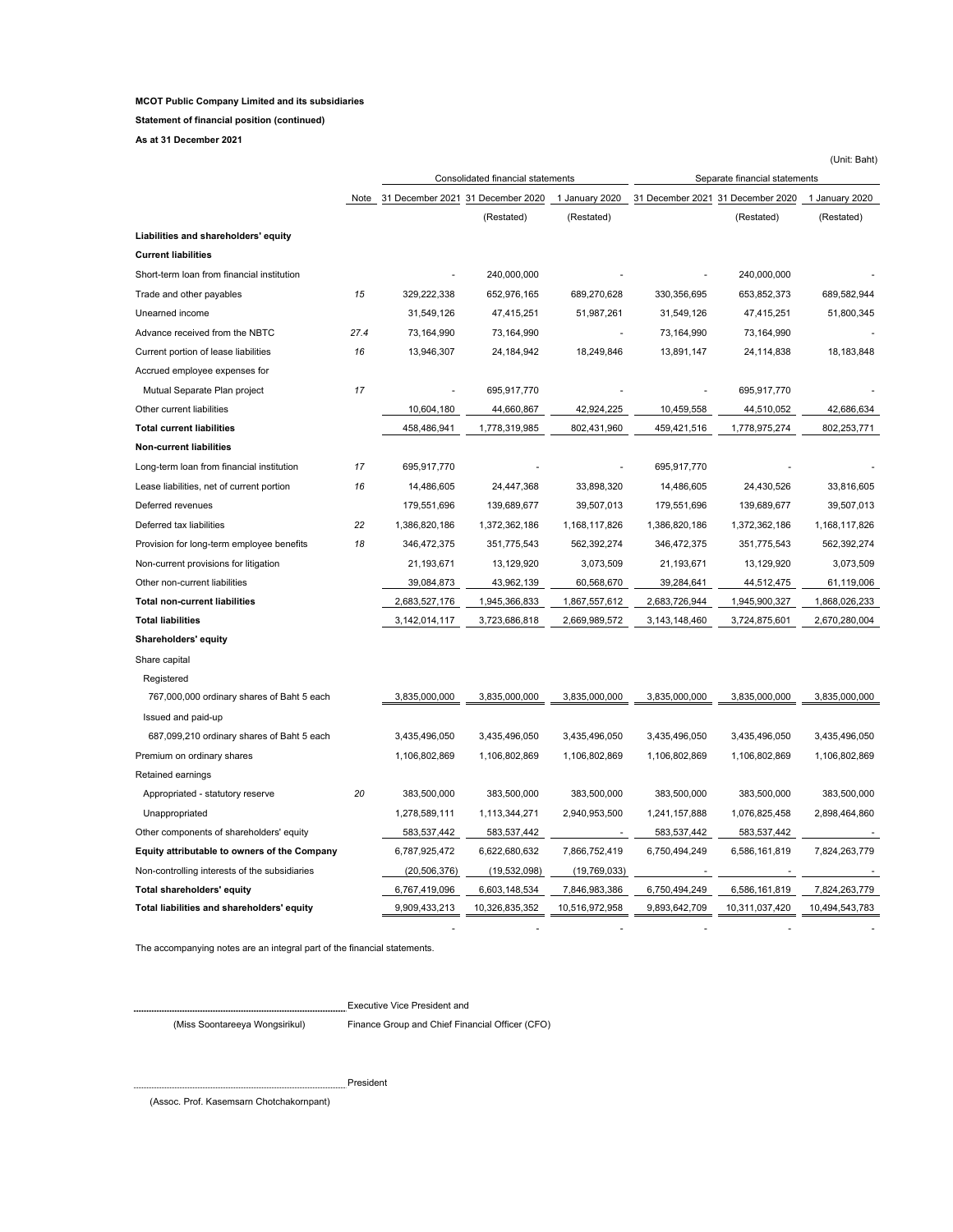#### **Statement of comprehensive income**

**For the year ended 31 December 2021**

|                                                        |      | Consolidated financial statements |                 | Separate financial statements |                 |  |
|--------------------------------------------------------|------|-----------------------------------|-----------------|-------------------------------|-----------------|--|
|                                                        | Note | 2021                              | 2020            | 2021                          | 2020            |  |
|                                                        |      |                                   | (Restated)      |                               | (Restated)      |  |
| Profit or loss from continuing operations:             |      |                                   |                 |                               |                 |  |
| <b>Revenues</b>                                        |      |                                   |                 |                               |                 |  |
| Revenue from sale of goods and rendering of services   |      | 1,415,165,349                     | 1,424,086,470   | 1,415,165,349                 | 1,424,086,469   |  |
| Gain on fair value adjustment of investment properties | 12   | 72,290,000                        | 291,800,000     | 72,290,000                    | 291,800,000     |  |
| Other income                                           |      | 96,667,413                        | 55,753,664      | 96,473,503                    | 54,607,099      |  |
| <b>Total revenues</b>                                  |      | 1,584,122,762                     | 1,771,640,134   | 1,583,928,852                 | 1,770,493,568   |  |
| <b>Expenses</b>                                        |      |                                   |                 |                               |                 |  |
| Cost of sales and services                             |      | 897,989,712                       | 1,466,244,319   | 897,989,712                   | 1,465,453,947   |  |
| Selling and distribution expenses                      |      | 124,610,291                       | 119,902,644     | 124,610,291                   | 119,902,644     |  |
| Administrative expenses                                |      | 374,927,620                       | 434,057,261     | 373,288,687                   | 432,425,630     |  |
| Impairment losses on assets                            |      |                                   | 1,138,425,030   |                               | 1,138,425,030   |  |
| Reversal of expected credit losses                     | 9    | (13,044,870)                      | (10, 411, 407)  | (11, 362, 624)                | (15, 595, 250)  |  |
| Employee expenses for Mutual Separate Plan project     |      |                                   | 431,670,007     |                               | 431,670,007     |  |
| <b>Total expenses</b>                                  |      | 1,384,482,753                     | 3,579,887,854   | 1,384,526,066                 | 3,572,282,008   |  |
| Profit (loss) from operations                          |      | 199,640,009                       | (1,808,247,720) | 199,402,786                   | (1,801,788,440) |  |
| Finance revenue                                        |      | 2,420,696                         | 5,271,029       | 2,717,547                     | 5,593,101       |  |
| Finance cost                                           |      | (23, 332, 143)                    | (6,076,151)     | (23, 329, 903)                | (6,069,611)     |  |
| Profit (loss) before income tax expenses               |      | 178,728,562                       | (1,809,052,842) | 178,790,430                   | (1,802,264,950) |  |
| Income tax expenses                                    | 22   | (14, 458, 000)                    | (58,360,000)    | (14, 458, 000)                | (58, 360, 000)  |  |
| Profit (loss) for the year from continuing operations  |      | 164,270,562                       | (1,867,412,842) | 164,332,430                   | (1,860,624,950) |  |
| <b>Discontinued operation:</b>                         | 19   |                                   |                 |                               |                 |  |
| Profit for the year from discontinued operation        |      |                                   | 59,195,999      |                               | 59,195,999      |  |
| Profit (loss) for the year                             |      | 164,270,562                       | (1,808,216,843) | 164,332,430                   | (1,801,428,951) |  |

(Unit: Baht)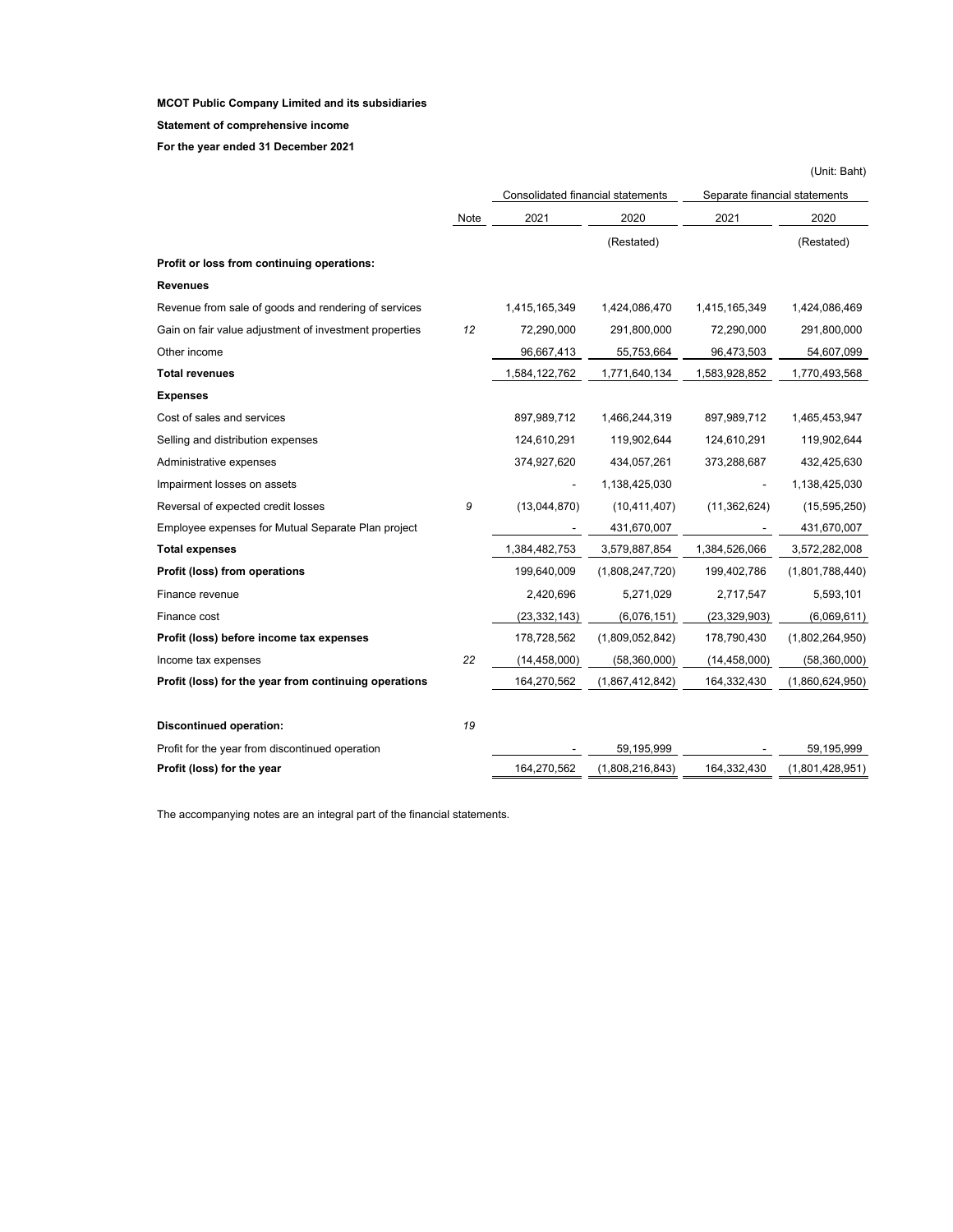#### **Statement of comprehensive income (continued)**

**For the year ended 31 December 2021**

|      |             |                    |                                   | (Unit: Baht)                  |
|------|-------------|--------------------|-----------------------------------|-------------------------------|
|      |             |                    |                                   | Separate financial statements |
| Note | 2021        | 2020               | 2021                              | 2020                          |
|      |             | (Restated)         |                                   | (Restated)                    |
|      |             |                    |                                   |                               |
|      |             |                    |                                   |                               |
|      |             |                    |                                   |                               |
|      |             | (20, 210, 451)     |                                   | (20, 210, 451)                |
|      |             | 583,537,442        |                                   | 583,537,442                   |
|      |             | 563,326,991        |                                   | 563,326,991                   |
|      | 164,270,562 | (1, 244, 889, 852) | 164,332,430                       | (1, 238, 101, 960)            |
|      |             |                    |                                   |                               |
|      | 165,244,840 | (1,807,398,778)    | 164,332,430                       | (1,801,428,951)               |
|      | (974, 278)  | (818,065)          |                                   |                               |
|      | 164,270,562 | (1,808,216,843)    |                                   |                               |
|      |             |                    |                                   |                               |
|      | 165,244,840 | (1,244,071,787)    | 164,332,430                       | (1,238,101,960)               |
|      | (974, 278)  | (818,065)          |                                   |                               |
|      | 164,270,562 | (1, 244, 889, 852) |                                   |                               |
| 23   |             |                    |                                   |                               |
|      |             |                    |                                   |                               |
|      | 0.24        | (2.72)             | 0.24                              | (2.71)                        |
|      |             | 0.09               |                                   | 0.09                          |
|      |             |                    | Consolidated financial statements |                               |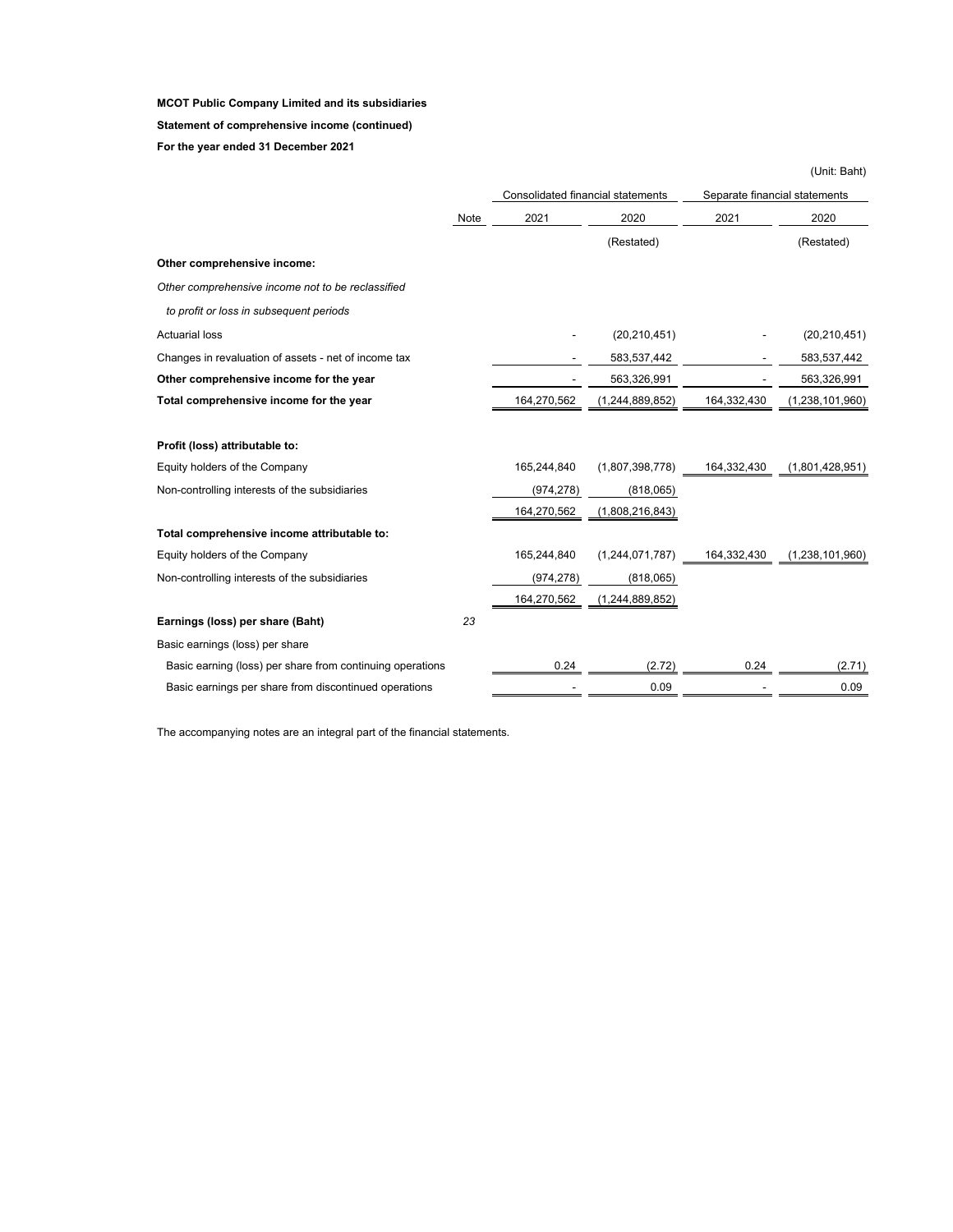#### **Cash flow statement**

**For the year ended 31 December 2021**

|                                                                |                 |                                   |                | (Unit: Baht)                  |  |
|----------------------------------------------------------------|-----------------|-----------------------------------|----------------|-------------------------------|--|
|                                                                |                 | Consolidated financial statements |                | Separate financial statements |  |
|                                                                | 2021            | 2020                              | 2021           | 2020                          |  |
|                                                                |                 | (Restated)                        |                | (Restated)                    |  |
| Cash flows from operating activities                           |                 |                                   |                |                               |  |
| Profit (loss) before tax                                       | 178,728,562     | (1,749,856,843)                   | 178,790,430    | (1,743,068,951)               |  |
| Adjustments to reconcile profit (loss) before tax to net cash  |                 |                                   |                |                               |  |
| provided by (paid from) operating activities                   |                 |                                   |                |                               |  |
| Depreciation                                                   | 108,392,745     | 239,320,009                       | 107,718,062    | 238,540,458                   |  |
| Amortisation                                                   | 10,270,071      | 86,636,397                        | 10,270,071     | 86,636,397                    |  |
| Impairment loss on non-financial assets                        |                 | 1,154,663,171                     |                | 1,154,663,171                 |  |
| Reversal of allowance for expected credit losses               | (13,044,870)    | (10, 411, 407)                    | (11,362,624)   | (15, 595, 250)                |  |
| Gain on fair value adjustment of investment properties         | (72, 290, 000)  | (291,800,000)                     | (72, 290, 000) | (291, 800, 000)               |  |
| Long-term employee benefit expenses                            | 23,802,153      | 45,150,395                        | 23,802,153     | 45,150,395                    |  |
| Reversal of provision for annual leave of employee             | (26, 397, 309)  | (2,020,332)                       | (26, 397, 309) | (2,020,332)                   |  |
| Employee expenses for Mutual Separate Plan project             |                 | 431,670,007                       |                | 431,670,007                   |  |
| Reversal of other non-current liabilities                      |                 | (7, 494, 792)                     |                | (7,494,792)                   |  |
| Write off bad debts                                            | 4,656,727       | 370,668                           | 4,656,727      | 370,668                       |  |
| Unrealised loss on exchange rate                               | 25,302          | 180,539                           | 42,200         | 179,940                       |  |
| Loss (gain) on fair value adjustments of financial instruments | (997, 535)      | 1,608,150                         | (997, 535)     | 1,608,150                     |  |
| Gain on disposal of equiptment                                 | (29, 339, 087)  | (25, 152)                         | (29, 339, 087) | (25, 152)                     |  |
| Gain on equipment transfer                                     | (2,978,000)     |                                   | (2,978,000)    |                               |  |
| Loss on disposal of intangible assets                          | 477             | 1,247                             | 477            | 1,247                         |  |
| Reversal of loss on impairment of equipment                    | (4,298,507)     |                                   | (4,298,507)    |                               |  |
| Gain on barter of copyright                                    | (4,491,000)     |                                   | (4,491,000)    |                               |  |
| Gain on barter of advertising                                  |                 | (5,090,233)                       |                | (5,090,233)                   |  |
| Dividend income                                                | (545,072)       | (61, 757)                         | (545, 072)     | (61, 757)                     |  |
| Finance income                                                 | (2,420,696)     | (5,271,029)                       | (2,717,547)    | (5,593,101)                   |  |
| Finance cost                                                   | 23,332,143      | 6,076,151                         | 23,329,903     | 6,069,611                     |  |
| Profit (loss) from operating activities before changes in      |                 |                                   |                |                               |  |
| operating assets and liabilities                               | 192,406,104     | (106, 354, 811)                   | 193,193,342    | (105, 859, 524)               |  |
| Operating assets (increase) decrease                           |                 |                                   |                |                               |  |
| Trade and other receivables                                    | 109,799,898     | 22,826,580                        | 111,005,917    | 26,677,662                    |  |
| Inventories                                                    |                 | 789,152                           |                |                               |  |
| Other current assets                                           | 13,514,224      | 487,131                           | 13,520,461     | 166,041                       |  |
| Other non-current assets                                       | (82, 441)       | 1,692,361                         | (462, 441)     | 1,673,209                     |  |
| Operating liabilities increase (decrease)                      |                 |                                   |                |                               |  |
| Trade and other payables                                       | (119, 269, 131) | (73, 496, 219)                    | (119,010,983)  | (72, 932, 326)                |  |
| Unearned income                                                | (15,866,125)    | 518,224                           | (15,866,125)   | 705,139                       |  |
| Advance received from NBTC                                     |                 | 73,164,990                        |                | 73,164,990                    |  |
| Other current liabilities                                      | (7,659,378)     | 3,756,974                         | (7,653,184)    | 3,843,750                     |  |
| Deferred revenues                                              | 39,862,019      | 110,067,543                       | 39,862,019     | 110,067,543                   |  |
| Other non-current liabilities                                  | (4,877,265)     | 2,014,672                         | (5,227,833)    | 2,014,672                     |  |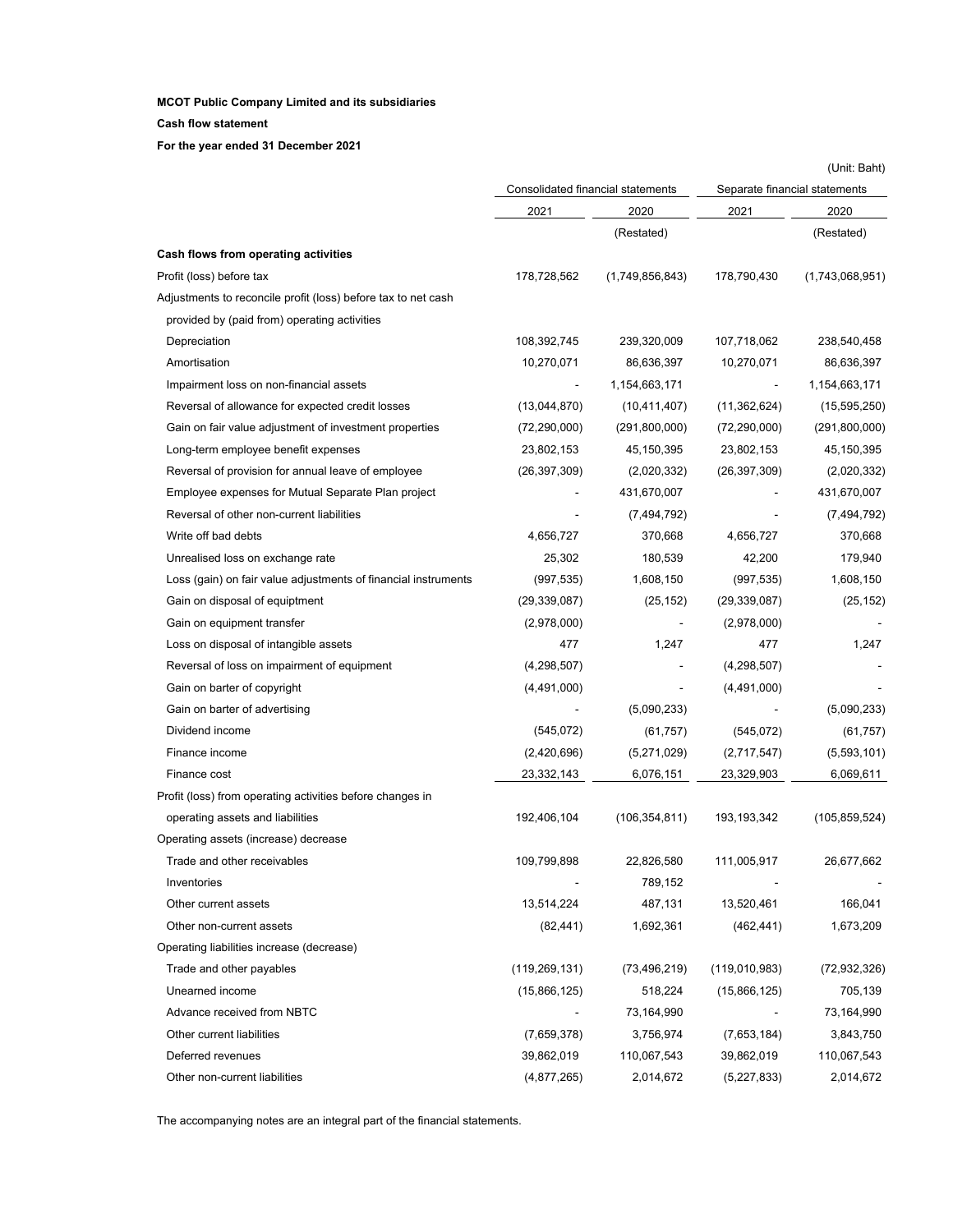#### **Cash flow statement (continued)**

#### **For the year ended 31 December 2021**

|                                                              |                 |                                   |                 | (Unit: Baht)                  |
|--------------------------------------------------------------|-----------------|-----------------------------------|-----------------|-------------------------------|
|                                                              |                 | Consolidated financial statements |                 | Separate financial statements |
|                                                              | 2021            | 2020                              | 2021            | 2020                          |
|                                                              |                 | (Restated)                        |                 | (Restated)                    |
| Cash flows from operating activities (Continued)             |                 |                                   |                 |                               |
| Non-current provisions for litigation                        | 8,063,751       | (1,070,000)                       | 8,063,751       | (1,070,000)                   |
| Cash paid for long-term employee benefits                    | (29, 105, 321)  | (11, 729, 813)                    | (29, 105, 321)  | (11, 729, 813)                |
| Cash paid for employee of Mutual Separate Plan project       | (695,917,770)   |                                   | (695,917,770)   |                               |
| Cash from (used in) operating activities                     | (509, 131, 435) | 22,666,784                        | (507, 598, 167) | 26,721,343                    |
| Taxes received                                               | 27,878,162      | 27,874,878                        | 27,655,500      | 25,778,656                    |
| Net cash flows from (used in) operating activities           | (481,253,273)   | 50,541,662                        | (479,942,667)   | 52,499,999                    |
| Cash flows from investing activities                         |                 |                                   |                 |                               |
| Increase in short-term fixed deposits                        | (379, 279)      | (37, 470, 844)                    | (379, 279)      | (37, 470, 844)                |
| Decrease in restricted bank deposits                         | (86, 670)       | 383,518,518                       | (86, 670)       | 383,518,518                   |
| Cash payments for acquisitions of plant and equipment        | (230, 598, 336) | (94, 551, 837)                    | (230, 598, 336) | (94, 551, 837)                |
| Cash payments for acquisitions of intangible assets          | (34,790,082)    | (93, 184, 091)                    | (34,790,082)    | (93, 184, 091)                |
| Proceeds from disposal of assets                             | 32,171,450      | 36,781                            | 32,171,450      | 36,781                        |
| Cash receipt from repayment of loan to subsidiary            |                 |                                   |                 | 2,200,000                     |
| Dividend received                                            | 545,072         | 61,757                            | 545,072         | 61,757                        |
| Interest received                                            | 2,662,824       | 5,964,335                         | 2,599,617       | 6,794,323                     |
| Net cash flows from (used in) investing activities           | (230,475,021)   | 164,374,619                       | (230,538,228)   | 167,404,607                   |
| Cash flows from financing activities                         |                 |                                   |                 |                               |
| Cash receipt from short-term loan from financial institution |                 | 240,000,000                       |                 | 240,000,000                   |
| Repayment of short-term loan from financial institution      | (240,000,000)   |                                   | (240,000,000)   |                               |
| Cash receipt from long-term loan from financial institution  | 695,917,770     |                                   | 695,917,770     |                               |
| Cash receipt from change in ownership interest in            |                 |                                   |                 |                               |
| subsidiaries without a change in control                     |                 | 1,055,000                         |                 |                               |
| Repayment of principal portion of lease liabilities          | (20,629,090)    | (18,931,054)                      | (20, 597, 304)  | (18, 870, 287)                |
| Interest paid                                                | (23, 332, 143)  | (6,458,532)                       | (23, 329, 903)  | (6,451,992)                   |
| Net cash flows from financing activities                     | 411,956,537     | 215,665,414                       | 411,990,563     | 214,677,721                   |
| Net increase (decrease) in cash and cash equivalents         | (299, 771, 757) | 430,581,695                       | (298, 490, 332) | 434,582,327                   |
| Cash and cash equivalents at beginning of year               | 794,498,134     | 363,916,439                       | 788,856,529     | 354,274,202                   |
| Cash and cash equivalents at end of year                     | 494,726,377     | 794,498,134                       | 490,366,197     | 788,856,529                   |
|                                                              |                 |                                   |                 |                               |
| Non-cash transactions                                        |                 |                                   |                 |                               |
| Payables for acquisition of plant and equipment              | 53,891,280      | 243,426,691                       | 53,891,280      | 243,426,691                   |
| Equipment increased from transferring                        | 2,978,000       |                                   | 2,978,000       |                               |
| Right-of-use assets increased from leases                    | 429,692         | 10,549,973                        | 429,692         | 10,549,973                    |
| Payables for acquisition of intangible assets                | 16,107,491      | 31,158,336                        | 16,107,491      | 31,158,336                    |
| Intangible assets increased from barter of copyright         | 4,491,000       |                                   | 4,491,000       |                               |
| Surplus on revaluation of investment properties              |                 | 729,421,802                       |                 | 729,421,802                   |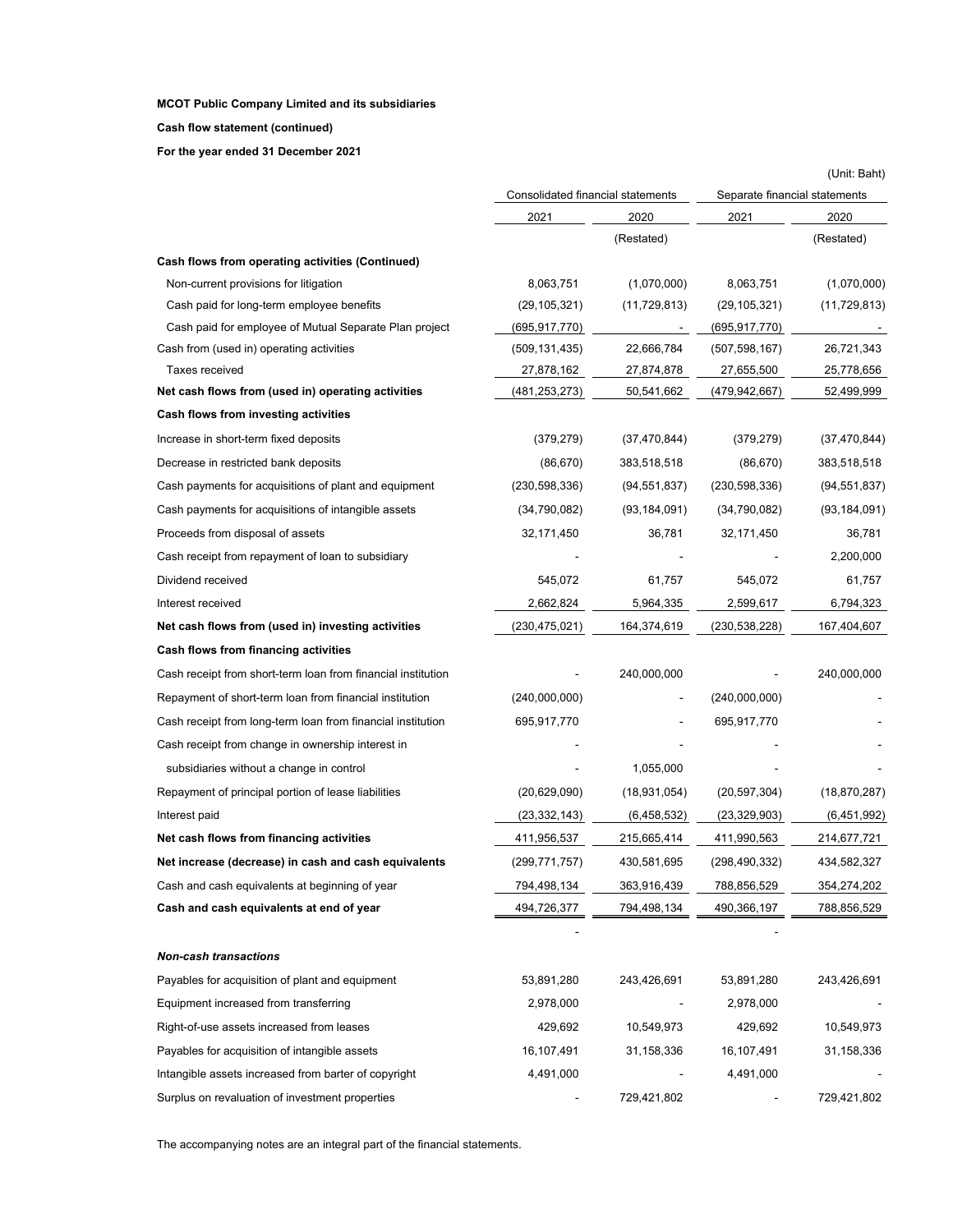#### **Statement of changes in shareholders' equity**

**For the year ended 31 December 2021**

|                                                         | Consolidated financial statements |                 |                   |                 |                       |                 |                  |                 |
|---------------------------------------------------------|-----------------------------------|-----------------|-------------------|-----------------|-----------------------|-----------------|------------------|-----------------|
|                                                         |                                   |                 |                   |                 | Other components      |                 |                  |                 |
|                                                         |                                   |                 |                   |                 | of equity             |                 |                  |                 |
|                                                         |                                   |                 |                   |                 | Other                 |                 |                  |                 |
|                                                         |                                   |                 |                   |                 | comprehensive         | Total equity    |                  |                 |
|                                                         |                                   |                 | Retained earnings |                 | income                | attributable to | Non-controlling  | Total           |
|                                                         | Issued and paid-up                | Premium on      | Appropriated -    | Unappropriated  | Surplus on            | owners of       | interests of     | shareholders'   |
|                                                         | share capital                     | ordinary shares | statutory reserve | (deficits)      | revaluation of assets | the Company     | the subsidiaries | equity          |
| Balance as at 31 December 2019 - as previously reported | 3,435,496,050                     | 1,106,802,869   | 383,500,000       | 1,362,973,500   |                       | 6,288,772,419   | (19,769,033)     | 6,269,003,386   |
| Cumulative effects of the correction of prior year      |                                   |                 |                   |                 |                       |                 |                  |                 |
| financial statements (Note 4)                           |                                   |                 |                   | 1,577,980,000   |                       | 1,577,980,000   |                  | 1,577,980,000   |
| Balance as at 31 December 2019 - as restated            | 3,435,496,050                     | 1,106,802,869   | 383,500,000       | 2,940,953,500   |                       | 7,866,752,419   | (19,769,033)     | 7,846,983,386   |
| Loss for the period (Restated)                          |                                   |                 |                   | (1,807,398,778) |                       | (1,807,398,778) | (818,065)        | (1,808,216,843) |
| Other comprehensive income for the period (Restated)    |                                   |                 |                   | (20, 210, 451)  | 583,537,442           | 563,326,991     |                  | 563,326,991     |
| Total comprehensive income for the period (Restated)    |                                   |                 |                   | (1,827,609,229) | 583,537,442           | (1,244,071,787) | (818,065)        | (1,244,889,852) |
| Increase in ordinary shares of non-controlling          |                                   |                 |                   |                 |                       |                 |                  |                 |
| interest of subsidiaries                                |                                   |                 |                   |                 |                       |                 | 1,055,000        | 1,055,000       |
| Balance as at 31 December 2020 - as restated            | 3,435,496,050                     | 1,106,802,869   | 383,500,000       | 1,113,344,271   | 583,537,442           | 6,622,680,632   | (19, 532, 098)   | 6,603,148,534   |
| Balance as at 31 December 2020 - as previously reported | 3,435,496,050                     | 1,106,802,869   | 383,500,000       | (676, 807, 729) | 546,711,109           | 4,795,702,299   | (19, 532, 098)   | 4,776,170,201   |
| Cumulative effects of the correction of prior year      |                                   |                 |                   |                 |                       |                 |                  |                 |
| financial statements (Note 4)                           |                                   |                 |                   | 1,790,152,000   | 36,826,333            | 1,826,978,333   |                  | 1,826,978,333   |
| Balance as at 31 December 2020 - as restated            | 3,435,496,050                     | 1,106,802,869   | 383,500,000       | 1,113,344,271   | 583,537,442           | 6,622,680,632   | (19, 532, 098)   | 6,603,148,534   |
| Profit (loss) for the period                            |                                   |                 |                   | 165,244,840     |                       | 165,244,840     | (974, 278)       | 164,270,562     |
| Other comprehensive income for the period               |                                   |                 |                   |                 |                       |                 |                  |                 |
| Total comprehensive income for the period               |                                   |                 |                   | 165,244,840     |                       | 165,244,840     | (974, 278)       | 164,270,562     |
| Balance as at 31 December 2021                          | 3,435,496,050                     | 1,106,802,869   | 383,500,000       | 1,278,589,111   | 583,537,442           | 6,787,925,472   | (20, 506, 376)   | 6,767,419,096   |

The accompanying notes are an integral part of the financial statements.

(Unit: Baht)

--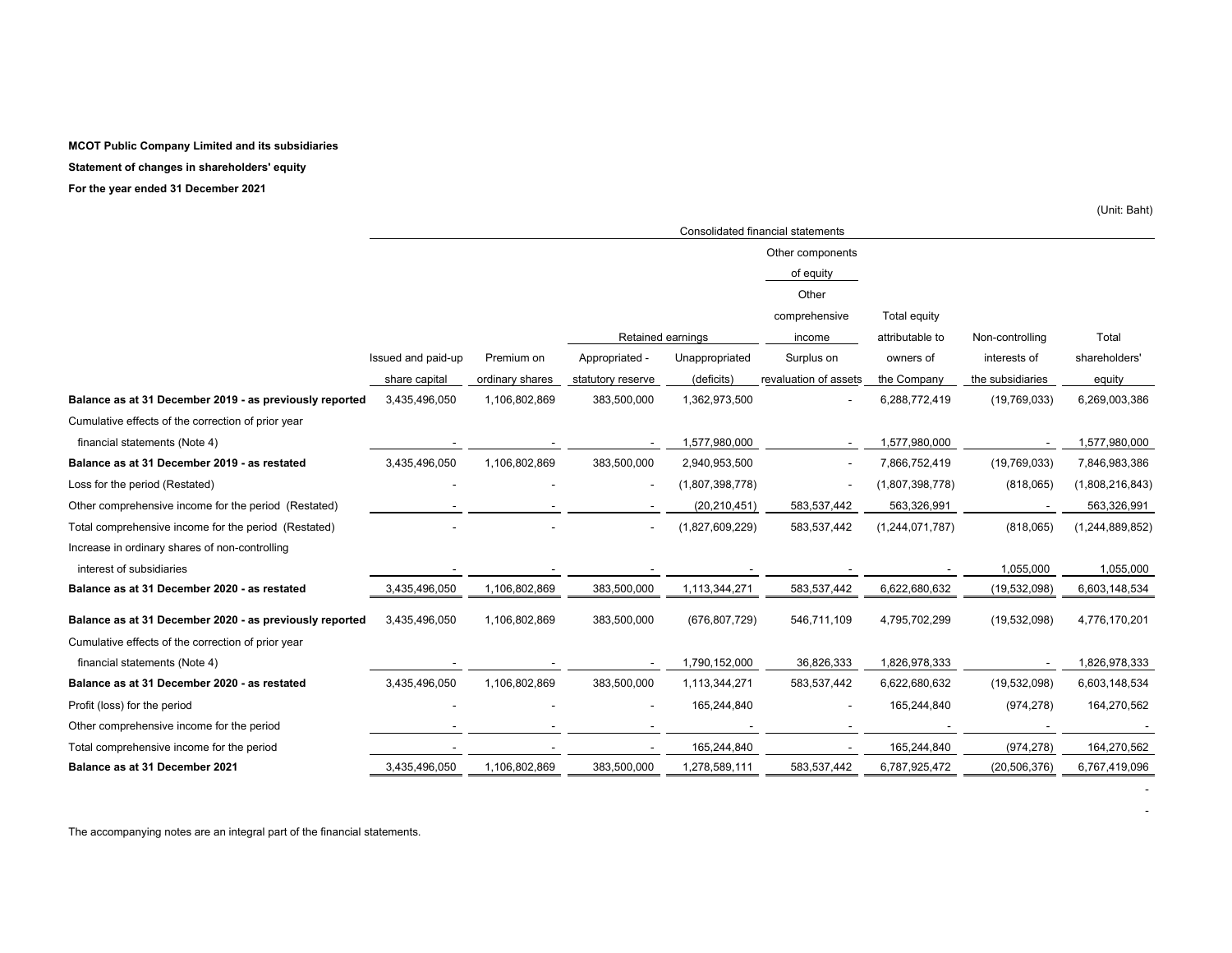**Statement of changes in shareholders' equity (continued)**

**For the year ended 31 December 2021**

|                                                         |                    |                 |                               |                 |                       | $\overline{a}$  |
|---------------------------------------------------------|--------------------|-----------------|-------------------------------|-----------------|-----------------------|-----------------|
|                                                         |                    |                 | Separate financial statements |                 |                       |                 |
|                                                         |                    |                 |                               |                 | Other components      |                 |
|                                                         |                    |                 |                               |                 | of equity             |                 |
|                                                         |                    |                 |                               |                 | Other comprehensive   |                 |
|                                                         |                    |                 | Retained earnings             |                 | income                | Total           |
|                                                         | Issued and paid-up | Premium on      | Appropriated -                | Unappropriated  | Surplus on            | shareholders'   |
|                                                         | share capital      | ordinary shares | statutory reserve             | (deficits)      | revaluation of assets | equity          |
| Balance as at 31 December 2019 - as previously reported | 3,435,496,050      | 1,106,802,869   | 383,500,000                   | 1,320,484,860   |                       | 6,246,283,779   |
| Cumulative effects of the correction of prior year      |                    |                 |                               |                 |                       |                 |
| financial statements (Note 4)                           |                    |                 |                               | 1,577,980,000   |                       | 1,577,980,000   |
| Balance as at 31 December 2019 - as restated            | 3,435,496,050      | 1,106,802,869   | 383,500,000                   | 2,898,464,860   |                       | 7,824,263,779   |
| Loss for the period (Restated)                          |                    |                 |                               | (1,801,428,951) |                       | (1,801,428,951) |
| Other comprehensive income for the period (Restated)    |                    |                 |                               | (20, 210, 451)  | 583,537,442           | 563,326,991     |
| Total comprehensive income for the period (Restated)    |                    |                 |                               | (1,821,639,402) | 583,537,442           | (1,238,101,960) |
| Balance as at 31 December 2020 - as restated            | 3,435,496,050      | 1,106,802,869   | 383,500,000                   | 1,076,825,458   | 583,537,442           | 6,586,161,819   |
| Balance as at 31 December 2020 - as previously reported | 3,435,496,050      | 1,106,802,869   | 383,500,000                   | (713, 326, 542) | 546,711,109           | 4,759,183,486   |
| Cumulative effects of the correction of prior year      |                    |                 |                               |                 |                       |                 |
| financial statements (Note 4)                           |                    |                 |                               | 1,790,152,000   | 36,826,333            | 1,826,978,333   |
| Balance as at 31 December 2020 - as restated            | 3,435,496,050      | 1,106,802,869   | 383,500,000                   | 1,076,825,458   | 583,537,442           | 6,586,161,819   |
| Profit for the year                                     |                    |                 |                               | 164,332,430     |                       | 164,332,430     |
| Other comprehensive income for the year                 |                    |                 |                               |                 |                       |                 |
| Total comprehensive income for the year                 |                    |                 |                               | 164,332,430     |                       | 164,332,430     |
| Balance as at 31 December 2021                          | 3,435,496,050      | 1,106,802,869   | 383,500,000                   | 1,241,157,888   | 583,537,442           | 6,750,494,249   |

The accompanying notes are an integral part of the financial statements.

(Unit: Baht)

--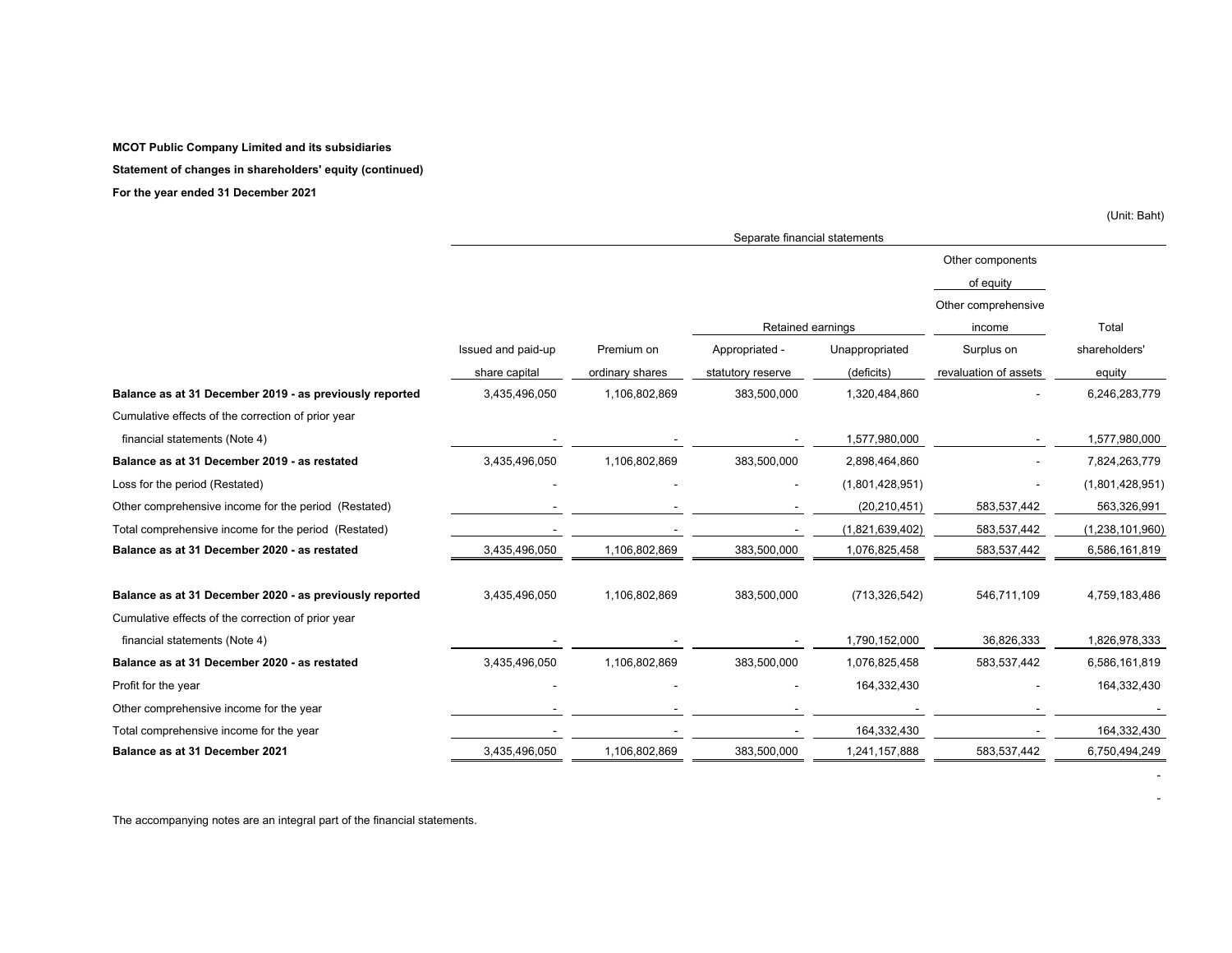# **MCOT Public Company Limited and its Subsidiaries Notes to consolidated financial statements For the year ended 31 December 2021**

### **1. General information**

#### **1.1 Corporate information**

MCOT Public Company Limited ("the Company") is a public company incorporated and domiciled in Thailand. The Company is principally engaged in the production of television and radio programming, digital terrestrial TV broadcast network and facility services and providing advertisements through TV, radio and digital medias.

The registered office of the Company is at 63/1 Rama 9 Road, Huay Kwang, Bangkok.

### **1.2 Coronavirus disease 2019 Pandemic**

A new wave of the Coronavirus disease 2019 pandemic has slowed down the economic recovery, adversely impacting most businesses and industries. This situation significantly affects the Group's business activities in terms of revenue from advertising in both the public and private sectors. The Group's management has continuously monitored ongoing developments and assessed the financial impact in respect of the valuation of assets, provisions and contingent liabilities, and has used estimates and judgement in respect of various issues as the situation has evolved.

#### **2. Basis of preparation**

**2.1** The financial statements have been prepared in accordance with Thai Financial Reporting Standards enunciated under the Accounting Professions Act B.E. 2547 and their presentation has been made in compliance with the stipulations of the Notification of the Department of Business Development, issued under the Accounting Act B.E. 2543.

The financial statements in Thai language are the official statutory financial statements of the Company. The financial statements in English language have been translated from the Thai language financial statements.

The financial statements have been prepared on a historical cost basis except where otherwise disclosed in the accounting policies.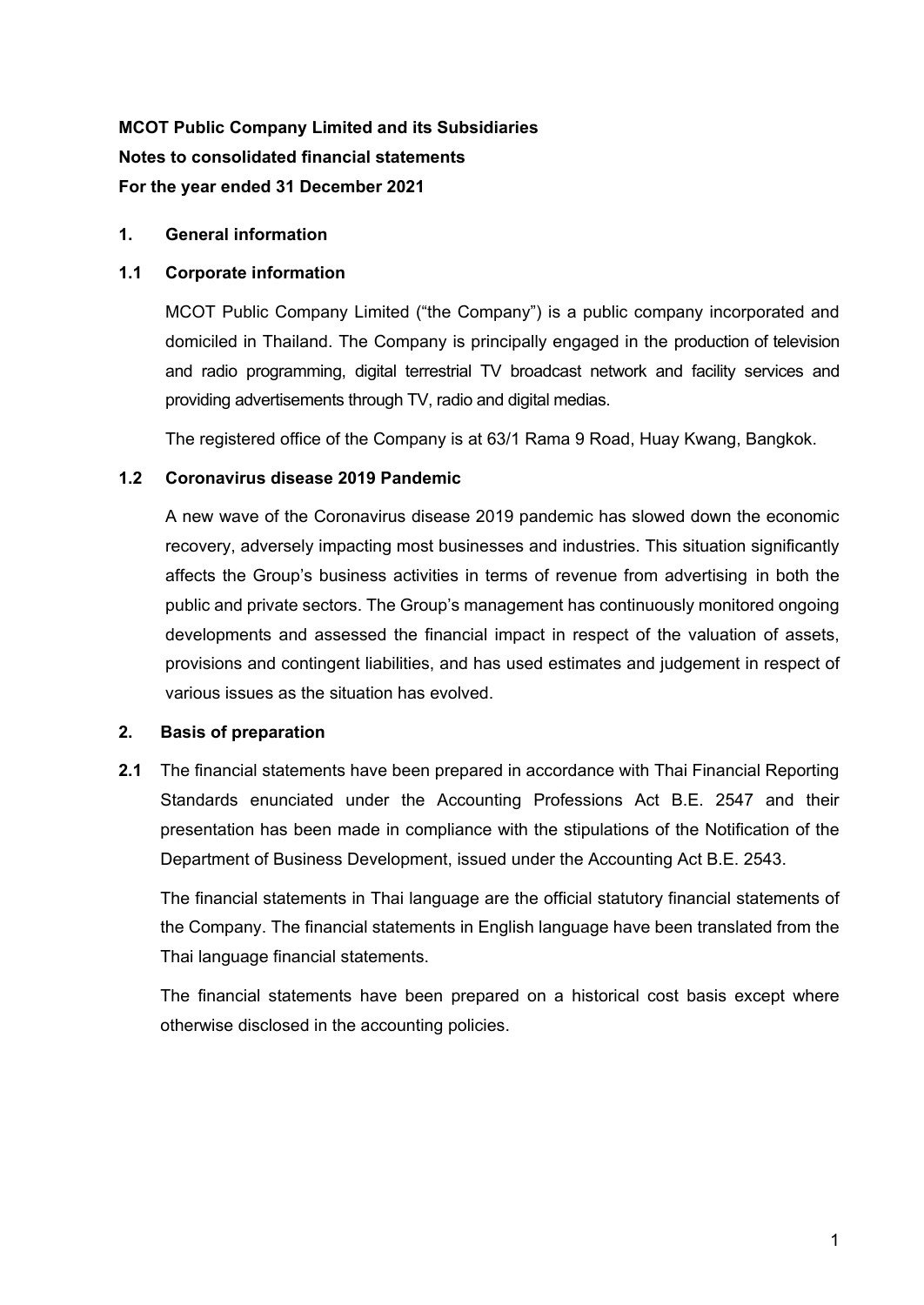#### **2.2 Basis of consolidation**

a) The consolidated financial statements include the financial statements of MCOT Public Company Limited ("the Company") and the following subsidiary companies ("the subsidiaries") (collectively as "the Group"):

|                        |                          | Country of    | Percentage of |         |
|------------------------|--------------------------|---------------|---------------|---------|
| Company's name         | Nature of business       | incorporation | shareholding  |         |
|                        |                          |               | 2021          | 2020    |
|                        |                          |               | Percent       | Percent |
| Panorama Worldwide     | Production of TV program | Thailand      | 49            | 49      |
| <b>Company Limited</b> |                          |               |               |         |
| Seed MCOT Company      | Entertainment business   | Thailand      | 49            | 49      |
| Limited                | and advisory service     |               |               |         |

- b) The Company is deemed to have control over an investee or subsidiaries if it has rights, or is exposed, to variable returns from its involvement with the investee, and it has the ability to direct the activities that affect the amount of its returns.
- c) Subsidiaries are fully consolidated, being the date on which the Company obtains control, and continue to be consolidated until the date when such control ceases.
- d) The financial statements of the subsidiaries are prepared using the same significant accounting policies as the Company.
- e) Material balances and transactions between the Group have been eliminated from the consolidated financial statements.
- f) Non-controlling interests represent the portion of profit or loss and net assets of the subsidiaries that are not held by the Company and are presented separately in the consolidated profit or loss and within equity in the consolidated statement of financial position.
- **2.3** The separate financial statements present investments in subsidiaries under the cost method.

#### **3. New financial reporting standards**

#### **3.1 Financial reporting standards that became effective in the current year**

During the year, the Group has adopted the revised financial reporting standards and interpretations which are effective for fiscal years beginning on or after 1 January 2021. These financial reporting standards were aimed at alignment with the corresponding International Financial Reporting Standards with most of the changes directed towards clarifying accounting treatment and providing accounting guidance for users of the standards.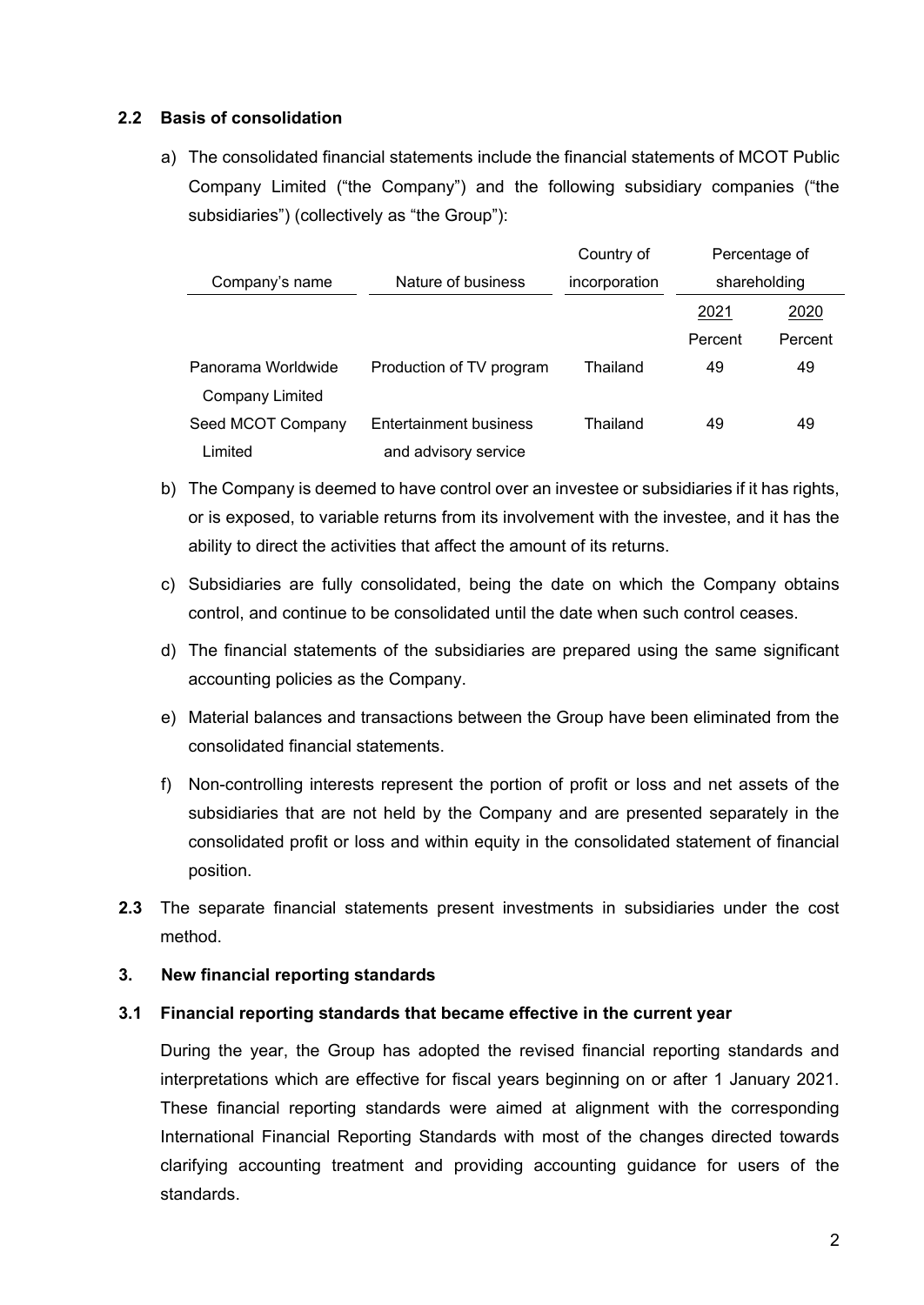The adoption of these financial reporting standards does not have any significant impact on the Group's financial statements.

# **3.2 Financial reporting standards that will become effective for fiscal years beginning on or after 1 January 2022**

The Federation of Accounting Professions issued a number of revised financial reporting standards, which are effective for fiscal years beginning on or after 1 January 2022. These financial reporting standards were aimed at alignment with the corresponding International Financial Reporting Standards with most of the changes directed towards clarifying accounting treatment and, for some standards, providing temporary reliefs or temporary exemptions for users.

The management of the Group believes that adoption of these amendments will not have any significant impact on the Group's financial statements.

### **4. Correction of prior year financial statements**

In 2021, the Group has a policy to earn income from land development. The Group has reviewed the fair value of its' investment properties and engaged 3 independent appraisers to assess the fair value of investment properties, and for comparing purpose, and it was found that the fair values assessed by 3 independent appraisers were significantly higher than in the year 2020. The Group attempted to diagnose the such differences and considered various external factors such as facilities or new nearby public transportation projects, the economic situation and situation of the COVID-19 pandemic over the past year and concluded that there were no external factors that could result in a significant increase in the fair value of investment properties. The management therefore decided to engage those independent appraisers to assess the fair values in 2020 and 2019 retrospectively, based on historical price database, and it was found that the fair values of these two years did not differ significantly from the fair value in 2021. In addition, the management assessed and performed comparative analysis to determine the cause of such discrepancy, and it was found that the former independent appraiser applied the different samples and assumptions from other 3 independent appraisers, which had a consistent of sample selection and assumptions.

For the above reasons, the management believed that fair values of investment properties for the year 2019 and 2020 which were reassessed are more appropriate. They decided to restate the financial statements for the year 2020 based on fair values of the new appraisers, so that the financial statements for the year 2020 would be compared with the current year's financial statements. The Group has also presented the statement of financial position as of 1 January 2020 for comparative purposes and separately presented the cumulative effects of the prior year correction in the statement of changes in shareholders' equity.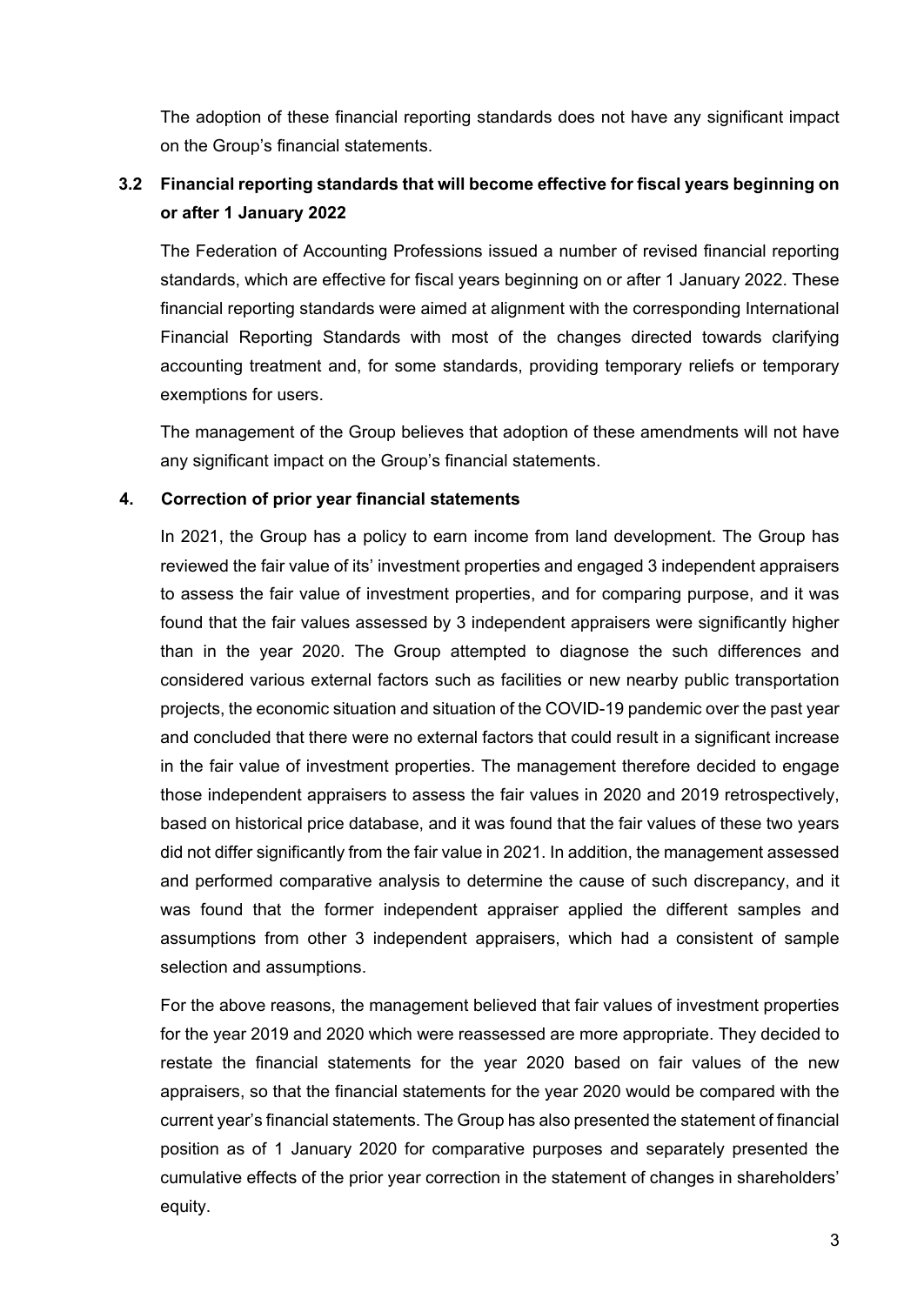The amounts of adjustments affecting the statements of financial position and comprehensive income are summarised below.

|                                            |                  | (Unit: Million Baht)                       |  |  |
|--------------------------------------------|------------------|--------------------------------------------|--|--|
|                                            |                  | Increase (decrease)                        |  |  |
|                                            |                  | Consolidated/Separate financial statements |  |  |
|                                            | 31 December 2020 | 1 January 2020                             |  |  |
| <b>Statement of financial position</b>     |                  |                                            |  |  |
| <b>Assets</b>                              |                  |                                            |  |  |
| Investment properties                      | 2,283.72         | 1,972.47                                   |  |  |
| <b>Total assets</b>                        | 2,283.72         | 1,972.47                                   |  |  |
| <b>Liabilities</b>                         |                  |                                            |  |  |
| Deferred tax liabilities                   | 456.74           | 394.49                                     |  |  |
| <b>Total liabilities</b>                   | 456.74           | 394.49                                     |  |  |
| <b>Shareholders' equity</b>                |                  |                                            |  |  |
| Retained earnings                          | 1,790.15         | 1,577.98                                   |  |  |
| Other components of shareholders' equity   | 36.83            |                                            |  |  |
| <b>Total shareholders' equity</b>          | 1,826.98         | 1,577.98                                   |  |  |
| Total liabilities and shareholders' equity | 2,283.72         | 1,972.47                                   |  |  |
|                                            |                  | (Unit: Million Baht)                       |  |  |
|                                            |                  | Profit for the year ended                  |  |  |

| <b>Statement of comprehensive income</b> |                       |
|------------------------------------------|-----------------------|
|                                          | financial statements  |
|                                          | Consolidated/Separate |
|                                          | Increase (Decrease)   |
|                                          | 31 December 2020      |

| <b>Profit or loss:</b>                                  |         |
|---------------------------------------------------------|---------|
| Gain on fair value adjustments of investment properties | 265.21  |
| Income tax expenses                                     | (53.04) |
| <b>Profit for the year</b>                              | 212.17  |
| <b>Profit attributable to:</b>                          |         |
| Equity holders of the Company                           | 212.17  |
| Non-controlling interests of the subsidiaries           |         |
| Earnings per share (Baht)                               |         |
| Basic earnings per share                                | 0.31    |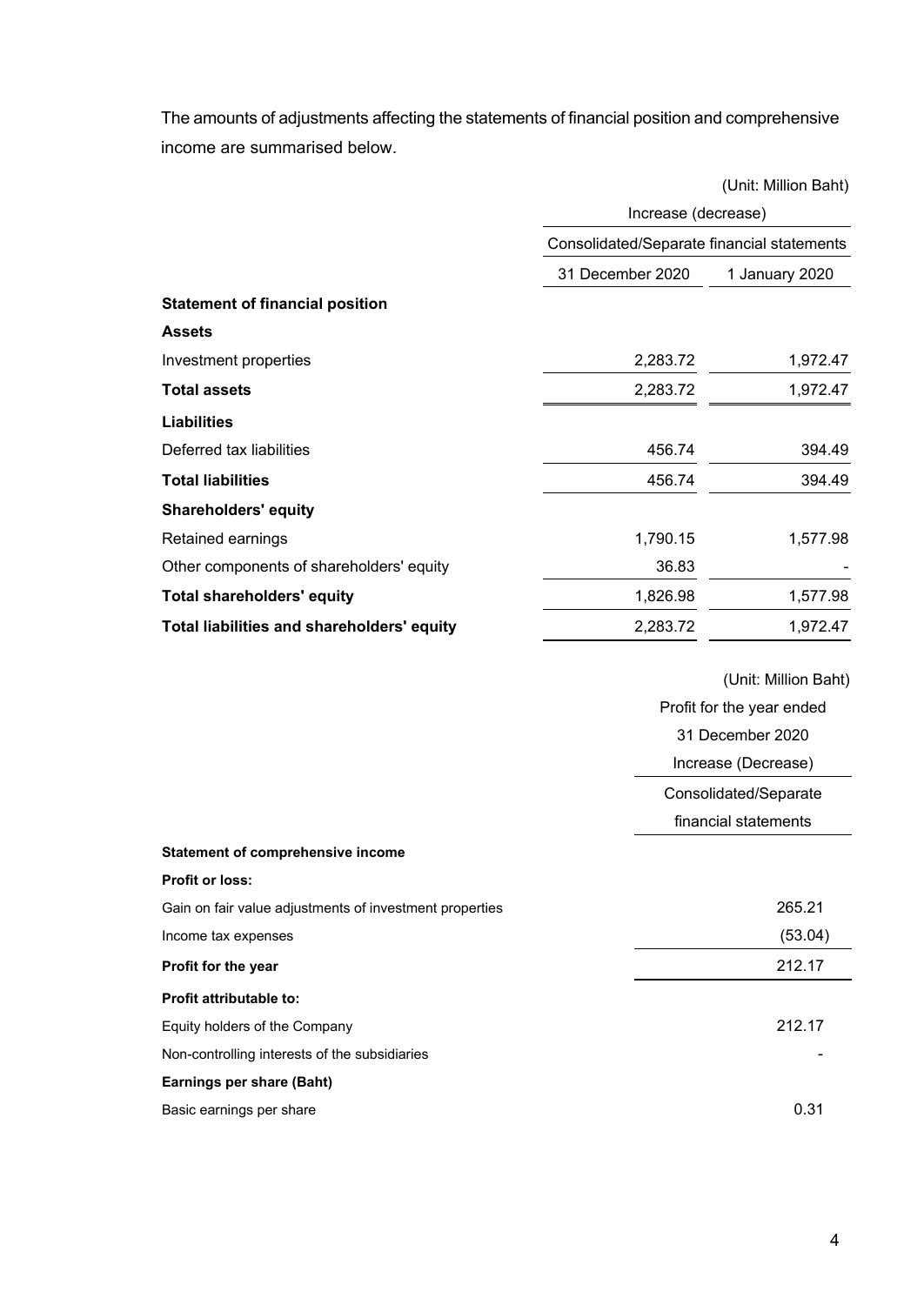### **5. Significant accounting policies**

#### **5.1 Revenue and expense recognition**

#### *Sales of goods*

Revenue from sale of goods is recognised at the point in time when control of the asset is transferred to the customer, generally upon delivery of the goods. Revenue is measured at the amount of the consideration received or receivable, excluding value added tax, of goods supplied after deducting returns, discounts, allowances and price promotions to customers.

#### *Rendering of services*

Revenue from rendering of services is recognised over time or point in time as the services are provided. The related costs are recognised in profit or loss when they are incurred. Revenue for rendering of services is included:

- a) Revenue from television programmes and radio represents the service income from advertising and airtime rental are recognised when services are rendered and programs broadcast.
- b) The income from production of television programs and radio which is recognised when the production is completed and delivered.
- c) Revenue from providing digital terrestrial television broadcasting facilities and networks is recognised over time when services have been rendered taking into account the stage of completion.

The recognised revenue which is not yet due per the contracts has been presented under the caption of "Accrued Income" in the statement of financial position. The amounts recognised as accounts receivables are reclassified to trade receivables when the Group's right to consideration is unconditional such as upon completion of services and acceptance by the customer.

The obligation to transfer goods or services to a customer for which the Group has received consideration from the customer is presented under the caption of "Advances received from customer" in the statement of financial position. Advances received from customers are recognised as revenue when the Group performs under the contract.

#### *Barter income*

Barter income arises from the exchange of different goods or service, which is recognised at fair value of those goods or service in exchange. Unless the exchange of advertising service, which is recognised at fair value of service in exchange.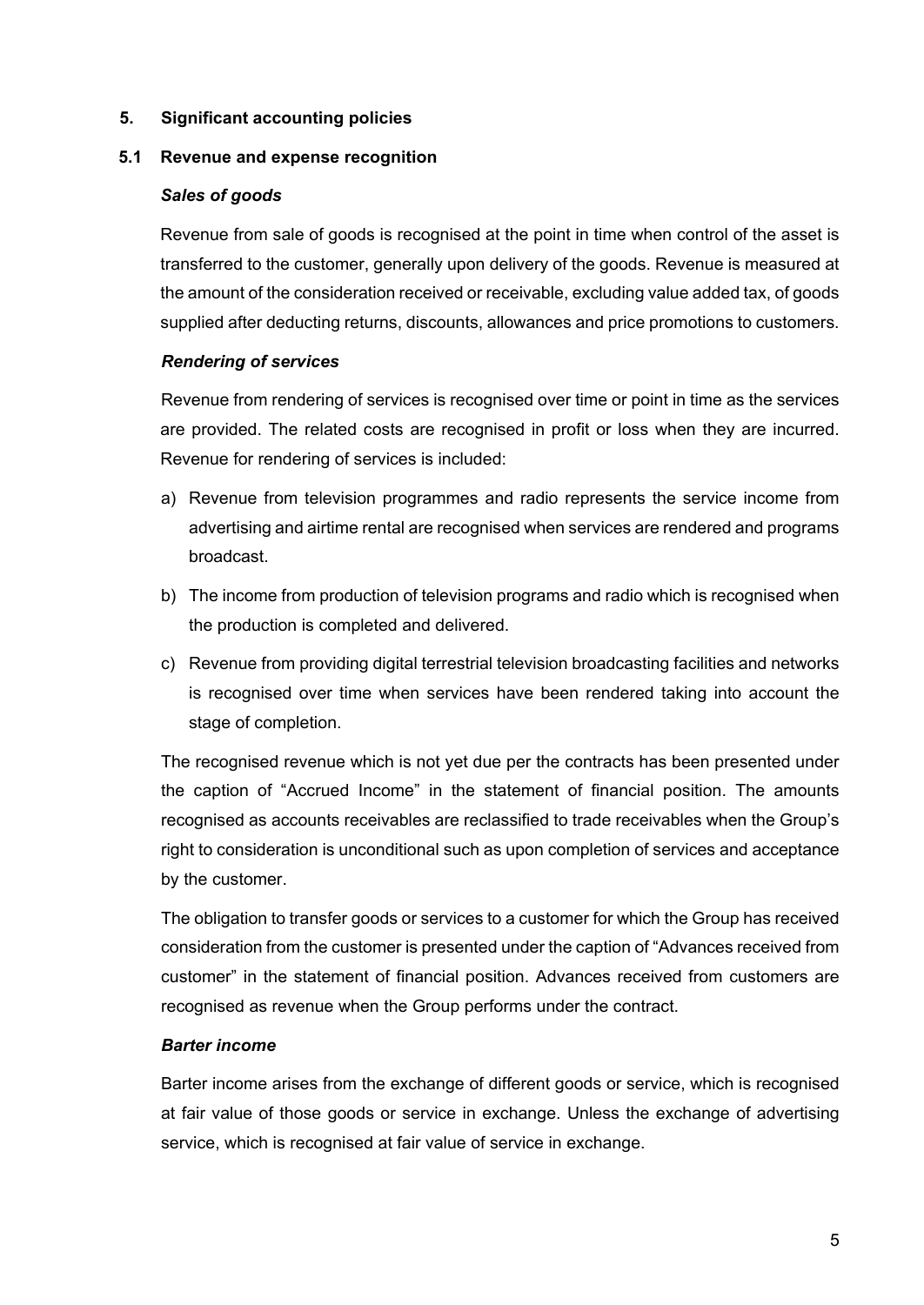#### *Interest income*

Interest income is calculated using the effective interest method and recognised on an accrual basis. The effective interest rate is applied to the gross carrying amount of a financial asset, unless the financial assets subsequently become credit-impaired when it is applied to the net carrying amount of the financial asset (net of the expected credit loss allowance).

#### *Finance cost*

Interest expense from financial liabilities at amortised cost is calculated using the effective interest method and recognised on an accrual basis.

#### *Dividends*

Dividends are recognised when the right to receive the dividends is established.

#### **5.2 Cash and cash equivalents**

Cash and cash equivalents consist of cash in hand and at banks, and all highly liquid investments with an original maturity of three months or less and not subject to withdrawal restrictions.

#### **5.3 Short-term fixed deposits**

Short-term fixed deposits consist of bank deposits and short-term with an original maturity more than three months but within a year.

#### **5.4 Investments in subsidiaries**

Investments in subsidiaries are accounted for in the separate financial statements using the cost method.

#### **5.5 Investment properties**

Investment properties are properties which properties that are owned by the Group. Investment properties are held to earn rental income, for capital appreciation or for both, but not for sale in the ordinary course of business, use in the production or supply of goods or services or for administrative purposes.

Investment properties are measured initially at cost, including transaction costs. Subsequent to initial recognition, investment properties are stated at fair value. Any gains or losses arising from changes in the value of investment properties are recognised in profit or loss when incurred.

On disposal of investment properties, the difference between the net disposal proceeds and the carrying amount of the asset is recognised in profit or loss in the period when the asset is derecognised.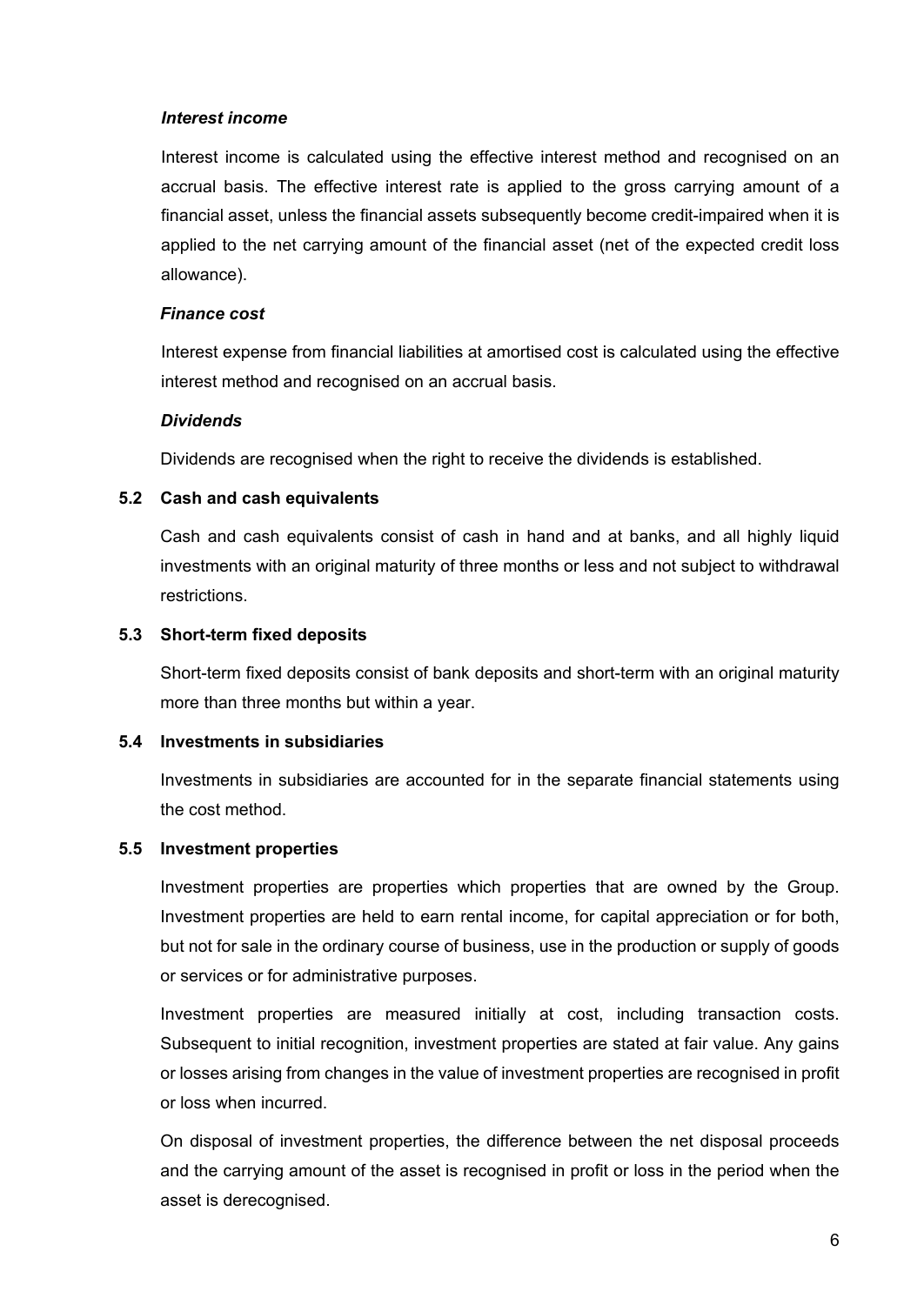When the use of a property changes such that it is reclassified as property, plant and equipment, its fair value at the date of reclassification becomes its cost for subsequent accounting.

Any gains and losses on disposal of investment properties are determined by comparing the proceeds from disposal with the carrying amount of investment property, and are recognised in profit or loss. When investment property that was previously classified as property, plant and equipment is sold, the amounts included in the revaluation reserve are transferred to retained earnings.

#### **5.6 Property, plant and equipment/Depreciation**

Land is stated at cost. Buildings and equipment are stated at cost less accumulated depreciation and allowance for loss on impairment of assets (if any).

Depreciation of plant and equipment is calculated by reference to their costs, on the straight-line basis over the following estimated useful lives:

| Building and structures               | 10 - 30 $\sqrt{2}$ years      |             |
|---------------------------------------|-------------------------------|-------------|
| Production and transmission equipment | $5 - 10$ years                |             |
| Tools, equipment and office equipment | $5 - 10$ years                |             |
| Vehicles                              |                               | 4 - 5 years |
| Land improvement                      | Based on the rental agreement |             |

Depreciation is included in determining income.

No depreciation is provided on land and assets under construction and installation.

# *Reclassification to investment property*

When the use of a property changes from owner-occupied to investment property, the property is remeasured to fair value and reclassified as investment property. Property that is being constructed for future use as investment property is accounted for at fair value. Any gain arising on remeasurement is recognised in profit or loss to the extent the gain reverses a previous impairment loss on the specific property, with any remaining gain recognised in other comprehensive income and presented in the revaluation reserve in equity. Any loss is recognised in other comprehensive income and presented in the revaluation reserve in equity to the extent that an amount had previously been included in the revaluation reserve relating to the specific property, with any remaining loss recognised immediately in profit or loss.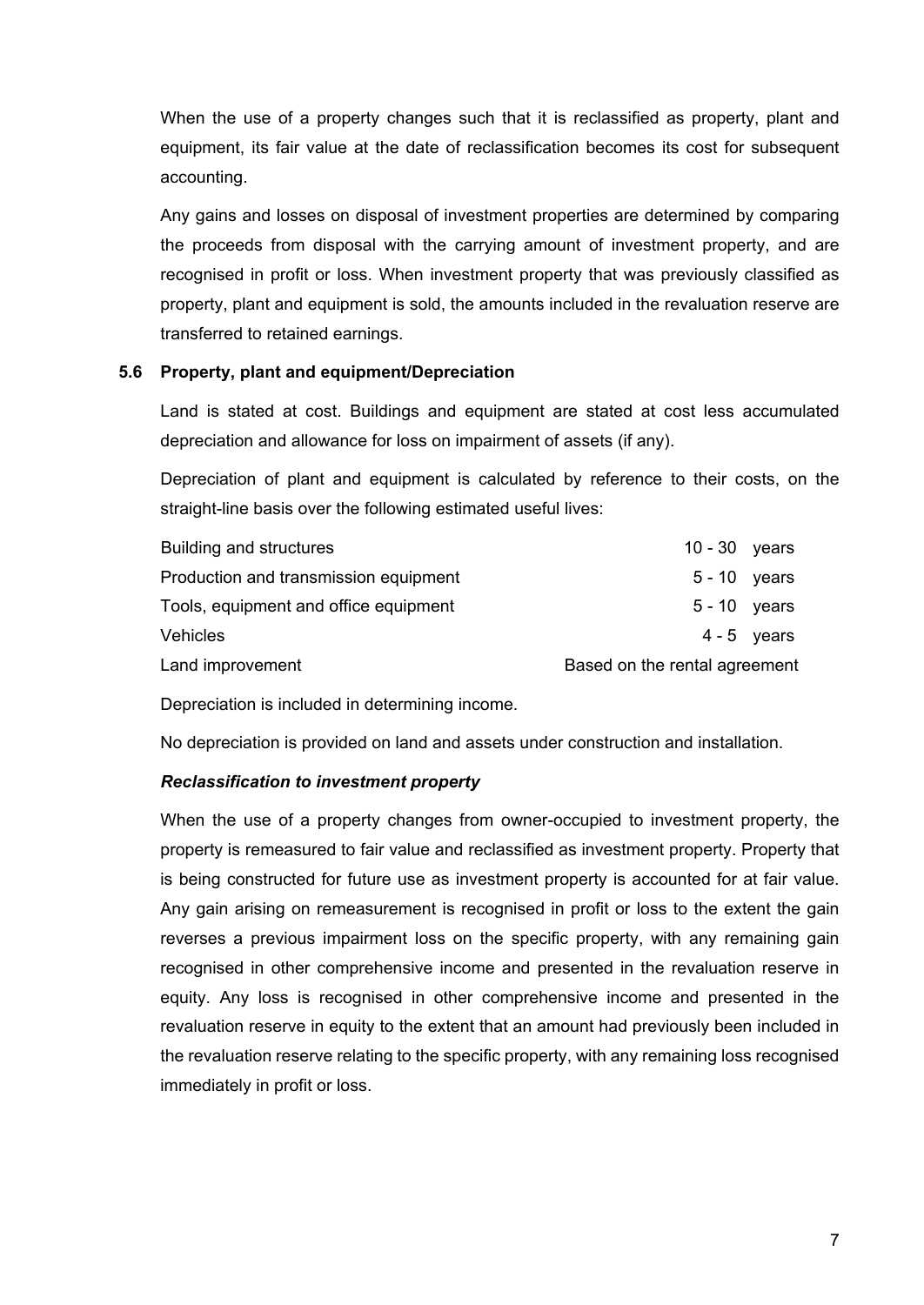#### **5.7 Intangible assets**

#### *Digital television license*

Cost of digital television license is carried at cost less accumulated amortisation and allowance for impairment loss (if any), and for the cost of digital television license was measured at the cash equivalent price based on the present value of the installments. The difference between the total payment to be made and the cash equivalent price is recognised as a finance cost over the license fee payment period. It is recognised as the asset and liability under the license when the license period whereby, the cost of license is known.

Cost of digital television license is amortised on a straight-line basis over the license period, 15 years. The amortisation expense is charged to profit or loss.

#### *Other intangible assets*

The other intangible assets are recognised at cost. Following the initial recognition, the intangible assets are carried at cost less any accumulated amortisation and any accumulated impairment losses (if any).

Intangible assets with finite lives are amortised on the straight-line basis over the economic useful life and tested for impairment whenever there is an indication that the intangible asset may be impaired. The amortisation period and the amortisation method of such intangible assets are reviewed at least at each financial year end. The amortisation expense is charged to profit or loss.

A summary of the intangible assets with finite useful lives is as follows:

| Computer programmes and software licenses | $5 - 10$<br>years                      |
|-------------------------------------------|----------------------------------------|
| Program and film rights                   | 80 percent of the cost from the first  |
|                                           | transmission and when the whole story  |
|                                           | is transmitted, will be amortised by   |
|                                           | using 20 percent within 5 years or the |
|                                           | remaining agreement period, whichever  |
|                                           | is shorter.                            |
| Broadcast rights                          | Based on agreement period              |
|                                           |                                        |

#### **5.8 Leases**

At inception of contract, the Group assesses whether a contract is, or contains, a lease. A contract is, or contains, a lease if the contract conveys the right to control the use of an identified asset for a period of time in exchange for consideration.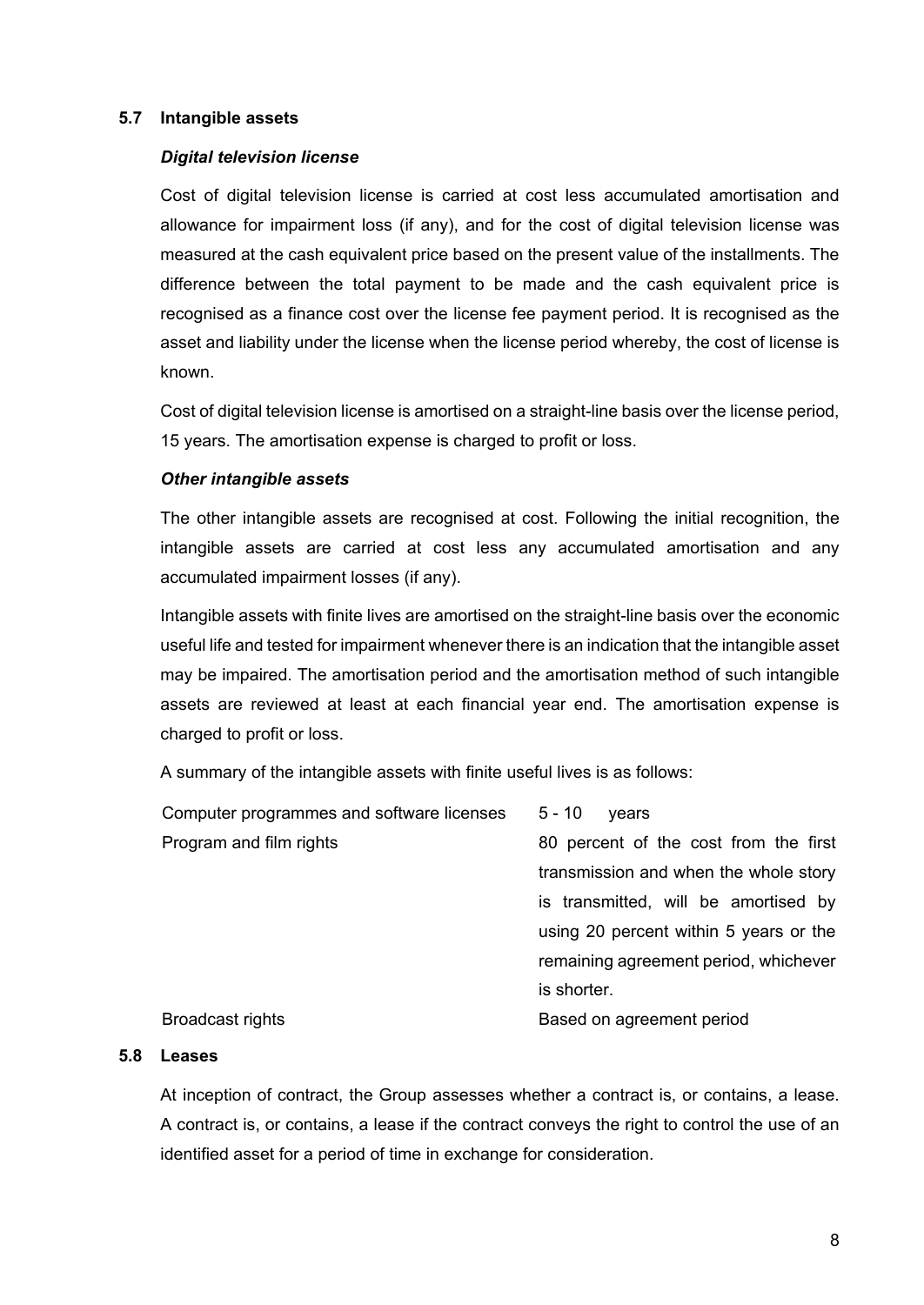#### *The Group as a lessee*

The Group applied a single recognition and measurement approach for all leases, except for short-term leases and leases of low-value assets. At the commencement date of the lease (i.e. the date the underlying asset is available for use), the Group recognises right-ofuse assets representing the right to use underlying assets and lease liabilities based on lease payments.

### *Right-of-use assets*

Right-of-use assets are measured at cost, less accumulated depreciation, any accumulated impairment losses, and adjusted for any remeasurement of lease liabilities. The cost of right-of-use assets includes the amount of lease liabilities initially recognised, initial direct costs incurred, lease payments made at or before the commencement date of the lease less any lease incentives received.

Depreciation of right-of-use assets are calculated by reference to their costs, on the straight-line basis over the shorter of their estimated useful lives and the lease term.

| Building and structures               | 1-3 years |
|---------------------------------------|-----------|
| Tools, equipment and office equipment | 2-5 years |
| Vehicles                              | 5 years   |

If ownership of the leased asset is transferred to the Group at the end of the lease term or the cost reflects the exercise of a purchase option, depreciation is calculated using the estimated useful life of the asset.

Right-of-use assets are presented as part of property, plant and equipment in the statement of financial position.

#### *Lease liabilities*

Lease liabilities are measured at the present value of the lease payments to be made over the lease term. The lease payments include fixed payments less any lease incentives receivable, variable lease payments that depend on an index or a rate, and amounts expected to be payable under residual value guarantees. Moreover, the lease payments include the exercise price of a purchase option reasonably certain to be exercised by the Group and payments of penalties for terminating the lease, if the lease term reflects the Group exercising an option to terminate. Variable lease payments that do not depend on an index or a rate are recognised as expenses in the period in which the event or condition that triggers the payment occurs.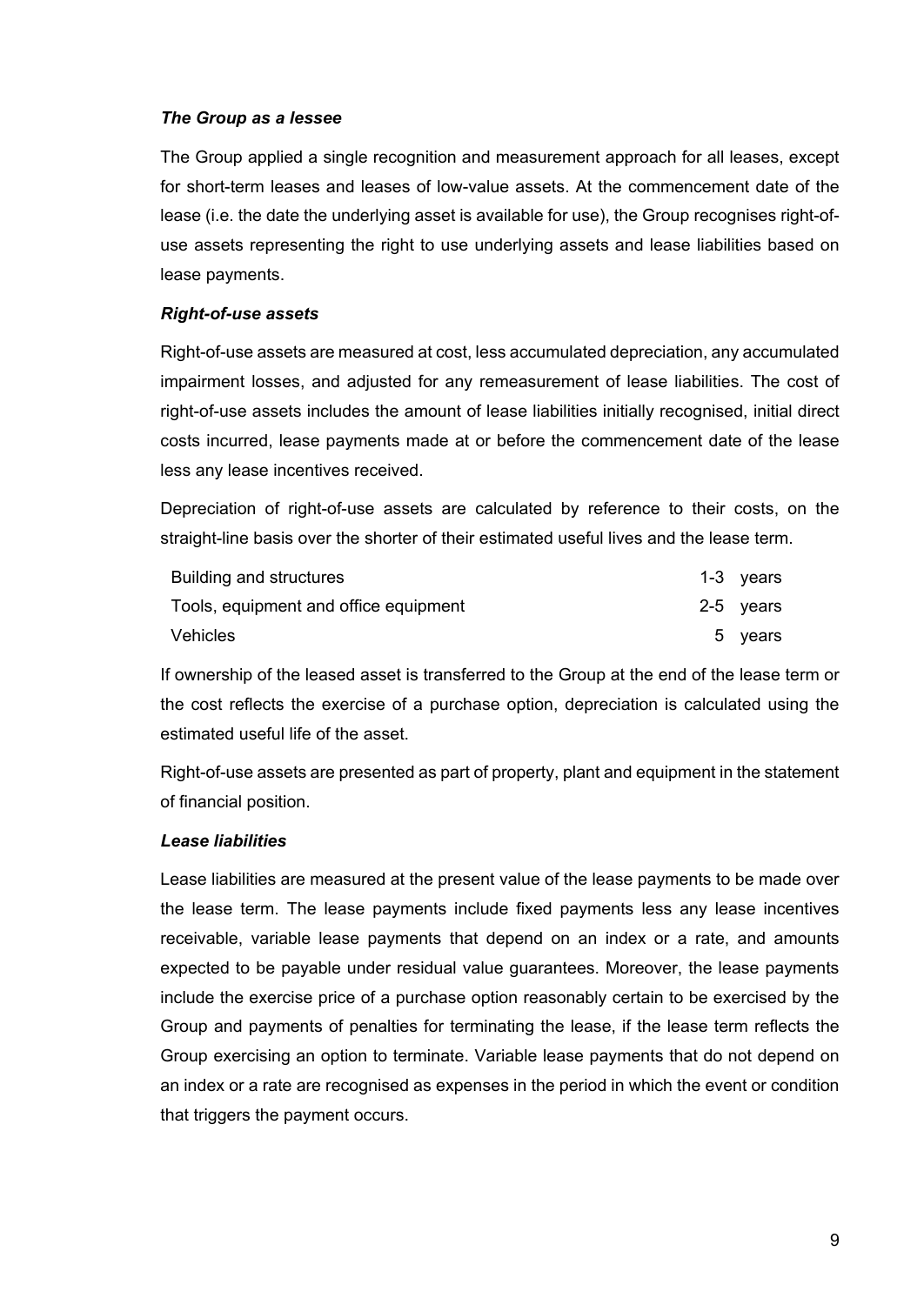The Group discounted the present value of the lease payments by the interest rate implicit in the lease or the Group's incremental borrowing rate. After the commencement date, the amount of lease liabilities is increased to reflect the accretion of interest and reduced for the lease payments made. In addition, the carrying amount of lease liabilities is remeasured if there is a change in the lease term, a change in the lease payments or a change in the assessment of an option to purchase the underlying asset.

#### *Short-term leases and leases of low-value assets*

A lease that has a lease term less than or equal to 12 months from commencement date or a lease of low-value assets is recognised as expenses on a straight-line basis over the lease term.

#### **The Group as a lessor**

A lease is classified as an operating lease if it does not transfer substantially all the risks and rewards incidental to ownership of an underlying asset to a lessee. Lease receivables from operating leases is recognised as income in profit or loss on a straight-line basis over the lease term. Initial direct costs incurred in obtaining an operating lease are added to the carrying amount of the underlying assets and recognised as an expense over the lease term on the same basis as the lease income.

#### **5.9 Related party transactions**

Related parties comprise individuals or enterprises that control, or are controlled by, the Group, whether directly or indirectly, or which are under common control with the Group.

They also include associates, and individuals or enterprises which directly or indirectly own a voting interest in the Group that gives them significant influence over the Group, key management personnel, directors, and officers with authority in the planning and direction of the Group's operations.

#### **5.10 Foreign currencies**

The consolidated and separate financial statements are presented in Baht, which is also the Group's functional currency.

Transactions in foreign currencies are translated into Baht at the exchange rate ruling at the date of the transaction. Monetary assets and liabilities denominated in foreign currencies are translated into Baht at the exchange rate ruling at the end of reporting period.

Gains and losses on exchange are included in determining income.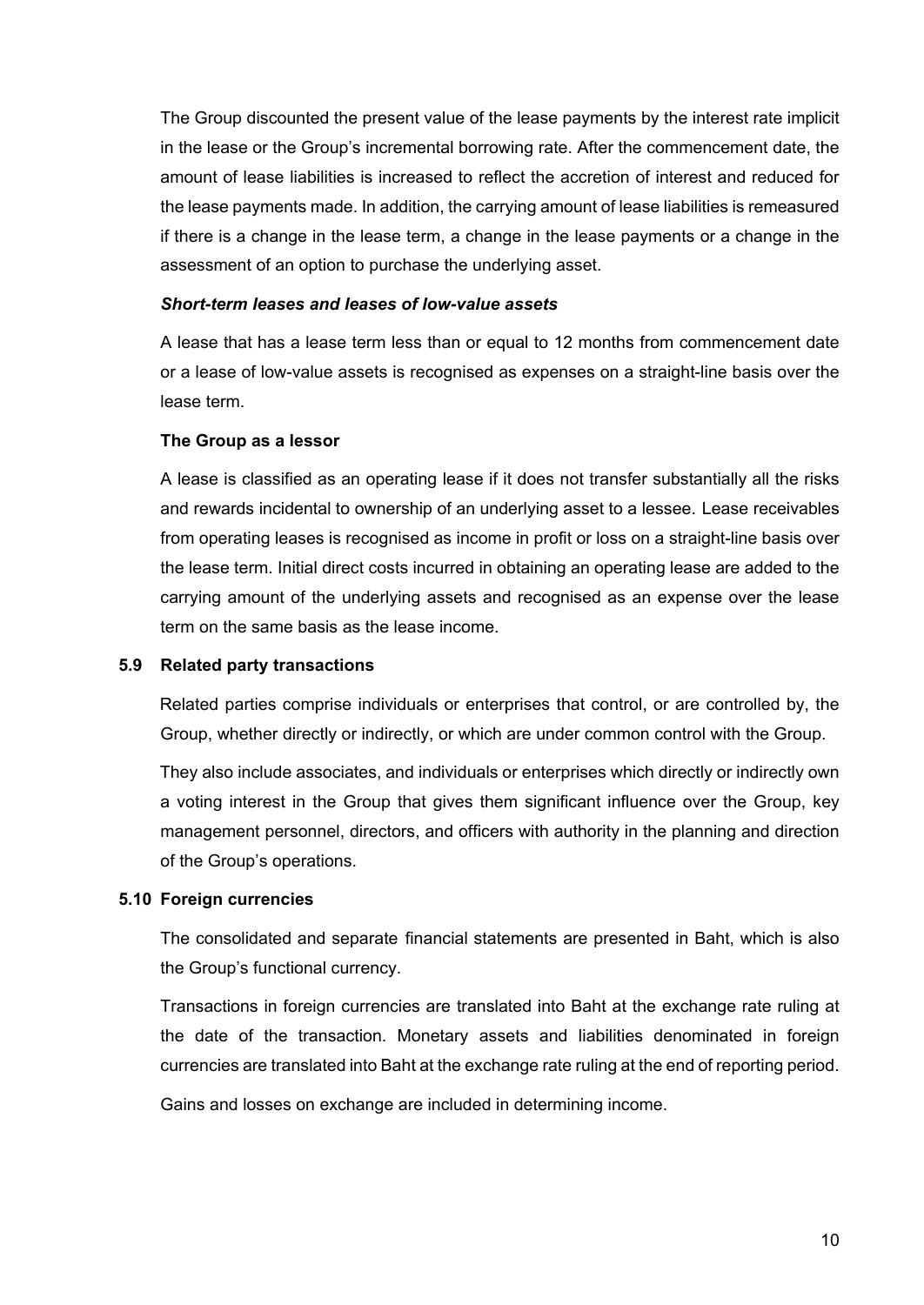#### **5.11 Impairment of non-financial assets**

At the end of each reporting period, the Group performs impairment reviews in respect of the property, plant and equipment, right-of-use assets, investment properties and other intangible assets whenever events or changes in circumstances indicate that an asset may be impaired. An impairment loss is recognised when the recoverable amount of an asset, which is the higher of the asset's fair value less costs to sell and its value in use, is less than the carrying amount.

An impairment loss is recognised in profit or loss. However, in cases where Land were previously revalued and the revaluation was taken to equity, a part of such impairment is recognised in equity up to the amount of the previous revaluation.

#### **5.12 Employee benefits**

#### **Short-term employee benefits**

Salaries, wages, bonuses and contributions to the social security fund are recognised as expenses when incurred.

#### **Post-employment benefits and other long-term employee benefits**

#### *Defined contribution plans*

The Group and its employees have jointly established a provident fund. The fund is monthly contributed by employees and by the Group. The fund's assets are held in a separate trust fund and the Group's contributions are recognised as expenses when incurred.

#### *Defined benefit plans and other long-term employee benefits*

The Group has obligations in respect of the severance payments it must make to employees upon retirement under labor law and other employee benefit plan. The Group treats these severance payment obligations as a defined benefit plan. In addition, the Group provides other long-term employee benefit plan, namely long service awards.

The obligation under the defined benefit plan and other long-term employee benefit plan is determined by a professionally qualified independent actuary based on actuarial techniques, using the projected unit credit method.

Actuarial gains and losses arising from defined benefit plans are recognised immediately in other comprehensive income.

Actuarial gains and losses arising from other long-term benefits are recognised immediately in profit and loss.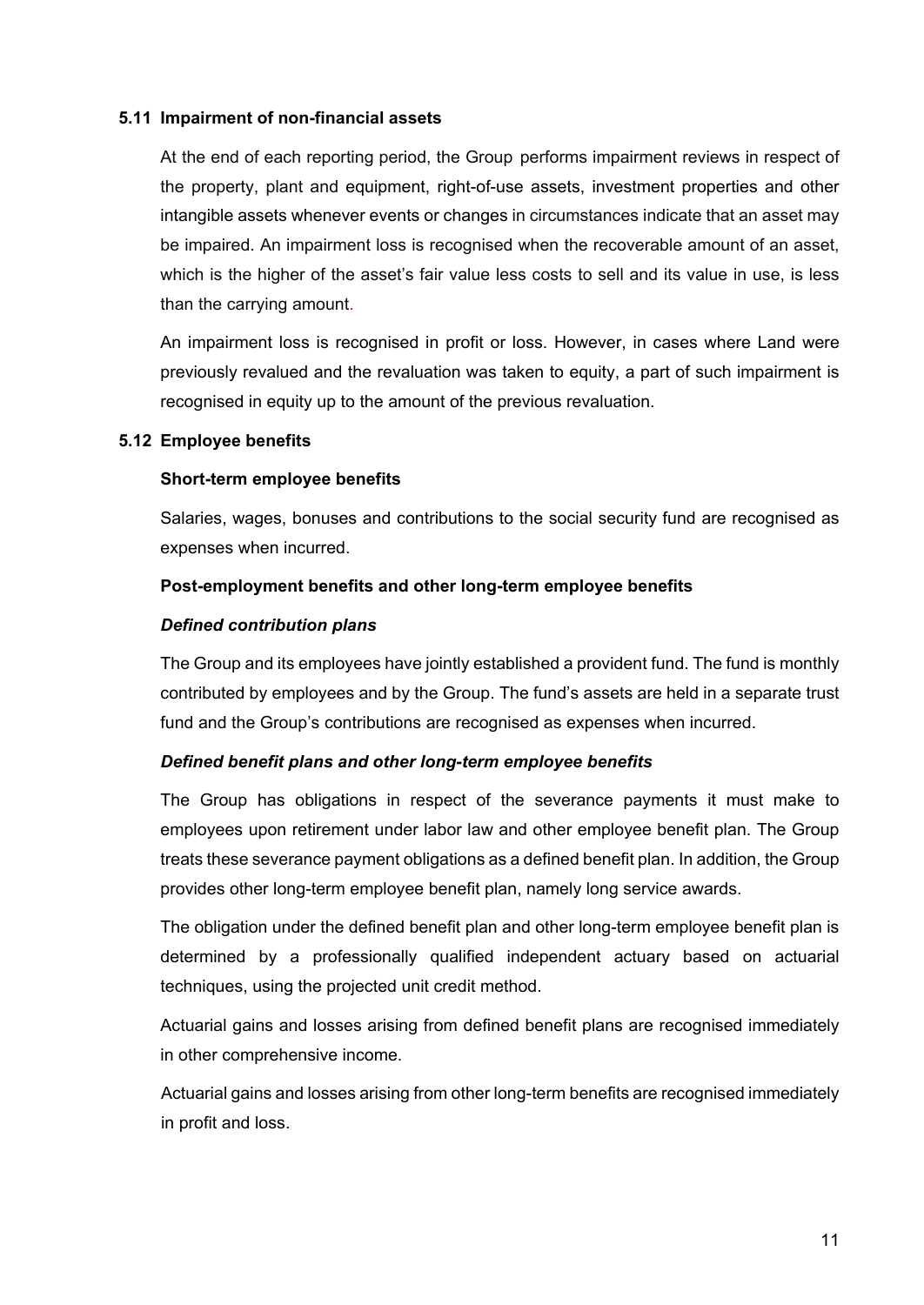When the benefit of a plan are changed or when a plan is curtailed, the resulting change in benefit that relates to past service or the gain or loss on curtailment in recognised immediately in profit or loss. The Group recognises gains and losses on the settlement of a defined benefit plan when the settlement occurs.

#### **5.13 Provisions**

Provisions are recognised when the Group has a present obligation as a result of a past event, it is probable that an outflow of resources embodying economic benefits will be required to settle the obligation, and a reliable estimate can be made of the amount of the obligation.

#### **5.14 Income tax**

Income tax expense represents the sum of corporate income tax currently payable and deferred tax.

#### **Current tax**

Current income tax is provided in the accounts at the amount expected to be paid to the taxation authorities, based on taxable profits determined in accordance with tax legislation.

#### **Deferred tax**

Deferred income tax is provided on temporary differences between the tax bases of assets and liabilities and their carrying amounts at the end of each reporting period, using the tax rates enacted at the end of the reporting period.

The Group recognises deferred tax liabilities for all taxable temporary differences while it recognises deferred tax assets for all deductible temporary differences and tax losses carried forward to the extent that it is probable that future taxable profit will be available against which such deductible temporary differences and tax losses carried forward can be utilised.

At each reporting date, the Group reviews and reduces the carrying amount of deferred tax assets to the extent that it is no longer probable that sufficient taxable profit will be available to allow all or part of the deferred tax asset to be utilised.

The Group records deferred tax directly to shareholders' equity if the tax relates to items that are recorded directly to shareholders' equity.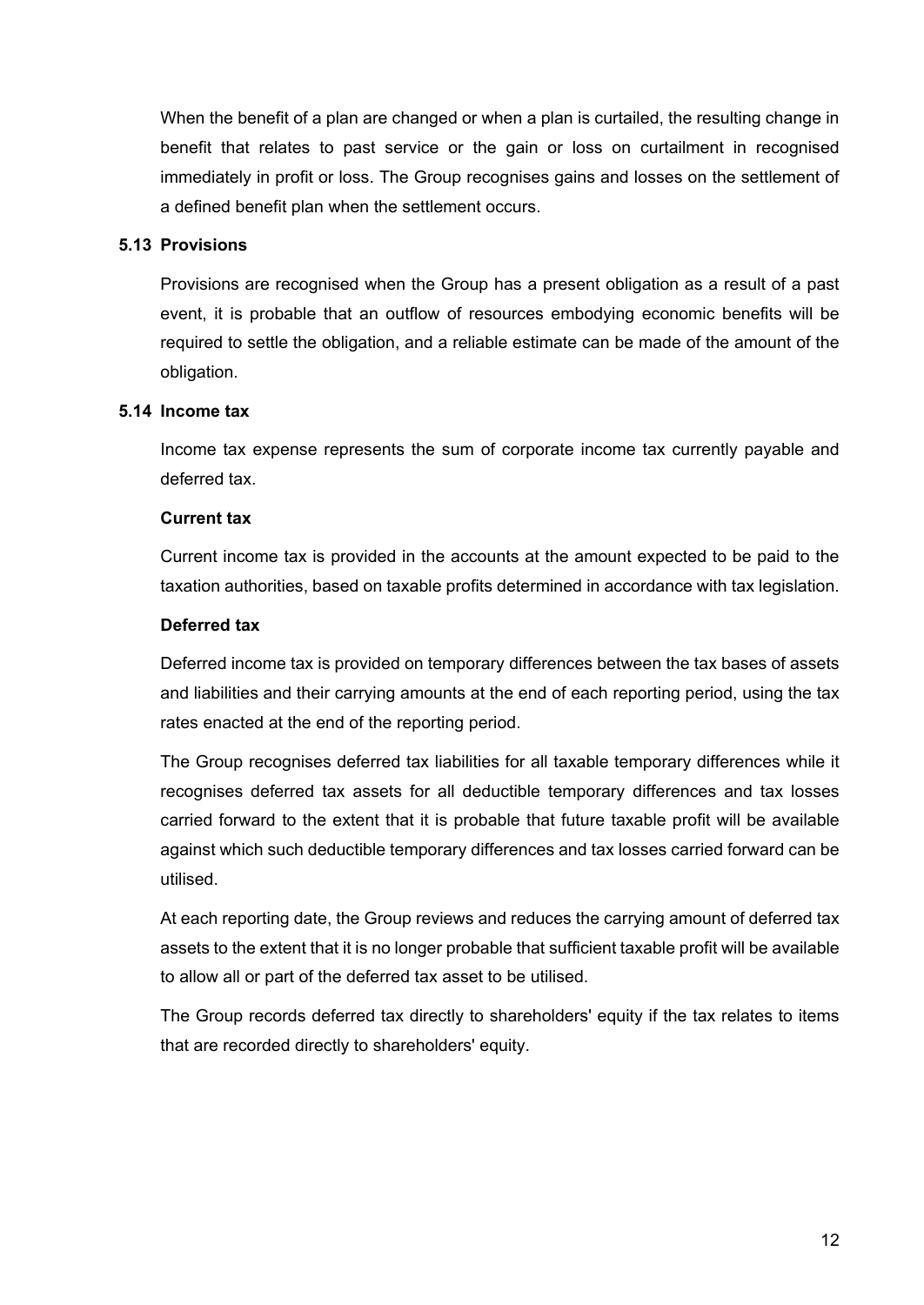### **5.15 Financial instruments**

The Group initially measures financial assets at its fair value plus, in the case of financial assets that are not measured at fair value through profit or loss, transaction costs. However, trade receivables, that do not contain a significant financing component, are measured at the transaction price as disclosed in the accounting policy relating to revenue recognition.

#### **Classification and measurement of financial assets**

Financial assets are classified, at initial recognition, as to be subsequently measured at amortised cost, fair value through other comprehensive income ("FVOCI"), or fair value through profit or loss ("FVTPL"). The classification of financial assets at initial recognition is driven by the Group's business model for managing the financial assets and the contractual cash flows characteristics of the financial assets.

#### *Financial assets at amortised cost*

The Group measures financial assets at amortised cost if the financial asset is held in order to collect contractual cash flows and the contractual terms of the financial asset give rise on specified dates to cash flows that are solely payments of principal and interest on the principal amount outstanding.

Financial assets at amortised cost are subsequently measured using the effective interest rate ("EIR") method and are subject to impairment. Gains and losses are recognised in profit or loss when the asset is derecognised, modified or impaired.

#### *Financial assets at FVTPL*

Financial assets measured at FVTPL are carried in the statement of financial position at fair value with net changes in fair value including interest income recognised in profit or loss.

These financial assets include derivatives, security investments held for trading, equity investments which the Group has not irrevocably elected to classify at FVOCI and financial assets with cash flows that are not solely payments of principal and interest.

Dividends on listed equity investments are recognised as other income in profit or loss.

#### **Classification and measurement of financial liabilities**

Except for derivative liabilities, at initial recognition the Group's financial liabilities are recognised at fair value net of transaction costs and classified as liabilities to be subsequently measured at amortised cost using the EIR method. Gains and losses are recognised in profit or loss when the liabilities are derecognised as well as through the EIR amortisation process. In determining amortised cost, the Group takes into account any discounts or premiums on acquisition and fees or costs that are an integral part of the EIR. The EIR amortisation is included in finance costs in profit or loss.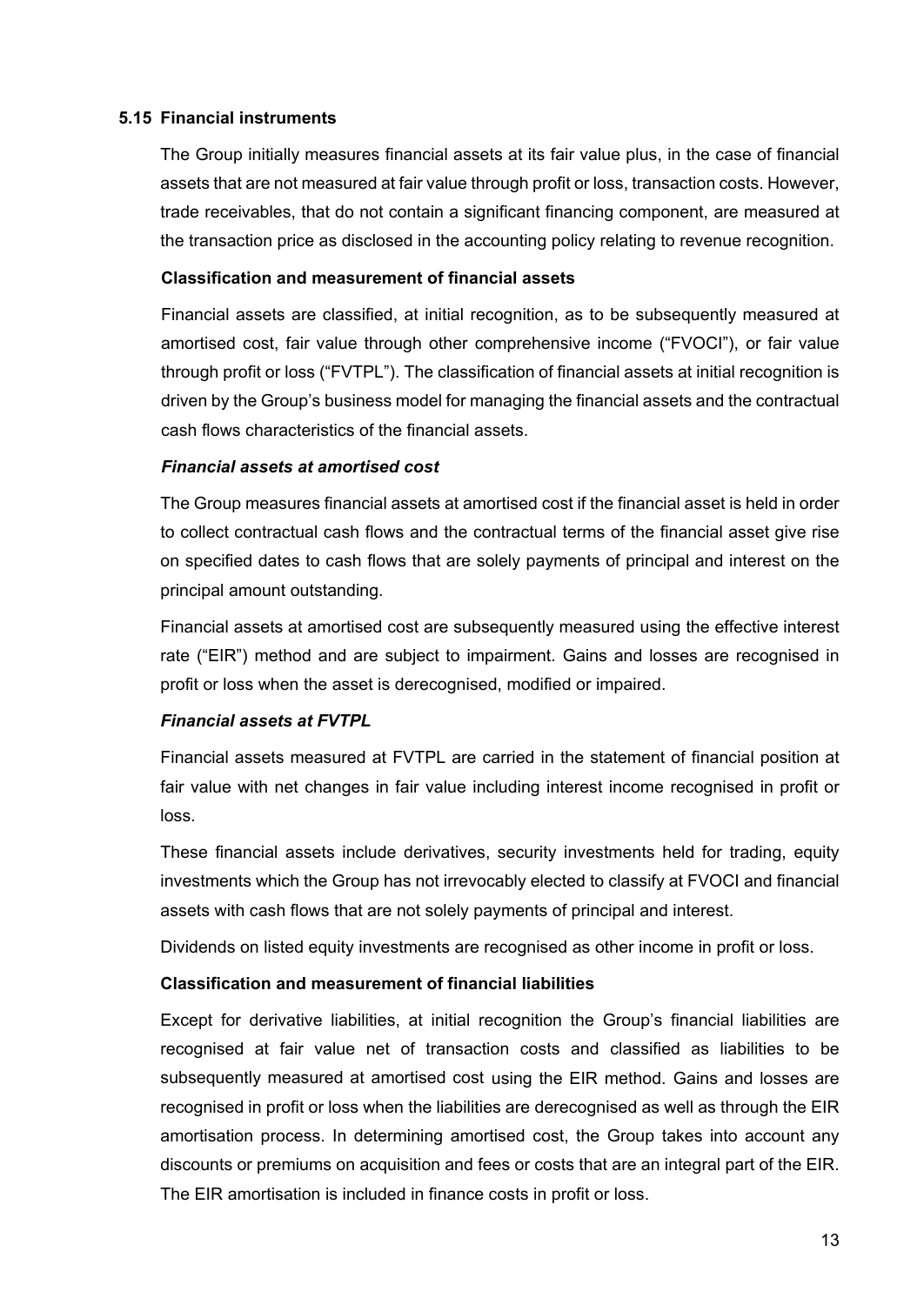### **Derecognition of financial instruments**

A financial asset is primarily derecognised when the rights to receive cash flows from the asset have expired or have been transferred and either the Group has transferred substantially all the risks and rewards of the asset, or the Group has transferred control of the asset.

A financial liability is derecognised when the obligation under the liability is discharged or cancelled or expires. When an existing financial liability is replaced by another from the same lender on substantially different terms, or the terms of an existing liability are substantially modified, such an exchange or modification is treated as the derecognition of the original liability and the recognition of a new liability. The difference in the respective carrying amounts is recognised in profit or loss.

#### **Impairment of financial assets**

The Group recognises an allowance for expected credit losses ("ECLs") for all debt instruments not held at FVTPL. ECLs are based on the difference between the contractual cash flows due in accordance with the contract and all the cash flows that the Group expects to receive, discounted at an approximation of the original effective interest rate.

For credit exposures for which there has not been a significant increase in credit risk since initial recognition, ECLs are provided for credit losses that result from default events that are possible within the next 12-months (a 12-month ECL). For those credit exposures for which there has been a significant increase in credit risk since initial recognition, a loss allowance is required for credit losses expected over the remaining life of the exposure (a lifetime ECL).

The Group considers a significant increase in credit risk to have occurred when contractual payments are more than 30 days past due and considers a financial asset as credit impaired or default when contractual payments are 90 days past due. However, in certain cases, the Group may also consider a financial asset to have a significant increase in credit risk and to be in default using other internal or external information, such as credit rating of issuers.

For trade receivables and contract assets, the Group applies a simplified approach in calculating ECLs. Therefore, the Group does not track changes in credit risk, but instead recognises a loss allowance based on lifetime ECLs at each reporting date.

ECLs are calculated based on its historical credit loss experience and adjusted for forwardlooking factors specific to the debtors and the economic environment.

A financial asset is written off when there is no reasonable expectation of recovering the contractual cash flows.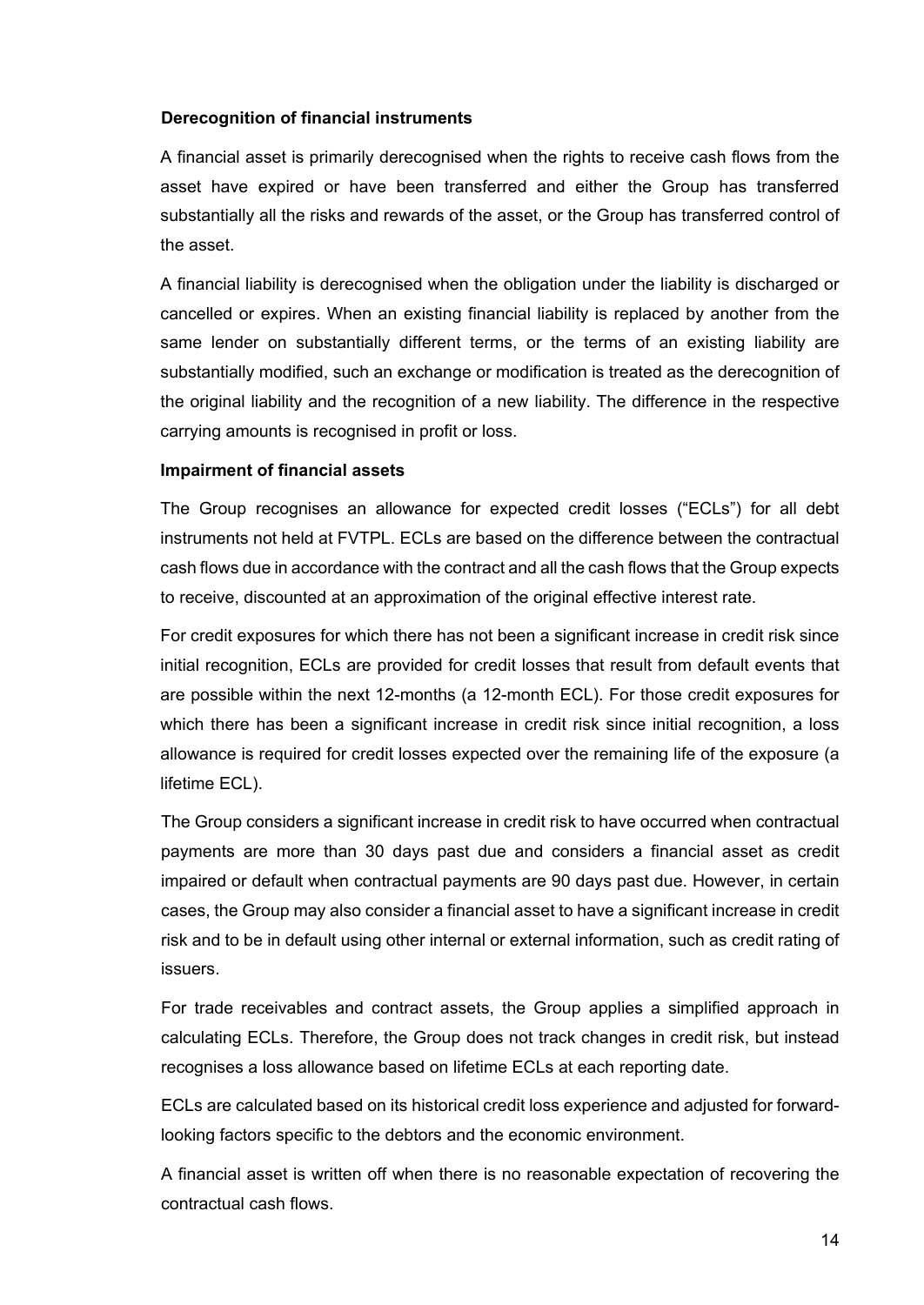#### **Offsetting of financial instruments**

Financial assets and financial liabilities are offset, and the net amount is reported in the statement of financial position if there is a currently enforceable legal right to offset the recognised amounts and there is an intention to settle on a net basis, to realise the assets and settle the liabilities simultaneously.

#### **5.16 Fair value measurement**

Fair value is the price that would be received to sell an asset or paid to transfer a liability in an orderly transaction between buyer and seller (market participants) at the measurement date. The Group applies a quoted market price in an active market to measure their assets and liabilities that are required to be measured at fair value by relevant financial reporting standards. Except in case of no active market of an identical asset or liability or when a quoted market price is not available, the Group measures fair value using valuation technique that are appropriate in the circumstances and maximises the use of relevant observable inputs related to assets and liabilities that are required to be measured at fair value.

All assets and liabilities for which fair value is measured or disclosed in the financial statements are categorised within the fair value hierarchy into three levels based on categorise of input to be used in fair value measurement as follows:

- Level 1 Use of quoted market prices in an active market for such assets or liabilities
- Level 2 Use of other observable inputs for such assets or liabilities, whether directly or indirectly
- Level 3 Use of unobservable inputs such as estimates of future cash flows

At the end of each reporting period, the Group determines whether transfers have occurred between levels within the fair value hierarchy for assets and liabilities held at the end of the reporting period that are measured at fair value on a recurring basis.

#### **6. Significant accounting judgements and estimates**

The preparation of financial statements in conformity with financial reporting standards at times requires management to make subjective judgements and estimates regarding matters that are inherently uncertain. These judgements and estimates affect reported amounts and disclosures; and actual results could differ from these estimates. Significant judgements and estimates are as follows: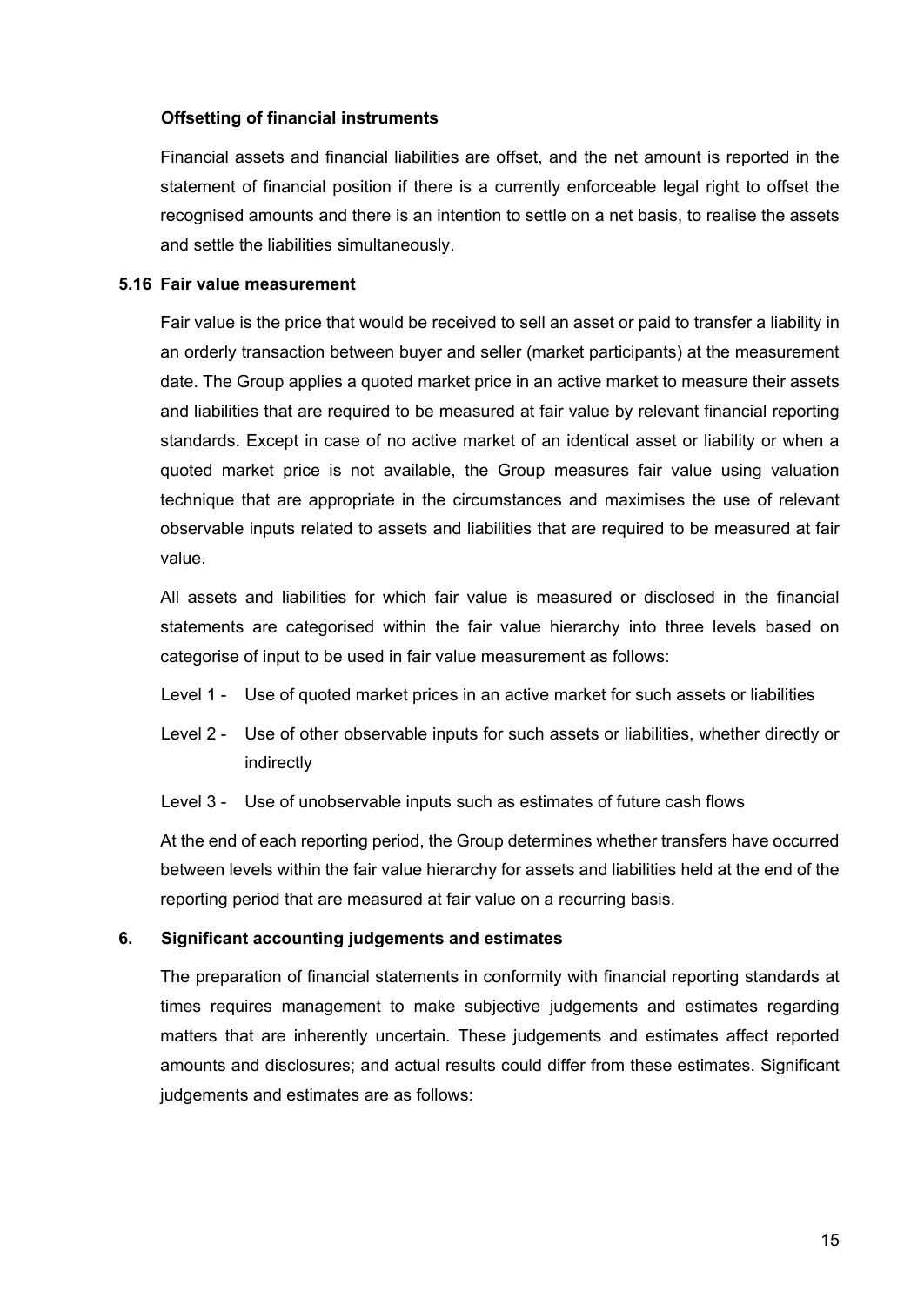#### **6.1 Investment property**

The Company presents investment property at the fair value estimated by an independent appraiser, and recognises changes in the fair value in profit or loss. The independent appraiser valued the investment property using the market price that could be used to apply a comparative approach for land and use the depreciated replacement cost method for the building. The key assumptions used in estimating the fair value are described in Note 12.

#### **6.2 Litigation**

The Group has contingent liabilities as a result of litigation. The Group's management has used judgement to assess of the results of the litigation and believes that no loss will result. Therefore, no contingent liabilities are recorded as at the end of reporting period.

#### **7. Related party transactions**

Relationships with subsidiaries and other related parties that the Group had significant transactions with during the year were as follows:

|                                          | <b>Country of</b> |                                                             |
|------------------------------------------|-------------------|-------------------------------------------------------------|
| Name of entities                         | incorporation     | <b>Nature of relationships</b>                              |
| Panorama Worldwide Company Limited       | Thailand          | subsidiary                                                  |
| Seed MCOT Company Limited                | Thailand          | subsidiary                                                  |
| Government Savings Bank                  | Thailand          | Major shareholder, 11.48% shareholding,<br>common directors |
| Safe and Creative Media Development Fund | Thailand          | Common directors                                            |
| <b>National Savings Fund</b>             | Thailand          | Common directors                                            |

During the years, the Group had significant business transactions with related parties. Such transactions, which are summarised below, arose in the ordinary course of business and were concluded on commercial terms and bases agreed upon between the Group and those related parties.

|                                                         |                      |                          |                      |       | (Unit: Million Baht)    |        |
|---------------------------------------------------------|----------------------|--------------------------|----------------------|-------|-------------------------|--------|
|                                                         | Consolidated         |                          | Separate             |       | <b>Transfer Pricing</b> |        |
|                                                         | financial statements |                          | financial statements |       |                         | Policy |
|                                                         | 2021                 | 2020                     | 2021                 | 2020  |                         |        |
| Transactions with subsidiary companies                  |                      |                          |                      |       |                         |        |
| (eliminated from the consolidated financial statements) |                      |                          |                      |       |                         |        |
| Interest income                                         |                      | $\overline{\phantom{a}}$ | 0.34                 | 0.39  | Contract price          |        |
| Transactions with related companies                     |                      |                          |                      |       |                         |        |
| Revenue from sale of goods and rendering of             |                      |                          |                      |       |                         |        |
| services                                                | 14.89                | 30.10                    | 14.89                | 30.10 | Contract price          |        |
| Revenue from joint operations                           |                      | 73.61                    |                      | 73.61 | Contract price          |        |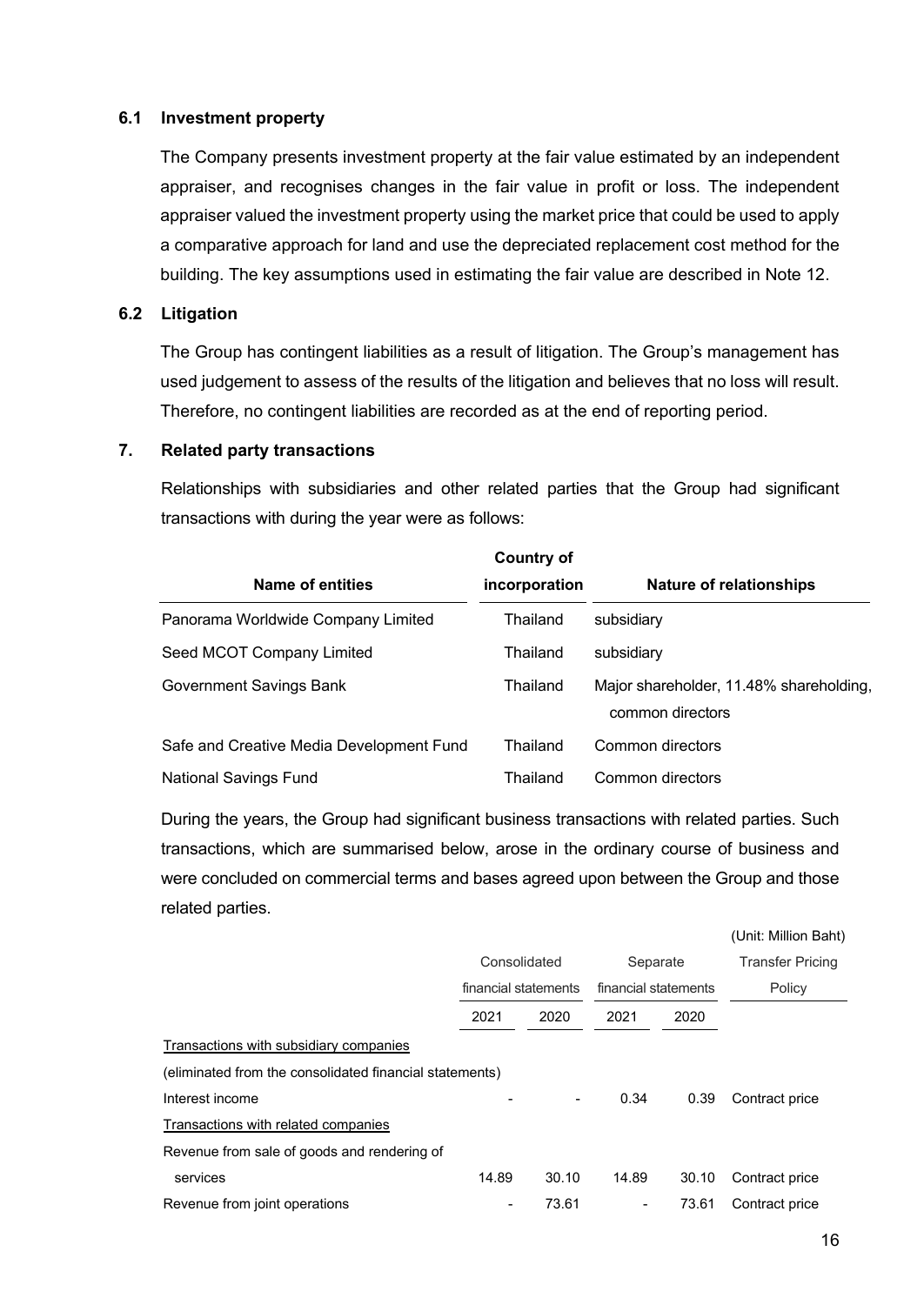As at 31 December 2021 and 2020, the balances of the accounts between the Group and related companies are as follows:

|                                                        |                      |      |                      | (Unit: Million Baht) |
|--------------------------------------------------------|----------------------|------|----------------------|----------------------|
|                                                        | Consolidated         |      | Separate             |                      |
|                                                        | financial statements |      | financial statements |                      |
|                                                        | 2021                 | 2020 | 2021                 | 2020                 |
| Trade and other receivables - related parties (Note 9) |                      |      |                      |                      |
| <b>Trade receivables</b>                               |                      |      |                      |                      |
| <b>Subsidiaries</b>                                    |                      |      | 38.56                | 39.31                |
| Related companies                                      | 5.61                 | 3.77 | 5.61                 | 3.77                 |
| Less: Allowance for expected credit losses             |                      |      | (38.56)              | (36.68)              |
| Total trade receivables - related parties              | 5.61                 | 3.77 | 5.61                 | 6.40                 |
| <b>Other receivables</b>                               |                      |      |                      |                      |
| Subsidiary                                             |                      |      | 1.79                 | 1.82                 |
| Less: Allowance for expected credit losses             |                      |      | (1.79)               | (1.82)               |
| Total other receivables - related party                |                      |      |                      |                      |
| Total trade and other receivables - related parties    | 5.61                 | 3.77 | 5.61                 | 6.40                 |
| Trade payables - related party (Note 15)               |                      |      |                      |                      |
| <b>Trade payables</b>                                  |                      |      |                      |                      |
| Subsidiary                                             |                      |      | 1.90                 | 1.90                 |
| Total trade payables - related party                   |                      |      | 1.90                 | 1.90                 |
| Other non-current liabilities - related parties        |                      |      |                      |                      |
| <b>Other non-current liabilities</b>                   |                      |      |                      |                      |
| <b>Subsidiaries</b>                                    |                      |      | 0.20                 | 0.55                 |
| Total other non-current liabilities - related parties  |                      |      | 0.20                 | 0.55                 |
|                                                        |                      |      |                      |                      |

#### Directors and management's benefits

During the years ended 31 December 2021 and 2020, the Group had employee benefit expenses payable to their directors and management as below.

|                             |                      |       |                      | (Unit: Million Baht) |
|-----------------------------|----------------------|-------|----------------------|----------------------|
|                             | Consolidated         |       | Separate             |                      |
|                             | financial statements |       | financial statements |                      |
|                             | 2021                 | 2020  | 2021                 | 2020                 |
| Wage and salaries           | 21.92                | 22.75 | 21.92                | 22.75                |
| Short-term employee benefit | 11.72                | 22.51 | 11.68                | 22.46                |
| Post-employment benefits    | 0.65                 | 0.59  | 0.65                 | 0.59                 |
| Total                       | 34.29                | 45.85 | 34.25                | 45.80                |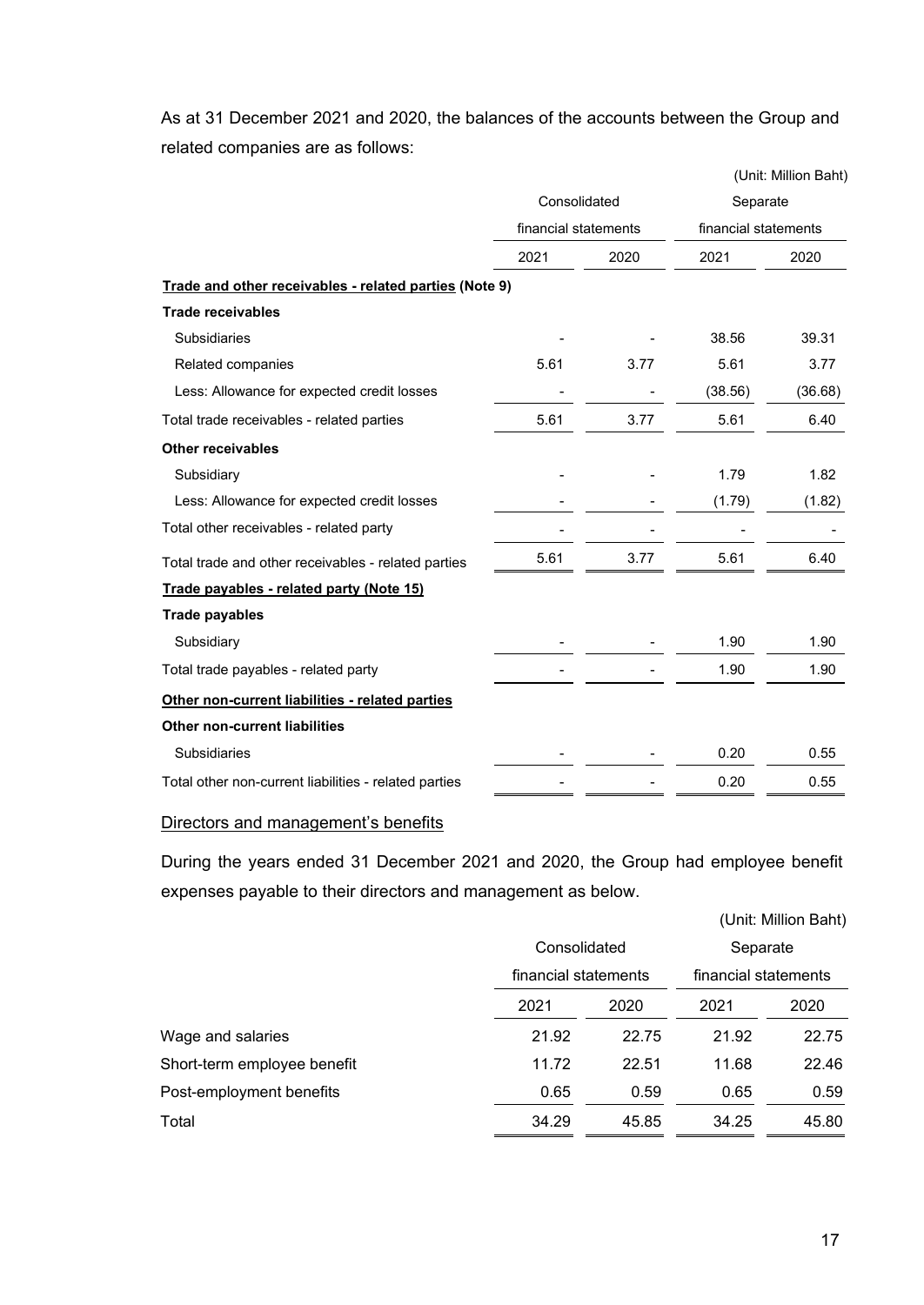# **8. Cash and cash equivalents**

|                                  |        |                      |        | (Unit: Million Baht) |
|----------------------------------|--------|----------------------|--------|----------------------|
|                                  |        | Consolidated         |        | Separate             |
|                                  |        | financial statements |        | financial statements |
|                                  | 2021   | 2020                 | 2021   | 2020                 |
| Cash                             | 0.47   | 1.15                 | 0.47   | 1.15                 |
| Bank deposits - savings accounts | 476.61 | 435.71               | 472.24 | 430.07               |
| Fixed deposit 3 months           | 2.75   | 342.74               | 2.75   | 342.74               |
| Cheque on hand                   | 14.90  | 14.90                | 14.90  | 14.90                |
| Total                            | 494.73 | 794.50               | 490.36 | 788.86               |

# **9. Trade and other receivables**

The balances of trade and other receivables as at 31 December 2021 and 2020, aged on the basis of due dates, are summarised below.

|                                                   |                        |          |                    | (Unit: Million Baht) |
|---------------------------------------------------|------------------------|----------|--------------------|----------------------|
|                                                   | Consolidated financial |          | Separate financial |                      |
|                                                   | statements             |          | statements         |                      |
|                                                   | 2021                   | 2020     | 2021               | 2020                 |
| Trade receivables - related parties (Note 7)      |                        |          |                    |                      |
| Aged on the basis of due dates                    |                        |          |                    |                      |
| Not yet due                                       | 4.10                   | 3.70     | 4.10               | 3.70                 |
| Past due                                          |                        |          |                    |                      |
| Up to 3 months                                    | 1.47                   | 0.07     | 1.47               | 0.07                 |
| $3 - 6$ months                                    |                        |          |                    |                      |
| $6 - 12$ months                                   | 0.04                   |          | 0.04               |                      |
| Over 12 months                                    |                        |          | 38.56              | 39.31                |
| Total                                             | 5.61                   | 3.77     | 44.17              | 43.08                |
| Less: Allowance for expected credit losses        |                        |          | (38.56)            | (36.68)              |
| Total trade receivables - related parties - net   | 5.61                   | 3.77     | 5.61               | 6.40                 |
| Trade receivables - unrelated parties             |                        |          |                    |                      |
| Aged on the basis of due dates                    |                        |          |                    |                      |
| Not yet due                                       | 97.53                  | 125.83   | 97.53              | 125.83               |
| Past due                                          |                        |          |                    |                      |
| Up to 3 months                                    | 83.54                  | 122.50   | 83.54              | 122.50               |
| 3 - 6 months                                      | 27.32                  | 46.07    | 27.32              | 46.07                |
| $6 - 12$ months                                   | 4.14                   | 14.07    | 4.14               | 13.92                |
| Over 12 months                                    | 262.55                 | 272.48   | 260.87             | 270.97               |
| Total                                             | 475.08                 | 580.95   | 473.40             | 579.29               |
| Less: Allowance for expected credit losses        | (262.87)               | (280.57) | (261.20)           | (279.07)             |
| Total trade receivables - unrelated parties - net | 212.21                 | 300.38   | 212.20             | 300.22               |
| Total trade receivables - net                     | 217.82                 | 304.15   | 217.81             | 306.62               |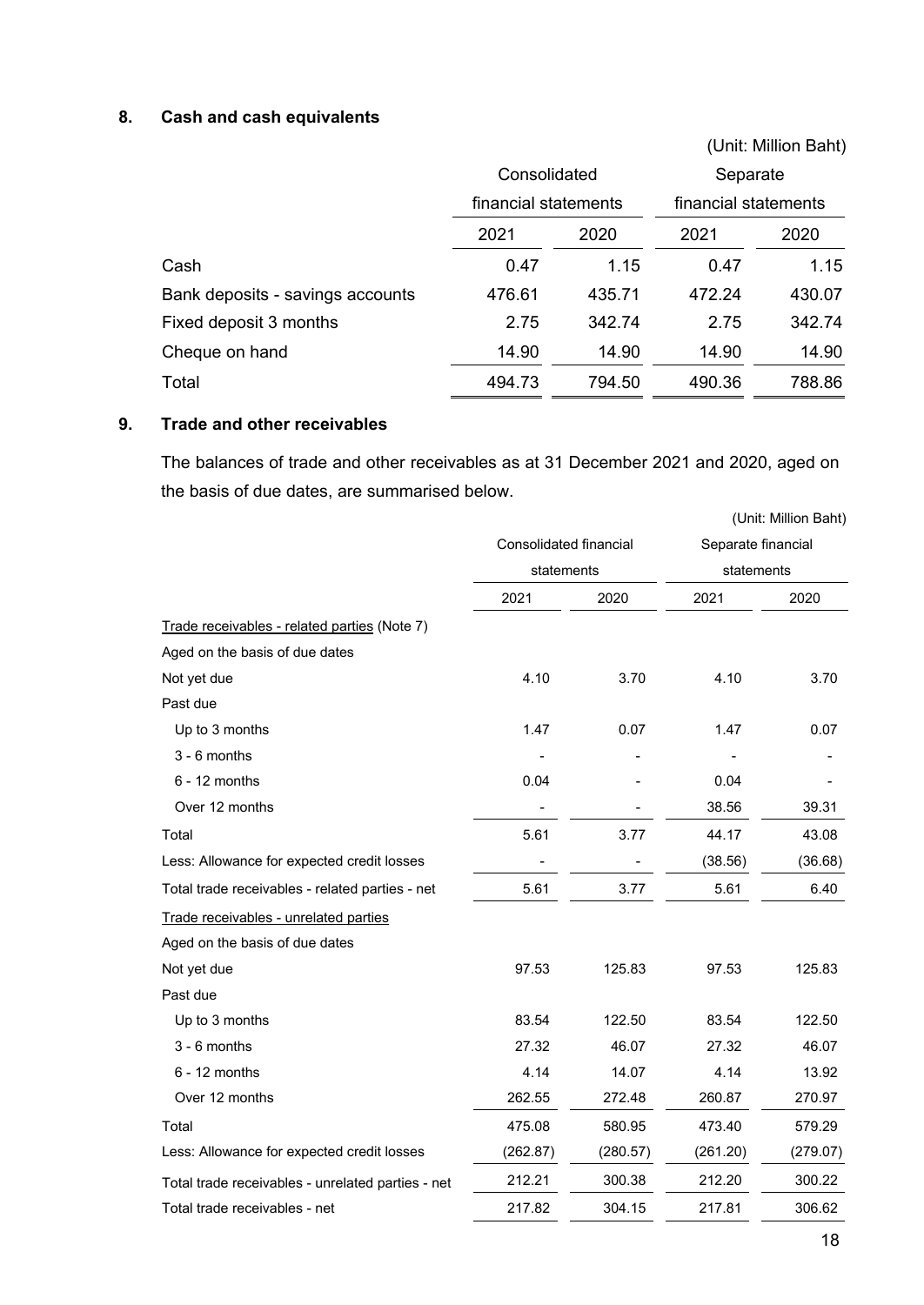|                                            |                        |        |                    | (Unit: Million Baht) |
|--------------------------------------------|------------------------|--------|--------------------|----------------------|
|                                            | Consolidated financial |        | Separate financial |                      |
|                                            | statements             |        | statements         |                      |
|                                            | 2021                   | 2020   | 2021               | 2020                 |
| Other receivables                          |                        |        |                    |                      |
| Other receivables - related party (Note 7) |                        |        | 1.79               | 1.82                 |
| Other receivables - unrelated parties      | 44.01                  | 55.67  | 43.92              | 55.64                |
| Advances                                   | 5.49                   | 9.08   | 5.49               | 9.08                 |
| Total                                      | 49.50                  | 64.75  | 51.20              | 66.54                |
| Less: Allowance for expected credit losses |                        |        | (1.79)             | (1.82)               |
| Total other receivables - net              | 49.50                  | 64.75  | 49.41              | 64.72                |
| Total trade and other receivables - net    | 267.32                 | 368.90 | 267.22             | 371.34               |

The normal credit term is 30 to 90 days.

Set out below is the movements in the allowance for expected credit losses of trade receivables.

|                                    |                        |         |                    | (Unit: Million Baht) |
|------------------------------------|------------------------|---------|--------------------|----------------------|
|                                    | Consolidated financial |         | Separate financial |                      |
|                                    | statements             |         | statements         |                      |
|                                    | 2021                   | 2020    | 2021               | 2020                 |
| Beginning balance                  | 280.57                 | 291.35  | 317.57             | 333.53               |
| Reversal of expected credit losses | (13.04)                | (10.41) | (11.36)            | (15.59)              |
| Amount written off                 | (4.66)                 | (0.37)  | (4.66)             | (0.37)               |
| Ending balance                     | 262.87                 | 280.57  | 301.55             | 317.57               |

# **10. Other financial assets**

|                                    |                      | (Unit: Million Baht)      |  |  |
|------------------------------------|----------------------|---------------------------|--|--|
|                                    |                      | Consolidated and separate |  |  |
|                                    | financial statements |                           |  |  |
|                                    | 2021                 | 2020                      |  |  |
| Debt instruments at amortised cost |                      |                           |  |  |
| Short-term deposits                | 108.45               | 108.07                    |  |  |
| Financial assets at FVTPL          |                      |                           |  |  |
| Vayupak Fund 1                     | 12.61                | 11.61                     |  |  |
| Total other financial assets - net | 121.06               | 119.68                    |  |  |
| Current                            | 108.45               | 108.07                    |  |  |
| Non-current                        | 12.61                | 11.61                     |  |  |
|                                    | 121.06               | 119.68                    |  |  |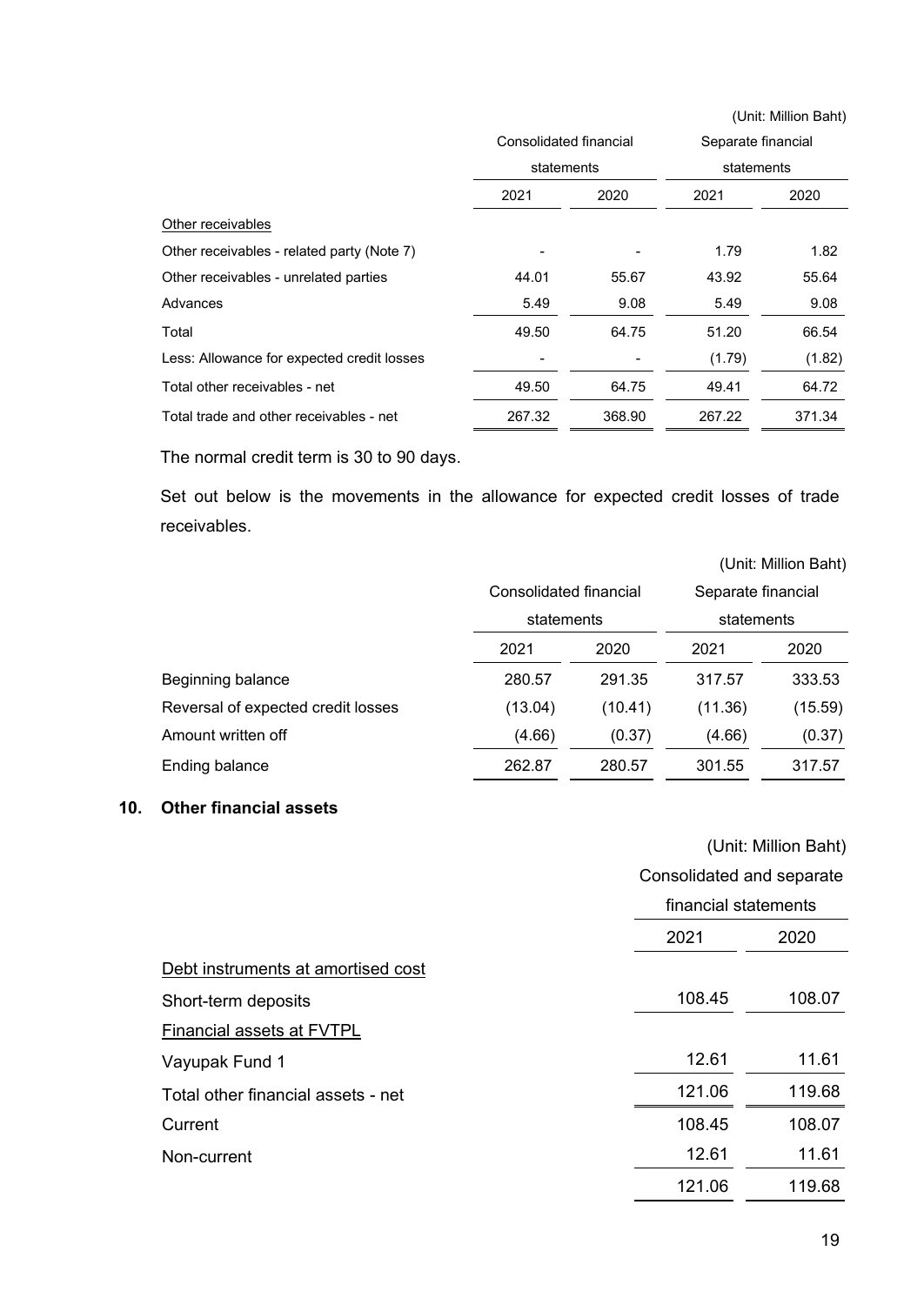#### **11. Investments in subsidiaries**

(Unit: Million Baht)

|                              |                  | Separate financial statements |                         |                 |          |          |          |                          |          |                          |               |
|------------------------------|------------------|-------------------------------|-------------------------|-----------------|----------|----------|----------|--------------------------|----------|--------------------------|---------------|
| Company's name               | Type of business |                               | Shareholding percentage | Paid-up capital |          | Cost     |          | Allowance for Impairment |          |                          | At cost - net |
|                              |                  | 31                            | 31                      | 31              | 31       | 31       | 31       | 31                       | 31       | 31                       | 31            |
|                              |                  | December                      | December                | December        | December | December | December | December                 | December | December                 | December      |
|                              |                  | 2021                          | 2020                    | 2021            | 2020     | 2021     | 2020     | 2021                     | 2020     | 2021                     | 2020          |
|                              |                  | (% )                          | (%)                     |                 |          |          |          |                          |          |                          |               |
| Panorama Worldwide           | Production of TV | 49                            | 49                      | 10.00           | 10.00    | 4.90     | 4.90     | (4.90)                   | (4.90)   | $\overline{\phantom{a}}$ |               |
| Company Limited              | program          |                               |                         |                 |          |          |          |                          |          |                          |               |
| (Discontinued on 26 February |                  |                               |                         |                 |          |          |          |                          |          |                          |               |
| 2019)                        |                  |                               |                         |                 |          |          |          |                          |          |                          |               |
| Seed MCOT Company Limited    | Entertainment    | 49                            | 49                      | 88.81           | 88.81    | 49.00    | 49.00    | (49.00)                  | (49.00)  |                          |               |
| (Discontinued on 22          | business and     |                               |                         |                 |          |          |          |                          |          |                          |               |
| November 2016)               | advisory service |                               |                         |                 |          |          |          |                          |          |                          |               |
| Total                        |                  |                               |                         |                 |          | 53.90    | 53.90    | (53.90)                  | (53.90)  |                          |               |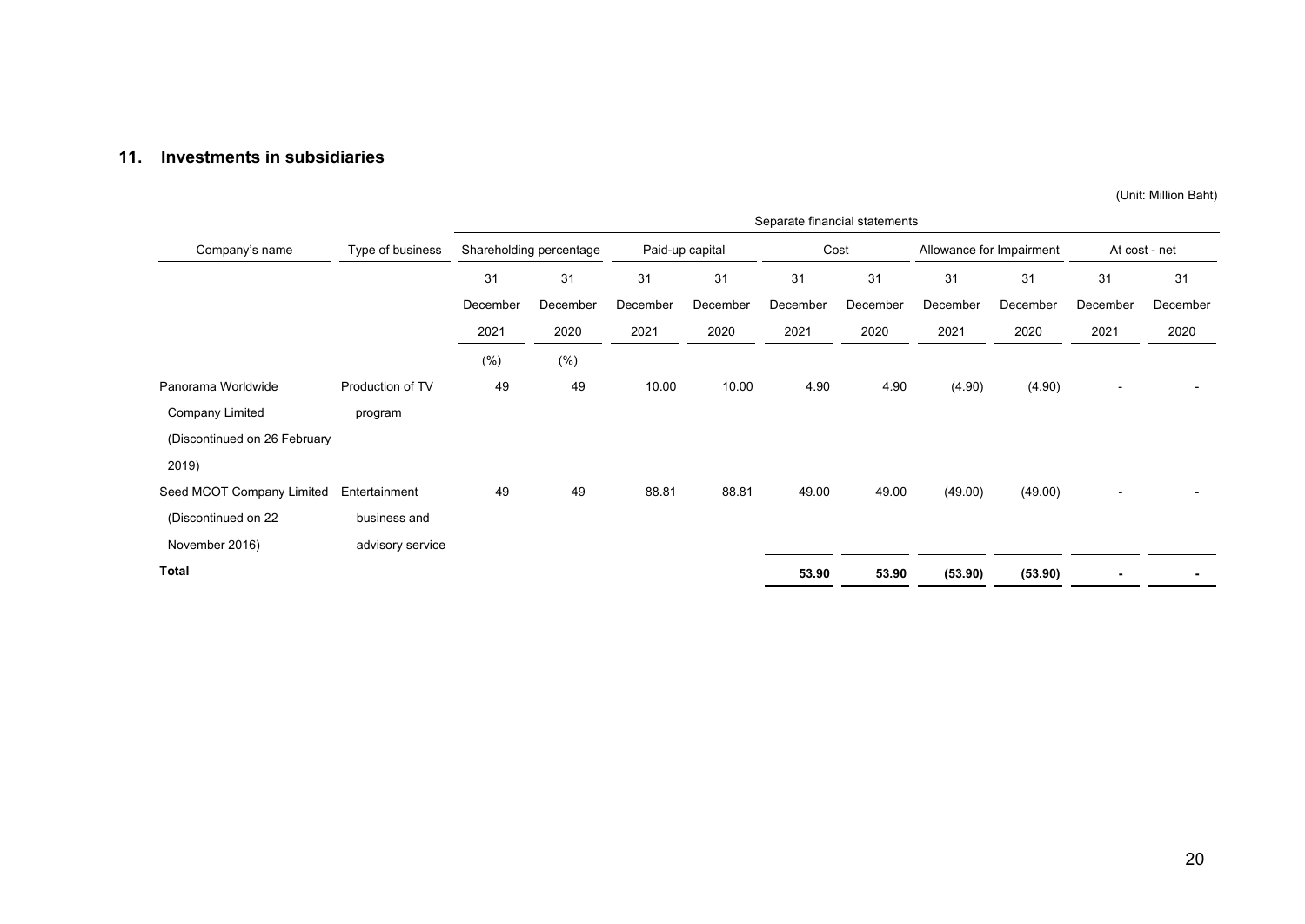#### **12. Investment properties**

(Unit: Million Baht)

|                                                        | Consolidated and Separate financial statements |                 |          |  |  |
|--------------------------------------------------------|------------------------------------------------|-----------------|----------|--|--|
|                                                        | Land                                           | <b>Building</b> | Total    |  |  |
| As at 1 January 2020 - as previously reported          | 5,032.63                                       |                 | 5,032.63 |  |  |
| Cumulative effects from restatement of financial       |                                                |                 |          |  |  |
| statements (Note 4)                                    | 1,972.47                                       |                 | 1,972.47 |  |  |
| As at 1 January 2020 - restated                        | 7,005.10                                       |                 | 7,005.10 |  |  |
| Transfer from property, plant and equipment - restated | 699.56                                         | 43.42           | 742.98   |  |  |
| Gain from fair value adjustments - restated            | 291.80                                         |                 | 291.80   |  |  |
| As at 31 December 2020 - restated                      | 7,996.46                                       | 43.42           | 8,039.88 |  |  |
| Gain from fair value adjustments                       | 71.64                                          | 0.65            | 72.29    |  |  |
| As at 31 December 2021                                 | 8.068.10                                       | 44.07           | 8.112.17 |  |  |

Investment properties of the Group are land and buildings. The Group presents investment property at the fair value estimated by an independent appraiser using the market approach for land and using the depreciated replacement cost method for buildings.

The Company has mortgaged its investment properties which are the Company's land with net book value as at 31 December 2021 of Baht 815.27 million (2020 (restated): Baht 742.98 million) as collateral against the Company's credit facilities received from financial institution.

#### **13. Property, plant and equipment**

|                               |                      |        |                      | (Unit: Million Baht) |  |
|-------------------------------|----------------------|--------|----------------------|----------------------|--|
|                               | Consolidated         |        | Separate             |                      |  |
|                               | financial statements |        | financial statements |                      |  |
|                               | 2021                 | 2020   | 2021                 | 2020                 |  |
| Net book value:               |                      |        |                      |                      |  |
| Property, plant and equipment | 704.59               | 762.44 | 703.21               | 760.43               |  |
| Right-of-use assets (Note 16) | 1.56                 | 6.17   | 1.55                 | 6.11                 |  |
| Total                         | 706.15               | 768.61 | 704.76               | 766.54               |  |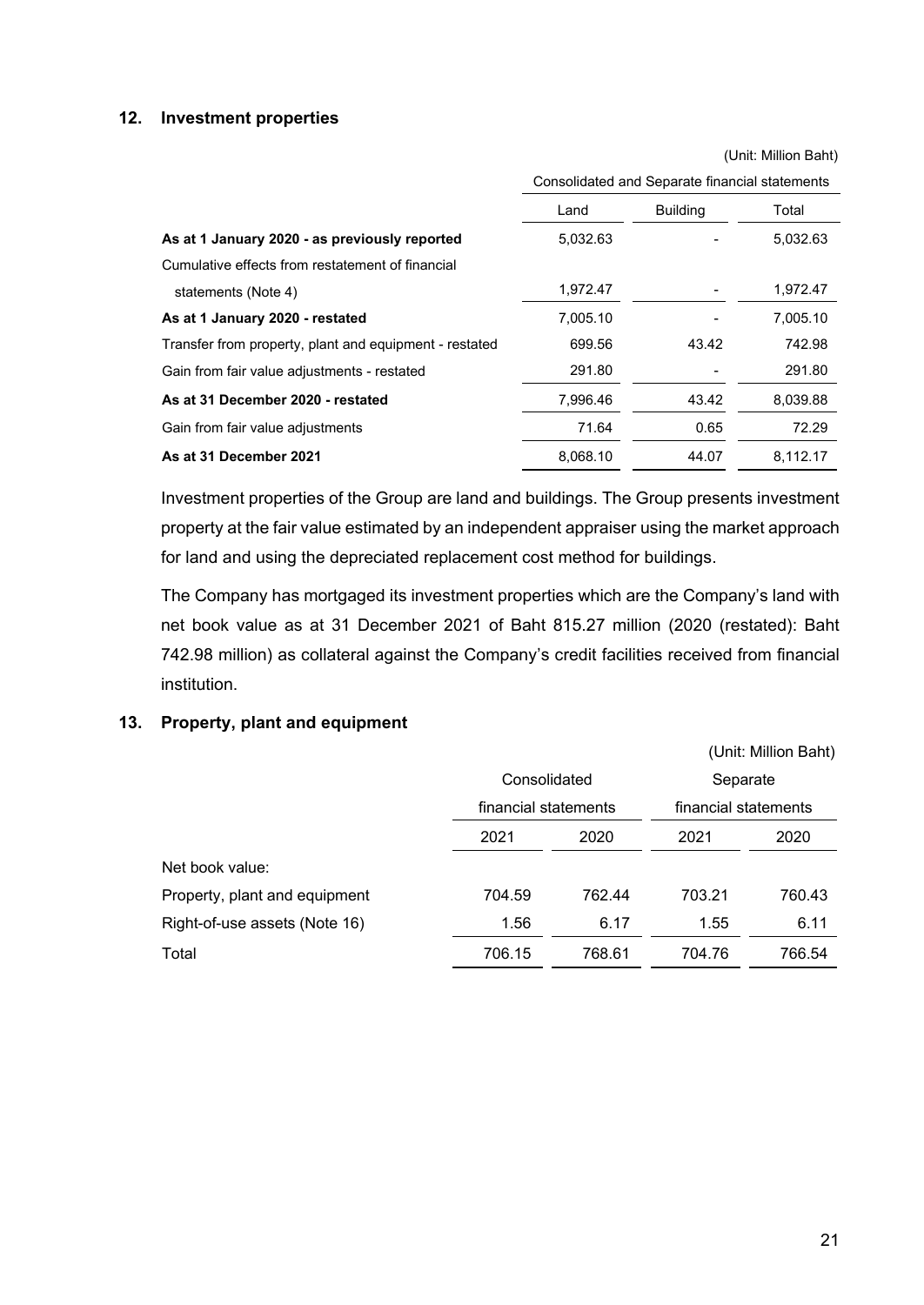Movements of property, plant and equipment for the years ended 31 December 2021 and 2020 are summarised below.

(Unit: Million Baht)

|                                    | Consolidated financial statements |             |                      |                |           |          |                          |                |                          |
|------------------------------------|-----------------------------------|-------------|----------------------|----------------|-----------|----------|--------------------------|----------------|--------------------------|
|                                    |                                   |             |                      | Cost basis     |           |          |                          |                |                          |
|                                    |                                   |             |                      | Production and | Tools and |          |                          | Equipment      |                          |
|                                    |                                   | Land        | <b>Buildings and</b> | transmission   | office    |          | Construction in          | under          |                          |
|                                    | Land                              | improvement | structures           | equipment      | equipment | Vehicles | progress                 | installation   | Total                    |
| Cost:                              |                                   |             |                      |                |           |          |                          |                |                          |
| 1 January 2020                     | 172.09                            | 3.30        | 2,046.76             | 7,826.87       | 477.73    | 68.03    | 0.20                     | 1.95           | 10,596.93                |
| Recognition of right-of-use asset  |                                   |             |                      |                |           |          |                          |                |                          |
| on 1 January 2020 - adjusted       |                                   |             | 5.44                 |                |           |          |                          |                | 5.44                     |
| <b>Additions</b>                   |                                   |             | 9.24                 | 21.21          | 0.97      | 9.82     |                          | 133.32         | 174.56                   |
| Transfers                          |                                   |             | 41.57                | 87.88          | 0.22      |          |                          | (129.67)       | $\overline{\phantom{a}}$ |
| Transfers to investment properties | (12.80)                           |             | (43.94)              |                |           |          |                          | $\blacksquare$ | (56.74)                  |
| Disposals/Write-off                |                                   |             | (13.78)              | (77.62)        | (4.77)    |          | $\overline{\phantom{a}}$ |                | (96.17)                  |
| 31 December 2020                   | 159.29                            | 3.30        | 2,045.29             | 7,858.34       | 474.15    | 77.85    | 0.20                     | 5.60           | 10,624.02                |
| Additions                          |                                   |             | 5.91                 | 5.19           | 3.04      |          | 0.07                     | 30.26          | 44.47                    |
| Transfers                          |                                   |             | 7.42                 | 28.64          |           |          | (0.20)                   | (35.86)        |                          |
| Disposals/Write-off                |                                   |             | (228.76)             | (1,463.03)     | (27.20)   | (27.39)  |                          |                | (1,746.38)               |
| 31 December 2021                   | 159.29                            | 3.30        | 1,829.86             | 6,429.14       | 449.99    | 50.46    | 0.07                     |                | 8,922.11                 |
| <b>Accumulated depreciation:</b>   |                                   |             |                      |                |           |          |                          |                |                          |
| 1 January 2020                     |                                   | 3.30        | 1,447.13             | 6,573.14       | 416.41    | 22.71    |                          |                | 8,462.69                 |
| Depreciation for the year          |                                   |             | 83.70                | 138.41         | 7.24      | 9.97     |                          |                | 239.32                   |
| Depreciation on disposals          |                                   |             | 3.72                 | 115.07         |           |          |                          |                | 118.79                   |
| Adjusted                           |                                   |             | (2.42)               | (53.83)        | (4.63)    | (1.50)   |                          |                | (62.38)                  |
| Transfers to investment properties |                                   |             | (43.18)              |                |           |          |                          |                | (43.18)                  |
| 31 December 2020                   |                                   | 3.30        | 1,488.95             | 6,772.79       | 419.02    | 31.18    |                          |                | 8,715.24                 |
| Depreciation for the year          |                                   |             | 75.76                | 27.44          | 2.50      | 2.69     |                          |                | 108.39                   |
| Depreciation on disposals          |                                   |             | (225.61)             | (1,404.31)     | (26.65)   | (21.05)  |                          |                | (1,677.62)               |
| 31 December 2021                   |                                   | 3.30        | 1,339.10             | 5,395.92       | 394.87    | 12.82    |                          |                | 7,146.01                 |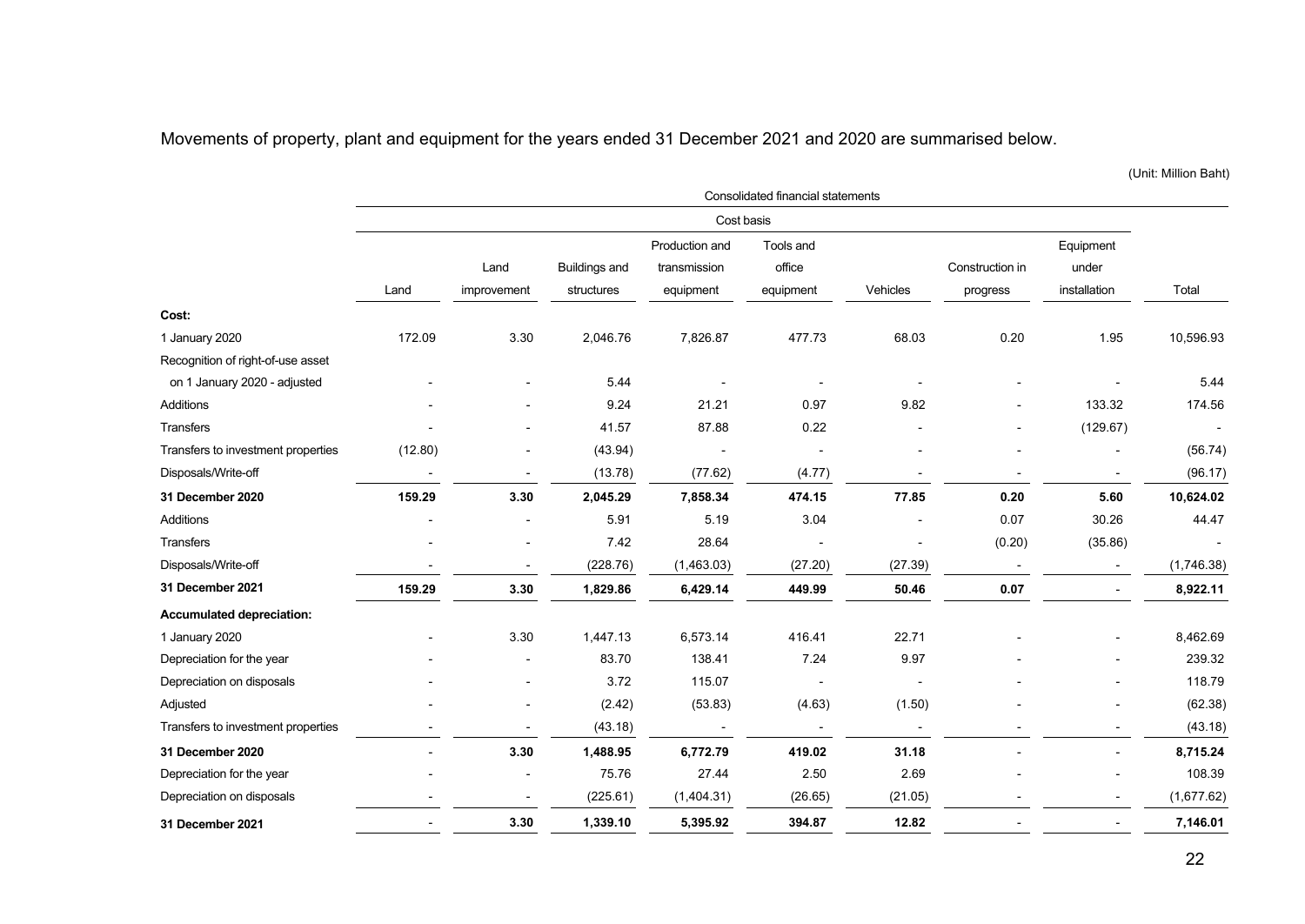|                                | Consolidated financial statements |                          |                      |                |                          |                          |                          |                          |          |
|--------------------------------|-----------------------------------|--------------------------|----------------------|----------------|--------------------------|--------------------------|--------------------------|--------------------------|----------|
|                                |                                   |                          |                      | Cost basis     |                          |                          |                          |                          |          |
|                                |                                   |                          |                      | Production and | Tools and                |                          |                          | Equipment                |          |
|                                |                                   | Land                     | <b>Buildings and</b> | transmission   | office                   |                          | Construction in          | under                    |          |
|                                | Land                              | improvement              | structures           | equipment      | equipment                | Vehicles                 | progress                 | installation             | Total    |
| Allowance for impairment loss: |                                   |                          |                      |                |                          |                          |                          |                          |          |
| 1 January 2020                 |                                   |                          | 29.41                | 722.64         | 0.12                     |                          | $\overline{a}$           | $\overline{\phantom{a}}$ | 752.17   |
| Increase during the year       |                                   | $\overline{\phantom{0}}$ | 68.73                | 353.27         | 46.78                    | 42.89                    | $\overline{\phantom{0}}$ | 17.49                    | 529.16   |
| Transfers                      |                                   |                          | 5.46                 | 6.43           | $\overline{\phantom{a}}$ | $\overline{\phantom{0}}$ |                          | (11.89)                  |          |
| Impairment loss on disposals   |                                   | ٠                        | (10.55)              | (130.58)       | (0.03)                   | $\overline{\phantom{0}}$ | $\overline{\phantom{a}}$ | $\overline{\phantom{a}}$ | (141.16) |
| 31 December 2020               |                                   |                          | 93.05                | 951.76         | 46.87                    | 42.89                    |                          | 5.60                     | 1,140.17 |
| <b>Transfers</b>               |                                   |                          | 3.65                 | 1.95           | $\overline{\phantom{a}}$ | $\overline{\phantom{0}}$ |                          | (5.60)                   |          |
| Decrease during the year       |                                   |                          | (0.98)               | (58.27)        | (0.33)                   | (6.34)                   |                          |                          | (65.92)  |
| Reverse during the year        |                                   |                          |                      | (4.27)         | (0.03)                   |                          |                          |                          | (4.30)   |
| 31 December 2021               |                                   |                          | 95.72                | 891.17         | 46.51                    | 36.55                    |                          |                          | 1,069.95 |
| Net book value:                |                                   |                          |                      |                |                          |                          |                          |                          |          |
| As at 31 December 2020         | 159.29                            |                          | 463.29               | 133.79         | 8.26                     | 3.78                     | 0.20                     |                          | 768.61   |
| As at 31 December 2021         | 159.29                            |                          | 395.04               | 142.05         | 8.61                     | 1.09                     | 0.07                     |                          | 706.15   |
| Depreciation for the year      |                                   |                          |                      |                |                          |                          |                          |                          |          |

| 2020 (Baht 139.19 million included in manufacturing cost, and the balance in selling and administrative expenses) | 239.32 |
|-------------------------------------------------------------------------------------------------------------------|--------|
| 2021 (Baht 45.07 million included in manufacturing cost, and the balance in selling and administrative expenses)  | 108.39 |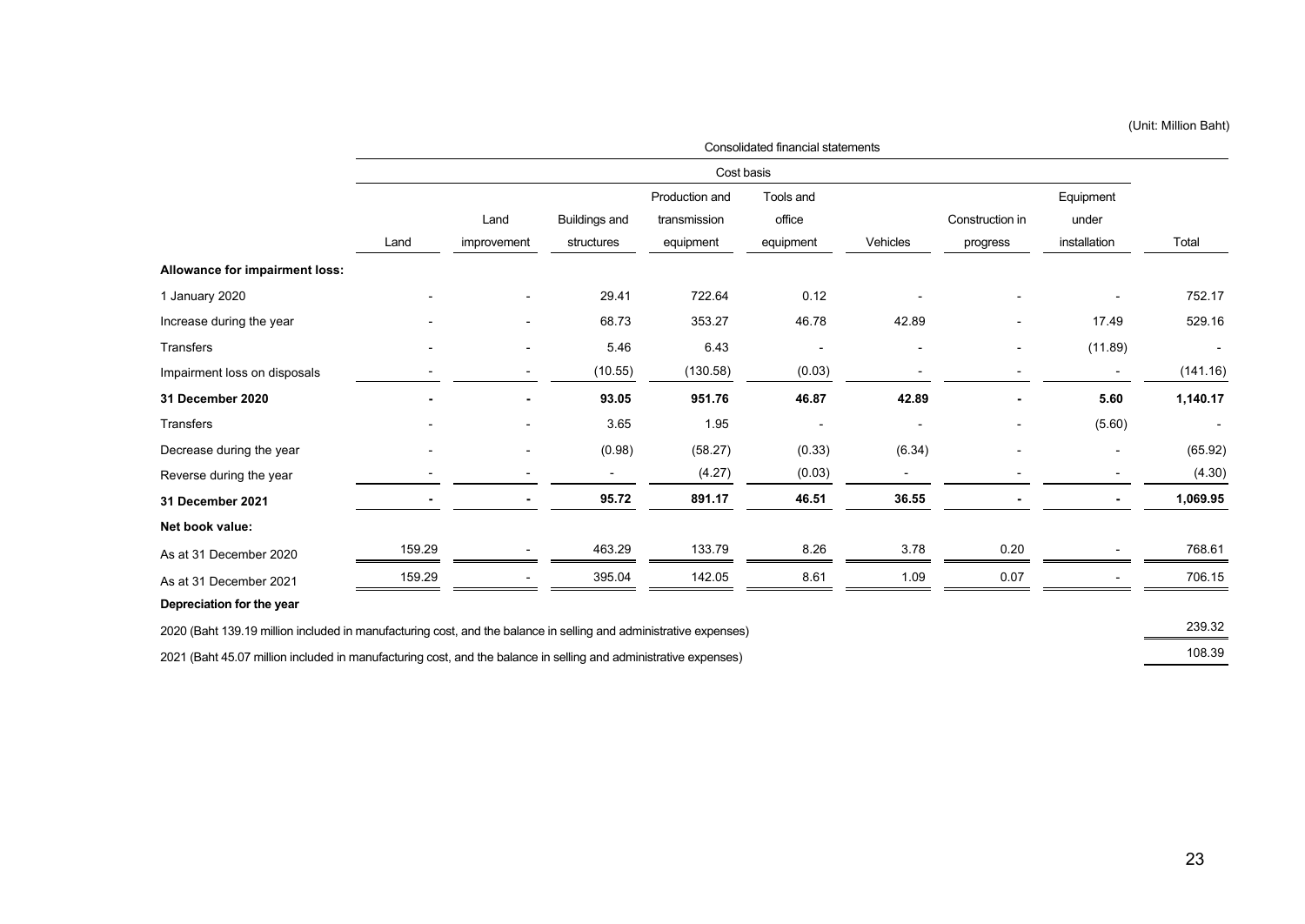|                                    | Separate financial statements |                     |                                    |                                             |                                  |          |                             |                                    |            |
|------------------------------------|-------------------------------|---------------------|------------------------------------|---------------------------------------------|----------------------------------|----------|-----------------------------|------------------------------------|------------|
|                                    |                               |                     |                                    | Cost basis                                  |                                  |          |                             |                                    |            |
|                                    | Land                          | Land<br>improvement | <b>Buildings and</b><br>structures | Production and<br>transmission<br>equipment | Tools and<br>office<br>equipment | Vehicles | Construction in<br>progress | Equipment<br>under<br>installation | Total      |
| Cost:                              |                               |                     |                                    |                                             |                                  |          |                             |                                    |            |
| 1 January 2020                     | 172.09                        | 3.30                | 2,046.76                           | 7,810.93                                    | 465.79                           | 68.03    | 0.20                        | 1.95                               | 10,569.05  |
| Recognition of right-of-use asset  |                               |                     |                                    |                                             |                                  |          |                             |                                    |            |
| on 1 January 2020 - adjusted       |                               |                     | 5.44                               |                                             |                                  |          |                             |                                    | 5.44       |
| Additions                          |                               |                     | 9.24                               | 21.21                                       | 0.97                             | 9.82     |                             | 133.32                             | 174.56     |
| <b>Transfers</b>                   |                               |                     | 41.57                              | 87.88                                       | 0.22                             |          |                             | (129.67)                           |            |
| Transfers to investment properties | (12.80)                       |                     | (43.94)                            |                                             |                                  |          |                             |                                    | (56.74)    |
| Disposals/Write-off                |                               |                     | (13.78)                            | (77.62)                                     | (4.77)                           |          | $\blacksquare$              |                                    | (96.17)    |
| 31 December 2020                   | 159.29                        | 3.30                | 2,045.29                           | 7,842.40                                    | 462.21                           | 77.85    | 0.20                        | 5.60                               | 10,596.14  |
| Additions                          |                               |                     | 5.91                               | 5.19                                        | 3.04                             |          | 0.07                        | 30.26                              | 44.47      |
| <b>Transfers</b>                   |                               |                     | 7.42                               | 28.64                                       |                                  |          | (0.20)                      | (35.86)                            |            |
| Disposals/Write-off                |                               |                     | (228.76)                           | (1,463.03)                                  | (27.20)                          | (27.39)  |                             |                                    | (1,746.38) |
| 31 December 2021                   | 159.29                        | 3.30                | 1,829.86                           | 6,413.20                                    | 438.05                           | 50.46    | 0.07                        |                                    | 8,894.23   |
| <b>Accumulated depreciation:</b>   |                               |                     |                                    |                                             |                                  |          |                             |                                    |            |
| 1 January 2020                     |                               | 3.30                | 1,447.13                           | 6,556.74                                    | 407.78                           | 22.71    |                             |                                    | 8,437.66   |
| Depreciation for the year          |                               |                     | 83.70                              | 138.41                                      | 6.46                             | 9.97     |                             | $\overline{a}$                     | 238.54     |
| Adjusted                           |                               |                     | 3.72                               | 115.07                                      |                                  |          |                             |                                    | 118.79     |
| Depreciation on disposals          |                               |                     | (2.42)                             | (53.83)                                     | (4.63)                           | (1.50)   |                             |                                    | (62.38)    |
| Transfers to investment properties |                               |                     | (43.18)                            |                                             |                                  |          |                             |                                    | (43.18)    |
| 31 December 2020                   |                               | 3.30                | 1,488.95                           | 6,756.39                                    | 409.61                           | 31.18    |                             |                                    | 8,689.43   |
| Depreciation for the year          |                               |                     | 75.76                              | 27.43                                       | 1.83                             | 2.69     |                             |                                    | 107.71     |
| Depreciation on disposals          |                               | ٠                   | (225.61)                           | (1,404.31)                                  | (26.65)                          | (21.05)  |                             |                                    | (1,677.62) |
| 31 December 2021                   |                               | 3.30                | 1,339.10                           | 5,379.51                                    | 384.79                           | 12.82    |                             |                                    | 7,119.52   |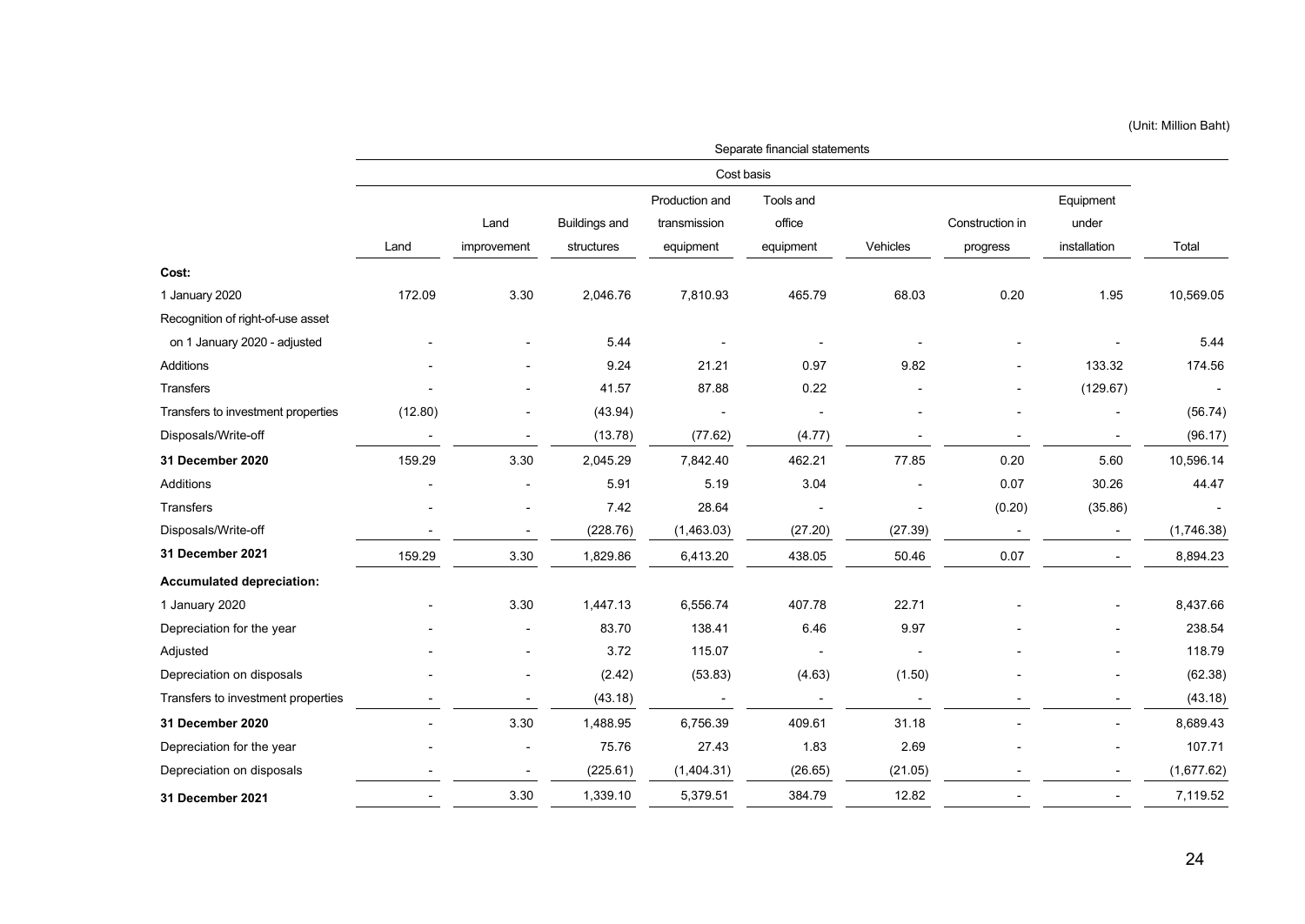|                                                                                                                   |        | Separate financial statements |                |                |                          |          |                 |              |          |  |
|-------------------------------------------------------------------------------------------------------------------|--------|-------------------------------|----------------|----------------|--------------------------|----------|-----------------|--------------|----------|--|
|                                                                                                                   |        |                               |                | Cost basis     |                          |          |                 |              |          |  |
|                                                                                                                   |        |                               |                | Production and | Tools and                |          |                 | Equipment    |          |  |
|                                                                                                                   |        | Land                          | Buildings and  | transmission   | office                   |          | Construction in | under        |          |  |
|                                                                                                                   | Land   | improvement                   | structures     | equipment      | equipment                | Vehicles | progress        | installation | Total    |  |
| Allowance for impairment loss:                                                                                    |        |                               |                |                |                          |          |                 |              |          |  |
| 1 January 2020                                                                                                    |        |                               | 29.41          | 722.64         | 0.12                     |          |                 |              | 752.17   |  |
| Increase during the year                                                                                          |        |                               | 68.73          | 353.27         | 46.78                    | 42.89    |                 | 17.49        | 529.16   |  |
| Impairment loss on disposals                                                                                      |        |                               | 5.46           | 6.43           | $\overline{\phantom{a}}$ |          |                 | (11.89)      |          |  |
| Adjusted                                                                                                          |        |                               | (10.55)        | (130.58)       | (0.03)                   |          |                 |              | (141.16) |  |
| 31 December 2020                                                                                                  |        |                               | 93.05          | 951.76         | 46.87                    | 42.89    |                 | 5.60         | 1,140.17 |  |
| Transfers                                                                                                         |        |                               | 3.65           | 1.95           |                          |          |                 | (5.60)       |          |  |
| Decrease during the year                                                                                          |        |                               | (0.98)         | (58.27)        | (0.33)                   | (6.34)   |                 |              | (65.92)  |  |
| Reverse during the year                                                                                           |        |                               | $\blacksquare$ | (4.27)         | (0.03)                   |          |                 |              | (4.30)   |  |
| 31 December 2021                                                                                                  |        |                               | 95.72          | 891.17         | 46.51                    | 36.55    |                 |              | 1,069.95 |  |
| Net book value:                                                                                                   |        |                               |                |                |                          |          |                 |              |          |  |
| As at 31 December 2020                                                                                            | 159.29 |                               | 463.29         | 134.25         | 5.73                     | 3.78     | 0.20            |              | 766.54   |  |
| As at 31 December 2021                                                                                            | 159.29 |                               | 395.04         | 142.52         | 6.75                     | 1.09     | 0.07            |              | 704.76   |  |
| Depreciation for the year                                                                                         |        |                               |                |                |                          |          |                 |              |          |  |
| 2020 (Baht 139.19 million included in manufacturing cost, and the balance in selling and administrative expenses) |        |                               |                |                |                          |          |                 |              | 238.54   |  |

2021 (Baht 45.07 million included in manufacturing cost, and the balance in selling and administrative expenses) 107.71

As at 31 December 2021, certain items of building and equipment were fully depreciated but are still in use. The gross carrying amount before deducting accumulated depreciation and allowance for impairment loss of those assets amounted to approximately Baht 3,805.64 million (2020: Baht 5,817.53 million) (the Company only: Baht 3,782.22 million, 2020: Baht 5,795.06 million).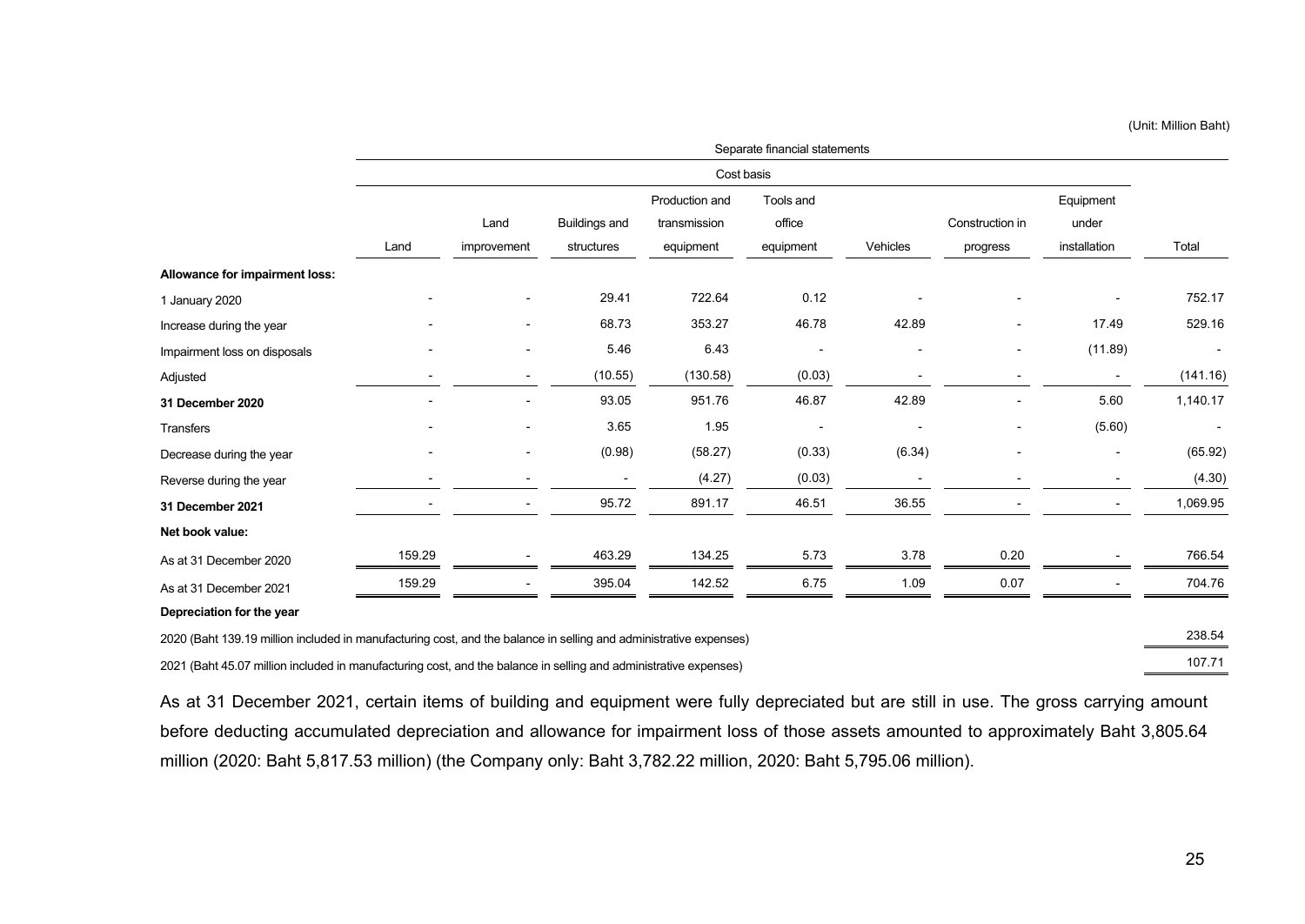# **14. Intangible assets**

The net book value of intangible assets as at 31 December 2021 and 2020 is presented below.

|                                     |              |             |                                   |            | (Unit: Million Baht) |
|-------------------------------------|--------------|-------------|-----------------------------------|------------|----------------------|
|                                     |              |             | Consolidated financial statements |            |                      |
|                                     | Computer     |             |                                   |            |                      |
|                                     | programmes   |             |                                   | Digital    |                      |
|                                     | and software | Program and | <b>Broadcast</b>                  | television |                      |
|                                     | licenses     | film rights | rights                            | license    | Total                |
| As at 31 December 2021              |              |             |                                   |            |                      |
| Cost                                | 241.45       | 108.27      | 2.69                              | 2,447.89   | 2,800.30             |
| Less: Accumulated amortisation      | (150.57)     | (12.12)     | (2.69)                            | (951.23)   | (1, 116.61)          |
| Less: Allowance for impairment loss | (79.25)      | (91.50)     |                                   | (1,496.66) | (1,667.41)           |
| Net book value                      | 11.63        | 4.65        |                                   |            | 16.28                |
| As at 31 December 2020              |              |             |                                   |            |                      |
| Cost                                | 234.61       | 497.03      | 2.69                              | 2,447.89   | 3,182.22             |
| Less: Accumulated amortisation      | (154.03)     | (405.45)    | (2.69)                            | (951.23)   | (1,513.40)           |
| Less: Allowance for impairment loss | (79.51)      | (91.50)     |                                   | (1,496.66) | (1,667.67)           |
| Net book value                      | 1.07         | 0.08        |                                   |            | 1.15                 |

(Unit: Million Baht)

|                                     | Separate financial statements |             |                  |            |             |  |  |  |
|-------------------------------------|-------------------------------|-------------|------------------|------------|-------------|--|--|--|
|                                     | Computer                      |             |                  |            |             |  |  |  |
|                                     | programmes                    |             |                  | Digital    |             |  |  |  |
|                                     | and software                  | Program and | <b>Broadcast</b> | television |             |  |  |  |
|                                     | licenses                      | film rights | rights           | license    | Total       |  |  |  |
| As at 31 December 2021              |                               |             |                  |            |             |  |  |  |
| Cost                                | 240.23                        | 108.27      | 2.69             | 2,447.89   | 2,799.08    |  |  |  |
| Less: Accumulated amortisation      | (149.35)                      | (12.12)     | (2.69)           | (951.23)   | (1, 115.39) |  |  |  |
| Less: Allowance for impairment loss | (79.25)                       | (91.50)     |                  | (1,496.66) | (1,667.41)  |  |  |  |
| Net book value                      | 11.63                         | 4.65        |                  |            | 16.28       |  |  |  |
| As at 31 December 2020              |                               |             |                  |            |             |  |  |  |
| Cost                                | 233.39                        | 497.03      | 2.69             | 2,447.89   | 3,181.00    |  |  |  |
| Less: Accumulated amortisation      | (152.81)                      | (405.45)    | (2.69)           | (951.23)   | (1,512.18)  |  |  |  |
| Less: Allowance for impairment loss | (79.51)                       | (91.50)     |                  | (1,496.66) | (1,667.67)  |  |  |  |
| Net book value                      | 1.07                          | 0.08        |                  |            | 1.15        |  |  |  |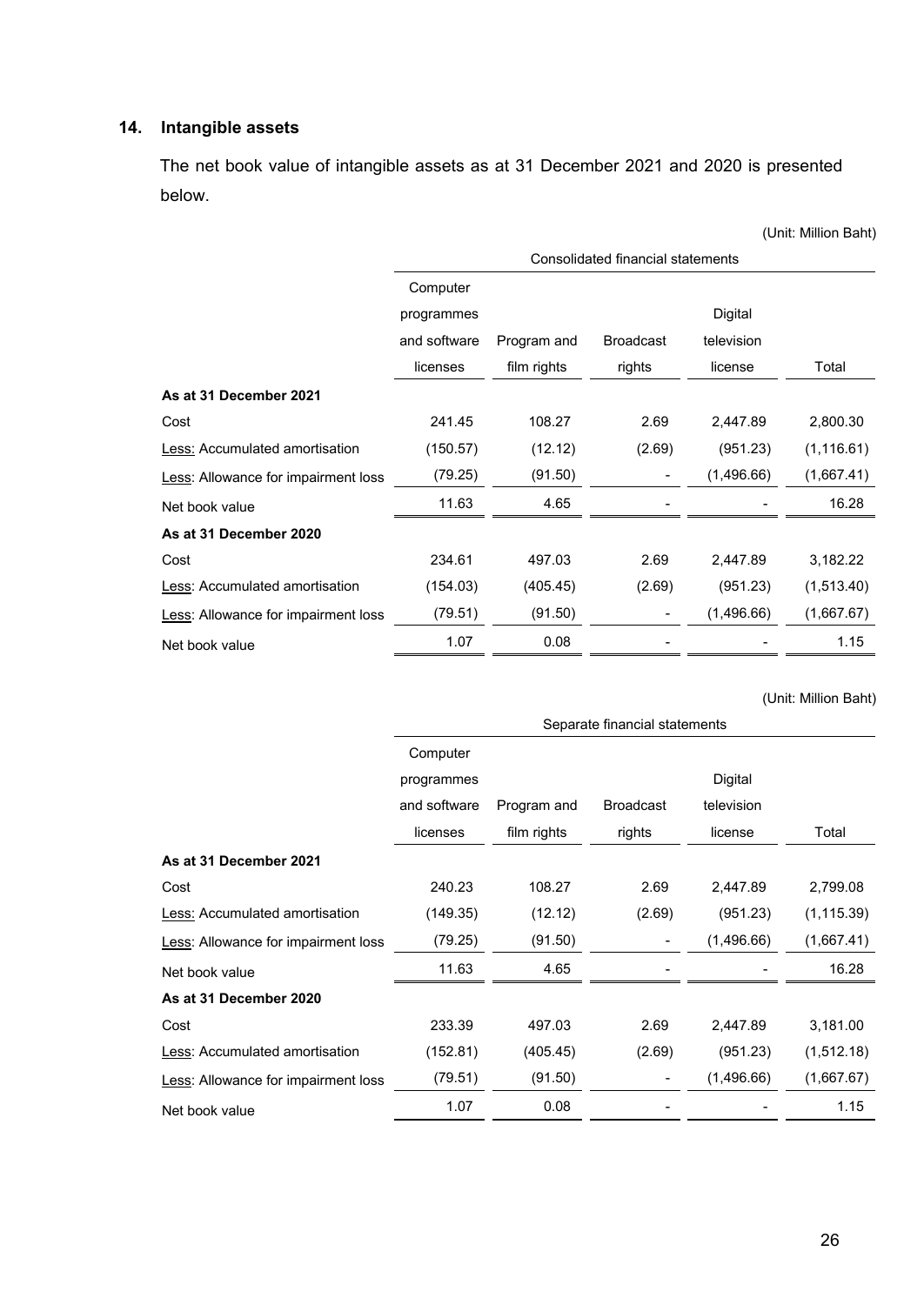A reconciliation of the net book value of intangible assets for the years 2021 and 2020 is presented below.

|                                     |                      |          | (Unit: Million Baht) |          |  |  |
|-------------------------------------|----------------------|----------|----------------------|----------|--|--|
|                                     | Consolidated         |          | Separate             |          |  |  |
|                                     | financial statements |          | financial statements |          |  |  |
|                                     | 2021                 | 2020     | 2021                 | 2020     |  |  |
| Net book value at beginning of year | 1.15                 | 156.29   | 1.15                 | 156.29   |  |  |
| Acquisition of copyrights           | 24.23                | 88.97    | 24.23                | 88.97    |  |  |
| Amortisation                        | (9.10)               | (73.10)  | (9.10)               | (73.10)  |  |  |
| Impairment loss recognised          |                      | (171.01) |                      | (171.01) |  |  |
| Net book value at end of year       | 16.28                | 1.15     | 16.28                | 1.15     |  |  |

### **15. Trade and other payables**

|                                         | (Unit: Million Baht) |        |                                  |        |  |  |
|-----------------------------------------|----------------------|--------|----------------------------------|--------|--|--|
|                                         | Consolidated         |        | Separate<br>financial statements |        |  |  |
|                                         | financial statements |        |                                  |        |  |  |
|                                         | 2021                 | 2020   | 2021                             | 2020   |  |  |
| Trade payables - related party (Note 7) |                      |        | 1.90                             | 1.90   |  |  |
| Trade payables - unrelated parties      | 74.22                | 185.88 | 74.17                            | 185.82 |  |  |
| Other payables - unrelated parties      | 88.89                | 284.47 | 88.76                            | 284.24 |  |  |
| Accrued expenses                        | 166.11               | 182.63 | 165.53                           | 181.89 |  |  |
| Total trade and other payables          | 329.22               | 652.98 | 330.36                           | 653.85 |  |  |

#### **16. Leases**

The Group as a lessee

The Group has lease contracts for various items of property, plant, and equipment used in its operations. Leases generally have lease terms between 1 - 5 years.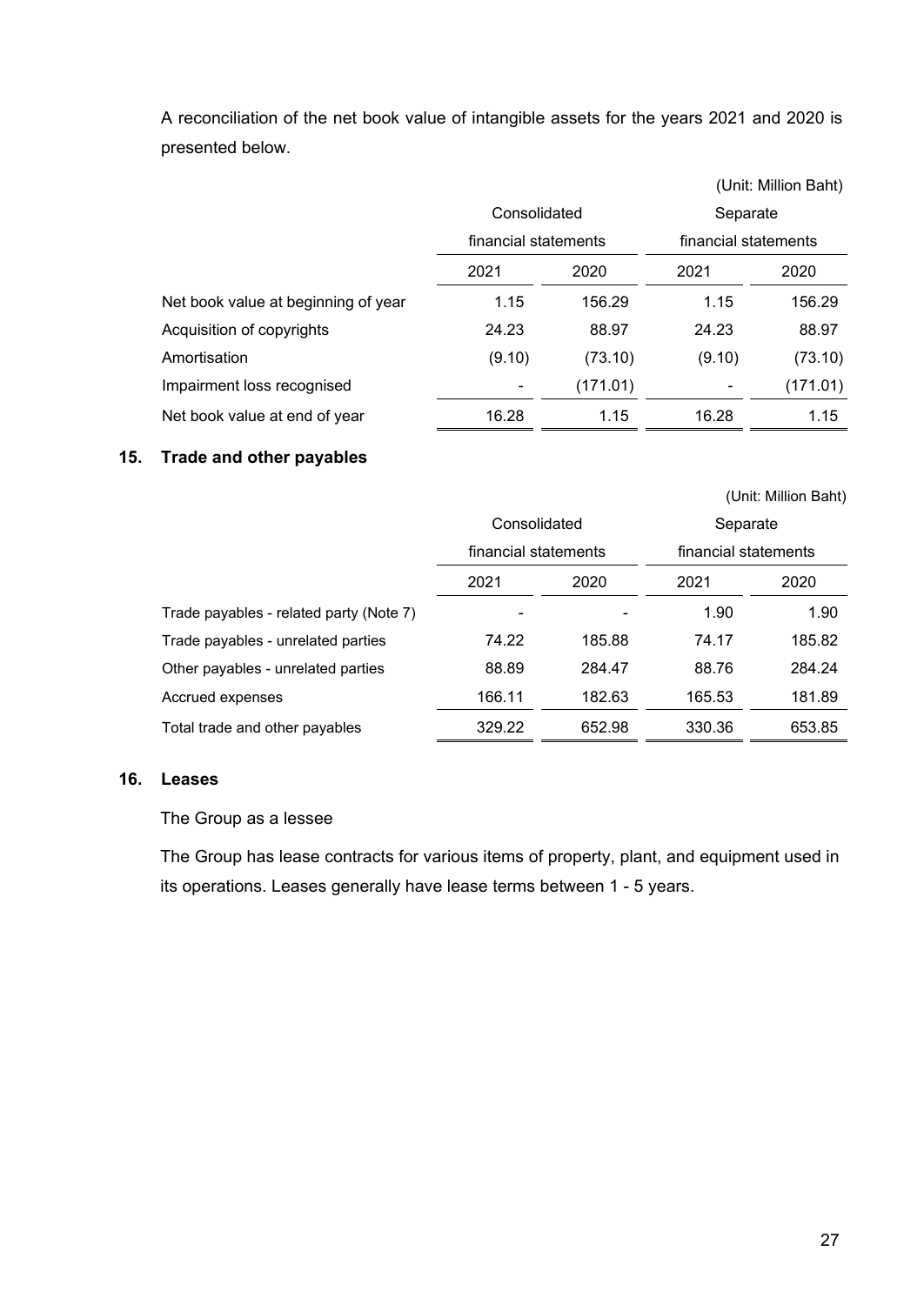# **a) Right-of-use assets**

Movements of right-of-use assets for the years ended 31 December 2021 and 2020 are summarised below:

|                           | (Unit: Million Baht)              |                        |          |         |  |
|---------------------------|-----------------------------------|------------------------|----------|---------|--|
|                           | Consolidated financial statements |                        |          |         |  |
|                           |                                   | Motor<br>Machinery and |          |         |  |
|                           | <b>Buildings</b>                  | equipment              | vehicles | Total   |  |
| As at 1 January 2020      | 5.44                              | 0.32                   | 44.79    | 50.55   |  |
| Additions                 | 0.73                              |                        | 9.82     | 10.55   |  |
| Depreciation for the year | (2.60)                            | (0.09)                 | (9.97)   | (12.66) |  |
| Loss on impairment        | (1.24)                            | (0.17)                 | (40.86)  | (42.27) |  |
| As at 31 December 2020    | 2.33                              | 0.06                   | 3.78     | 6.17    |  |
| Additions                 | 0.43                              |                        |          | 0.43    |  |
| Decrease from disposals   | (0.24)                            |                        |          | (0.24)  |  |
| Depreciation for the year | (2.06)                            | (0.05)                 | (2.69)   | (4.80)  |  |
| As at 31 December 2021    | 0.46                              | 0.01                   | 1.09     | 1.56    |  |

(Unit: Million Baht)

| Machinery and<br>Motor<br>equipment<br>vehicles<br>Total<br><b>Buildings</b><br>5.44<br>0.20<br>44.79<br>As at 1 January 2020<br>50.43<br>Additions<br>0.73<br>9.82<br>10.55<br>Depreciation for the year<br>(9.97)<br>(12.60)<br>(2.60)<br>(0.03)<br>(42.27)<br>Loss on impairment<br>(1.24)<br>(40.86)<br>(0.17)<br>As at 31 December 2020<br>6.11<br>2.33<br>3.78<br>0.43<br>0.43<br>Additions<br>Decrease from disposals<br>(0.24)<br>(0.24)<br>(4.75)<br>Depreciation for the year<br>(2.06)<br>(2.69)<br>As at 31 December 2021<br>0.46<br>1.09<br>1.55 | Separate financial statements |  |  |  |  |
|---------------------------------------------------------------------------------------------------------------------------------------------------------------------------------------------------------------------------------------------------------------------------------------------------------------------------------------------------------------------------------------------------------------------------------------------------------------------------------------------------------------------------------------------------------------|-------------------------------|--|--|--|--|
|                                                                                                                                                                                                                                                                                                                                                                                                                                                                                                                                                               |                               |  |  |  |  |
|                                                                                                                                                                                                                                                                                                                                                                                                                                                                                                                                                               |                               |  |  |  |  |
|                                                                                                                                                                                                                                                                                                                                                                                                                                                                                                                                                               |                               |  |  |  |  |
|                                                                                                                                                                                                                                                                                                                                                                                                                                                                                                                                                               |                               |  |  |  |  |
|                                                                                                                                                                                                                                                                                                                                                                                                                                                                                                                                                               |                               |  |  |  |  |
|                                                                                                                                                                                                                                                                                                                                                                                                                                                                                                                                                               |                               |  |  |  |  |
|                                                                                                                                                                                                                                                                                                                                                                                                                                                                                                                                                               |                               |  |  |  |  |
|                                                                                                                                                                                                                                                                                                                                                                                                                                                                                                                                                               |                               |  |  |  |  |
|                                                                                                                                                                                                                                                                                                                                                                                                                                                                                                                                                               |                               |  |  |  |  |
|                                                                                                                                                                                                                                                                                                                                                                                                                                                                                                                                                               |                               |  |  |  |  |
|                                                                                                                                                                                                                                                                                                                                                                                                                                                                                                                                                               |                               |  |  |  |  |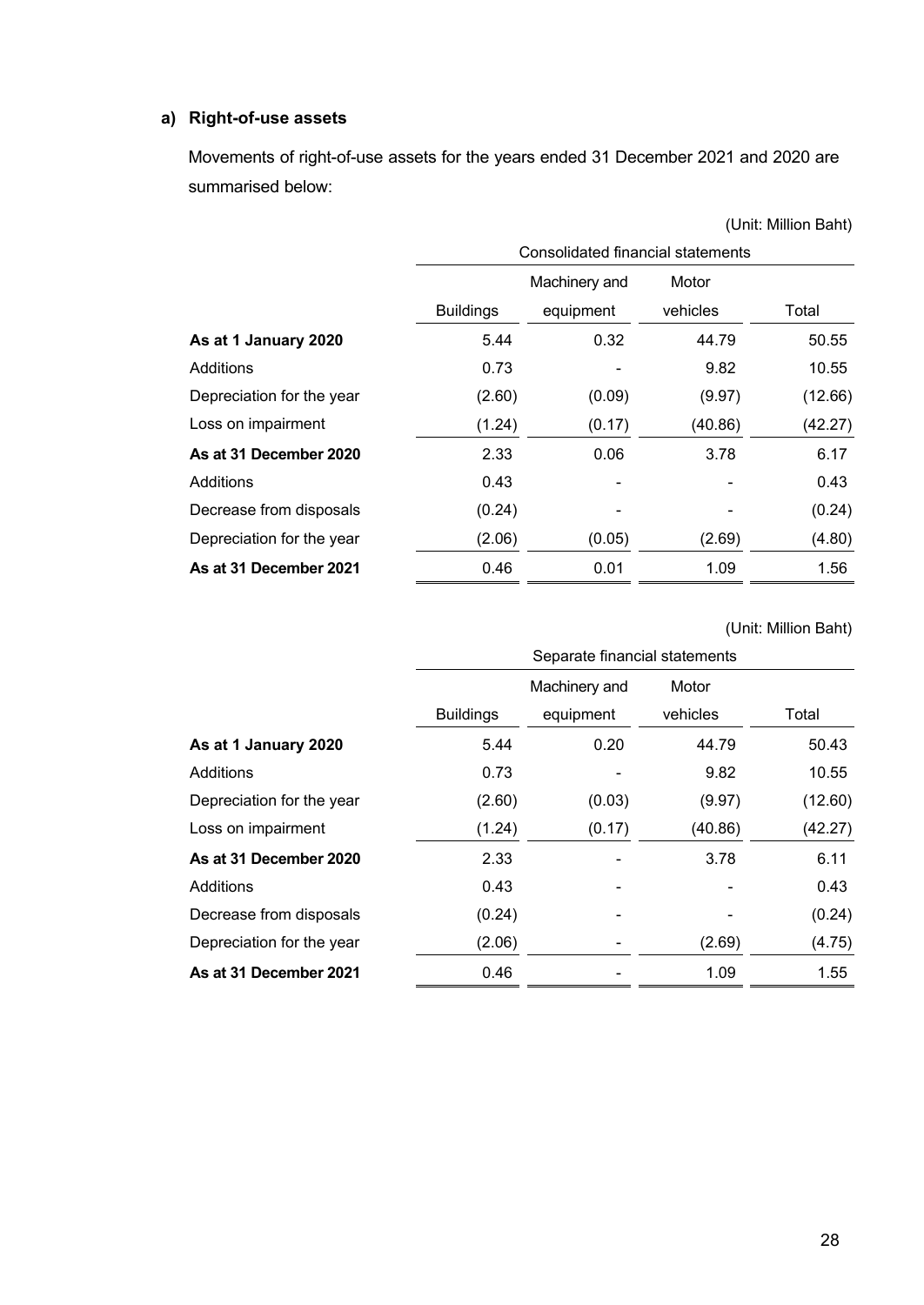#### **b) Lease liabilities**

|                                            |              |                      |          | (Unit: Million Baht) |
|--------------------------------------------|--------------|----------------------|----------|----------------------|
|                                            | Consolidated |                      | Separate |                      |
|                                            |              | financial statements |          | financial statements |
|                                            | 2021<br>2020 |                      | 2021     | 2020                 |
| Lease payments                             | 30.38        | 52.54                | 30.32    | 52.46                |
| Less: Deferred interest expenses           | (1.95)       | (3.91)               | (1.94)   | (3.92)               |
| Total                                      | 28.43        | 48.63                | 28.38    | 48.54                |
| Less: Portion due within one year          | (13.94)      | (24.18)              | (13.89)  | (24.11)              |
| Lease liabilities - net of current portion | 14.49        | 24.45                | 14.49    | 24.43                |

Movements of the lease liability account during the years ended 31 December 2021 and 2020 are summarised below:

|                              |              |                      |          | (Unit: Million Baht) |
|------------------------------|--------------|----------------------|----------|----------------------|
|                              | Consolidated |                      | Separate |                      |
|                              |              | financial statements |          | financial statements |
|                              | 2021         | 2020                 | 2021     | 2020                 |
| Balance at beginning of year | 48.63        | 52.15                | 48.54    | 52.00                |
| Additions                    | 0.44         | 15.80                | 0.44     | 15.80                |
| Accretion of interest        | 1.98         | 2.78                 | 1.98     | 2.77                 |
| Repayments                   | (22.62)      | (22.10)              | (22.58)  | (22.03)              |
| Balance at end of year       | 28.43        | 48.63                | 28.38    | 48.54                |

#### **c) Expenses relating to leases that are recognised in profit or loss**

|                                                |              |                      |          | (Unit: Million Baht) |
|------------------------------------------------|--------------|----------------------|----------|----------------------|
|                                                | Consolidated |                      | Separate |                      |
|                                                |              | financial statements |          | financial statements |
|                                                | 2021         | 2020                 | 2021     | 2020                 |
| Depreciation expense of right-of-use assets    | 4.80         | 12.66                | 4.75     | 12.60                |
| Interest expense on lease liabilities          | 1.98         | 2.78                 | 1.98     | 2.77                 |
| Expense relating to short-term leases          | 6.69         | 8.16                 | 6.69     | 8.16                 |
| Expense relating to leases of low-value assets | 2.25         | 2.03                 | 2.25     | 2.03                 |
| Expense relating to variable lease payments    | 81.01        | 82.14                | 81.01    | 82.14                |

#### **d) Others**

The Group had total cash outflows for leases for the year ended 31 December 2021 of Baht 22.62 million (2020: Baht 22.10 million) (the Company only: Baht 22.58 million, 2020: Baht 22.03 million), including the cash outflow related to short-term lease, leases of low-value assets and variable lease payments that do not depend on an index or a rate.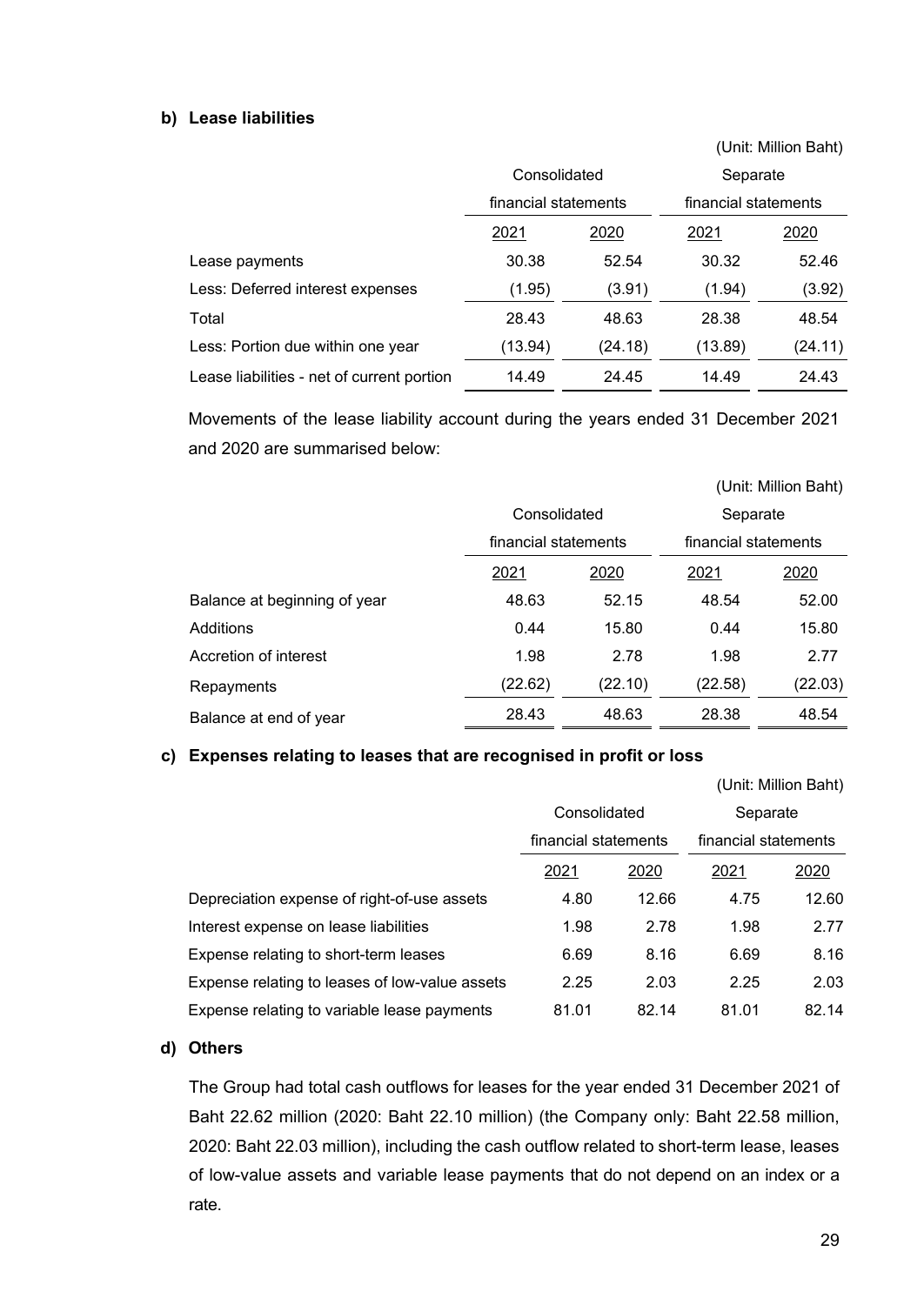#### **17. Long-term loan from financial institution**

On 24 December 2020, the Company entered into a long-term loan agreement with a local financial institution amounting to Baht 695.92 million for the Mutual Separate Plan project. Such loan carries interest at the minimum loan rate minus 2.57% (MLR - 2.57%) and is due for repayment in 3 installments within 3 years from August 2025 to August 2027. In this regard, the Company is committed to comply with certain conditions and restriction prescribed in the loan agreement i.e. maintaining the interest-bearing liability to equity ratio of not over 3.50 per 1 throughout the credit term. The loans are secured by investment properties as described in Note 12.

Subsequently, on 8 January 2021, the Company had drawn down long-term loan from such credit facility to pay the employees according to the Mutual Separate Plan project amounting to Baht 695.92 million.

#### **18. Provision for long-term employee benefits**

Provision for long-term employee benefits, which represents compensation payable to employees after they retire, was as follows:

|                                                                         | (Unit: Million Baht)             |          |  |
|-------------------------------------------------------------------------|----------------------------------|----------|--|
|                                                                         | <b>Consolidated and Separate</b> |          |  |
|                                                                         | financial statements             |          |  |
|                                                                         | 2021                             | 2020     |  |
| Provision for long-term employee benefits at beginning of year          | 351.78                           | 562.39   |  |
| Included in profit or loss:                                             |                                  |          |  |
| Current service cost                                                    | 18.82                            | 36.84    |  |
| Interest cost                                                           | 4.98                             | 8.31     |  |
| Included in other comprehensive income:                                 |                                  |          |  |
| Actuarial (gain) loss arising from                                      |                                  |          |  |
| Demographic assumptions changes                                         |                                  | (0.03)   |  |
| Financial assumptions changes                                           |                                  | 0.42     |  |
| Experience adjustments                                                  |                                  | 19.82    |  |
| Benefits paid during the year                                           | (29.11)                          | (11.73)  |  |
| Transfers to accrued employee expenses for Mutual Separate Plan project |                                  | (264.24) |  |
| Provision for long-term employee benefits at end of year                | 346.47                           | 351.78   |  |

The Group expects to pay Baht 5.97 million of long-term employee benefits during the next year (2020: Baht 36.04 million).

As at 31 December 2021, the weighted average duration of the liabilities for long-term employee benefit is 12 years (2020: 12 years).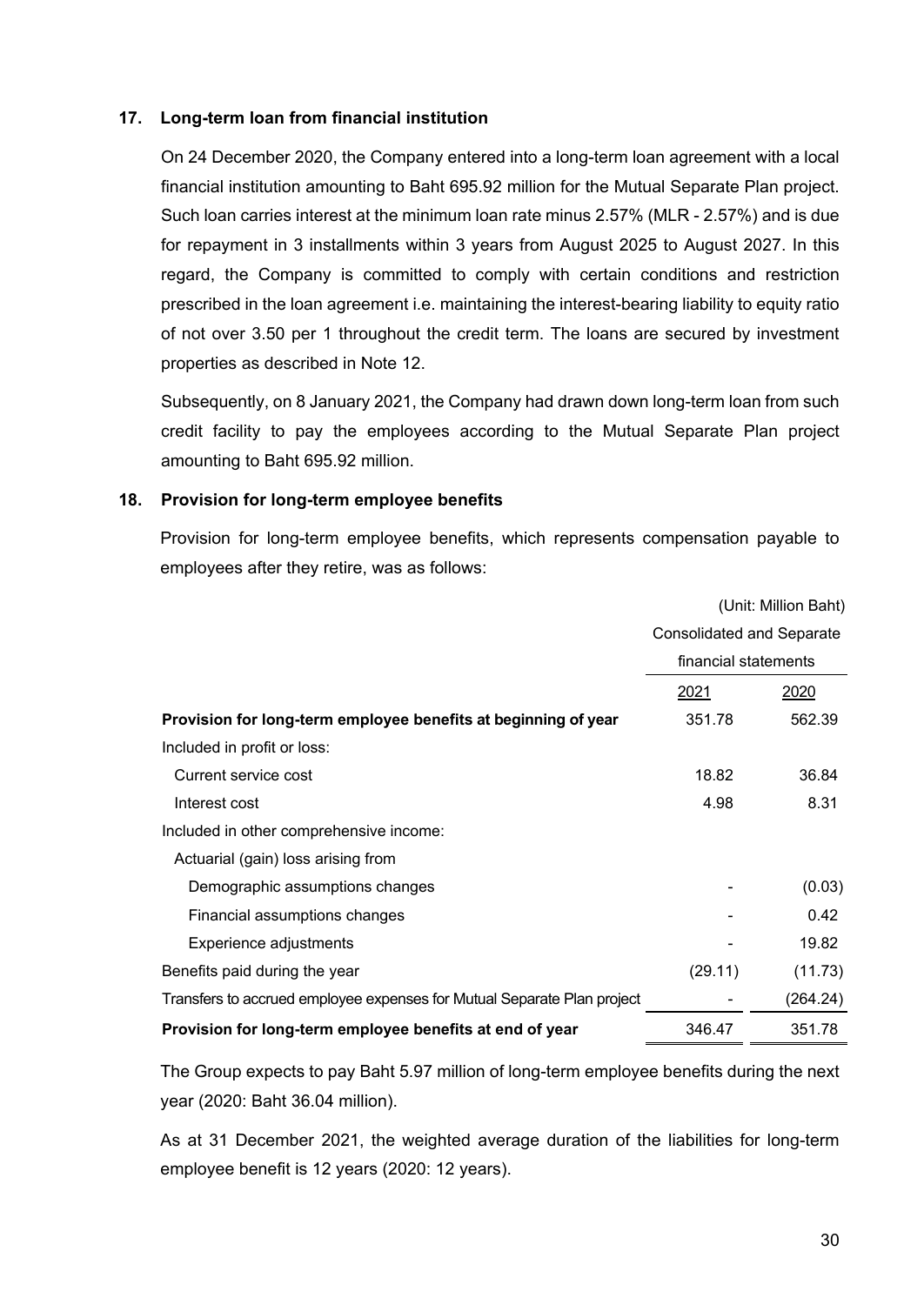Significant actuarial assumptions are summarised below:

|                      |                |                                                                 |                | (Unit: percent per annum) |
|----------------------|----------------|-----------------------------------------------------------------|----------------|---------------------------|
|                      |                | Consolidated financial statements Separate financial statements |                |                           |
|                      | 2021           | 2020                                                            | 2021           | 2020                      |
| Discount rate        | 1.49, 1.51     | 1.49, 1.51                                                      | 1.49, 1.51     | 1.49, 1.51                |
| Salary increase rate | 3.00           | 3.00                                                            | 3.00           | 3.00                      |
| Turnover rate        | $1.43 - 17.19$ | $1.43 - 17.19$                                                  | $1.43 - 17.19$ | $1.43 - 17.19$            |

The result of sensitivity analysis for significant assumptions that affect the present value of the long-term employee benefit obligation as at 31 December 2021 and 2020 are summarised below:

(Unit: Million Baht)

|                      |             | 2021                              |                               |             |  |  |  |
|----------------------|-------------|-----------------------------------|-------------------------------|-------------|--|--|--|
|                      |             | Consolidated financial statements | Separate financial statements |             |  |  |  |
|                      | Increase 1% | Decrease 1%<br>Increase 1%        |                               | Decrease 1% |  |  |  |
| Discount rate        | (30.92)     | 35.73                             | (30.92)                       | 35.73       |  |  |  |
| Salary increase rate | 38.47       | (33.80)                           | 38.47                         | (33.80)     |  |  |  |
| Turnover rate        | (0.74)      | 0.80                              | (0.74)                        | 0.80        |  |  |  |

(Unit: Million Baht)

|                      | 2020        |                                   |                               |             |  |
|----------------------|-------------|-----------------------------------|-------------------------------|-------------|--|
|                      |             | Consolidated financial statements | Separate financial statements |             |  |
|                      | Increase 1% | Decrease 1%                       | Increase 1%                   | Decrease 1% |  |
| Discount rate        | (31.31)     | 36.31                             | (31.31)                       | 36.31       |  |
| Salary increase rate | 35.40       | (31.19)                           | 35.40                         | (31.19)     |  |
| Turnover rate        | (0.67)      | 0.73                              | (0.67)                        | 0.73        |  |

#### **19. Discontinued operation**

On 25 March 2020, a joint operating agreement relation to transmission of TV signals between the Company and its customer has been ceased. This discontinued operation is in joint operation agreement segment.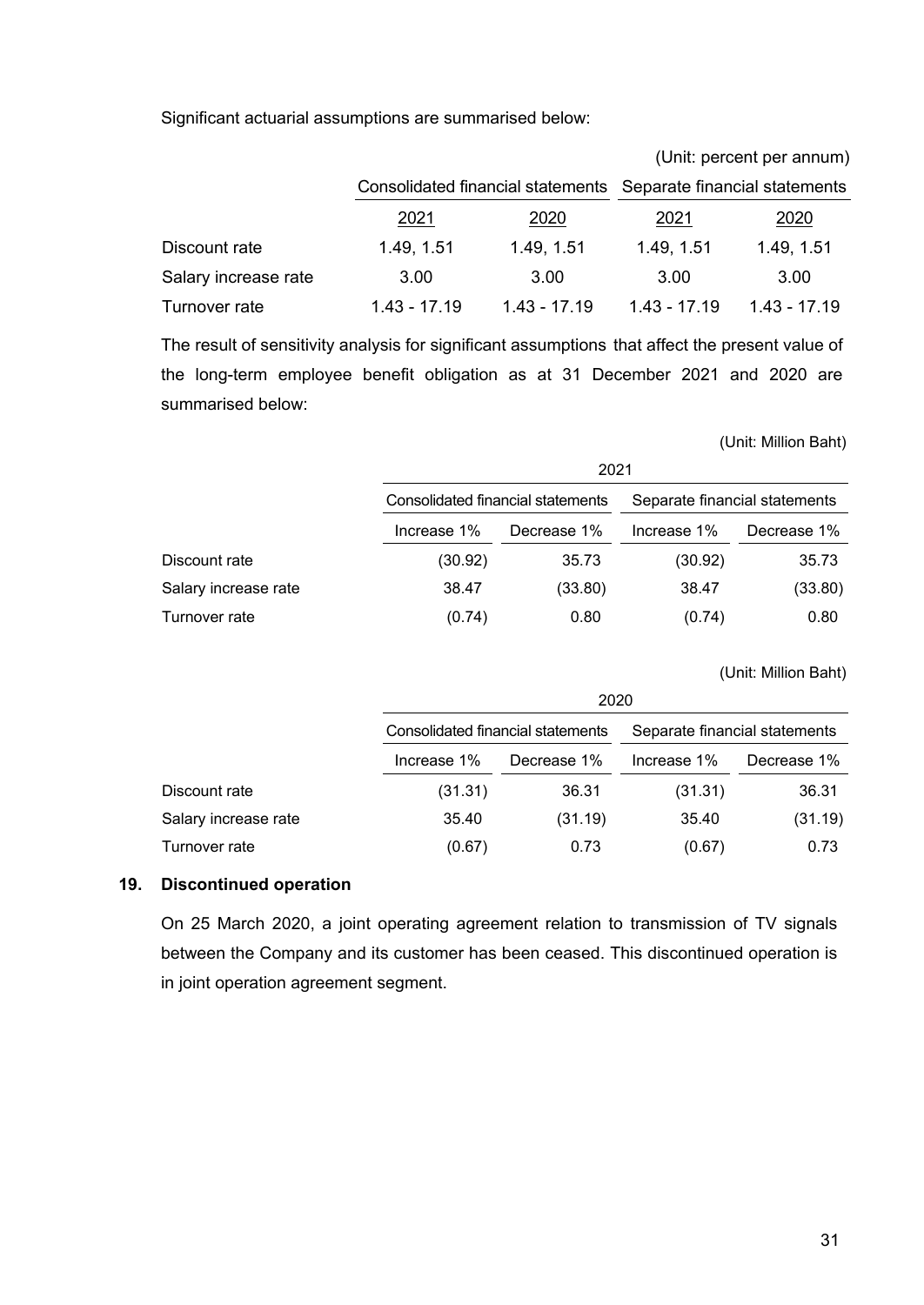Operation results of discontinued operation for the year ended 31 December 2020 are summarised below.

|                                                   | (Unit: Million Baht)      |
|---------------------------------------------------|---------------------------|
|                                                   | Consolidated and separate |
|                                                   | financial statements      |
|                                                   | For the year ended        |
|                                                   | 31 December 2020          |
| <b>Profit or loss</b>                             |                           |
| Revenues                                          | 101.29                    |
| Cost of sales and services                        | (33.25)                   |
| Administrative expenses                           | (8.84)                    |
| Profit for the year from discontinued operation   | 59.20                     |
| <b>Profit attributable to</b>                     |                           |
| Equity holders of the Company                     | 59.20                     |
| Non-controlling interests of the subsidiaries     |                           |
| Profit for the period from discontinued operation | 59.20                     |
| Earnings per share (Baht)                         |                           |
| Basic earnings per share                          | 0.09                      |

Cash flow from discontinued operation for the year ended 31 December 2020 are summarised below.

|                                         | (Unit: Million Baht)      |  |
|-----------------------------------------|---------------------------|--|
|                                         | Consolidated and separate |  |
|                                         | financial statements      |  |
|                                         | For the year ended        |  |
|                                         | 31 December 2020          |  |
| Cash flow from discontinued operation   |                           |  |
| Net cash flow from operating activities | 69.30                     |  |
| Total                                   | 69.30                     |  |

#### **20. Statutory reserve**

Pursuant to Section 116 of the Public Limited Companies Act B.E. 2535, the Company is required to set aside a statutory reserve at least 5 percent of its net profit after deducting accumulated deficit brought forward (if any), until the reserve reaches 10 percent of the registered capital. The statutory reserve is not available for dividend distribution. At present, the statutory reserve has fully been set aside.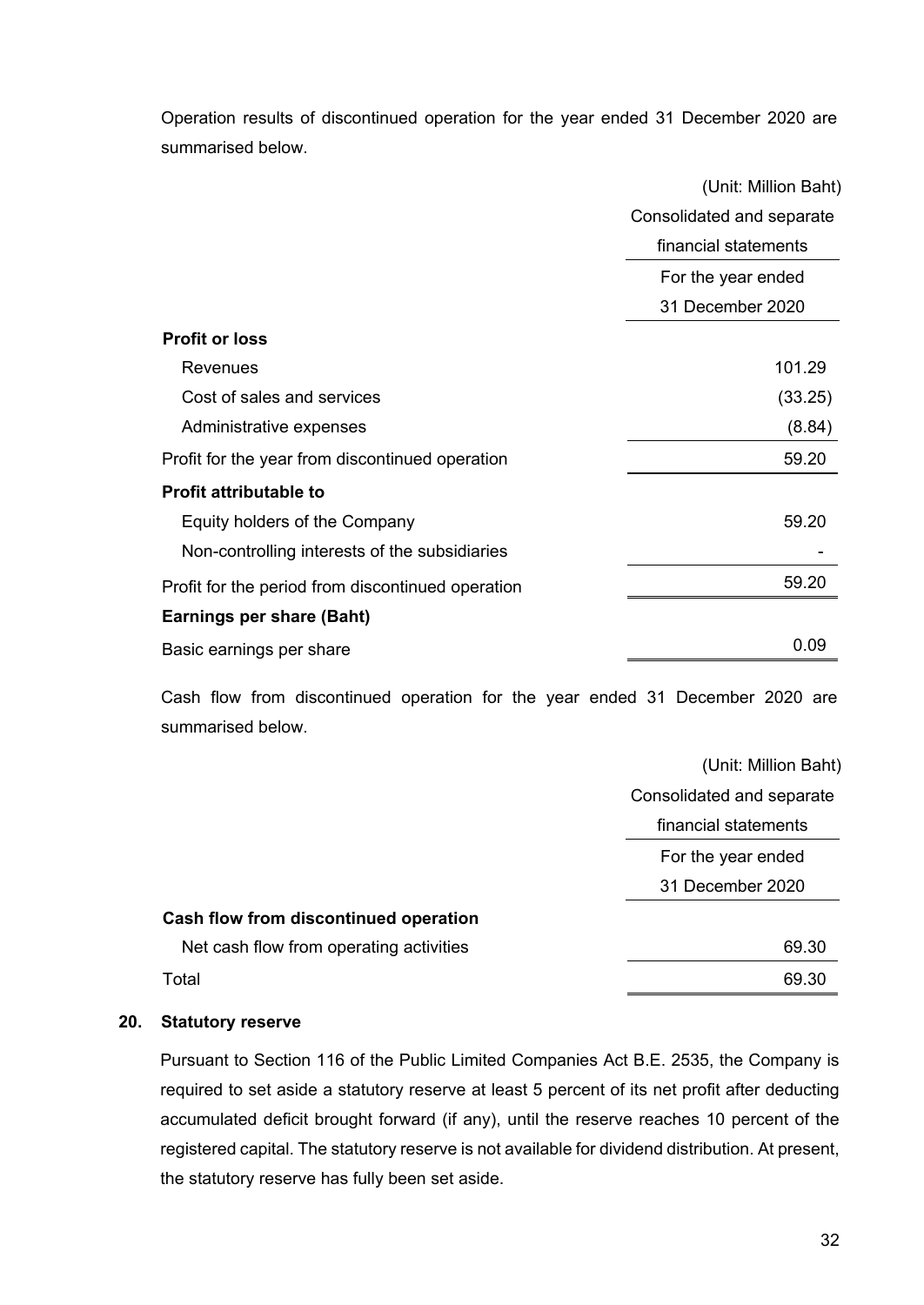#### **21. Expenses by nature**

Significant expenses classified by nature are as follows:

|                                   |                      |          |          | (Unit: Million Baht) |
|-----------------------------------|----------------------|----------|----------|----------------------|
|                                   | Consolidated         |          | Separate |                      |
|                                   | financial statements |          |          | financial statements |
|                                   | 2021                 | 2020     | 2021     | 2020                 |
| Cost of production and programmes | 449.26               | 538.04   | 449.26   | 537.25               |
| Employee benefit expenses         | 613.70               | 1,390.62 | 613.70   | 1,390.62             |
| Marketing expenses                | 51.85                | 58.62    | 51.85    | 58.61                |
| Depreciation and amortization     | 118.66               | 325.96   | 117.99   | 325.18               |

# **22. Income tax**

Income tax expenses for the years ended 31 December 2021 and 2020 are made up as follows:

|                                                   |            |                      |                      | (Unit: Million Baht) |  |
|---------------------------------------------------|------------|----------------------|----------------------|----------------------|--|
|                                                   |            | Consolidated         | Separate             |                      |  |
|                                                   |            | financial statements | financial statements |                      |  |
|                                                   | 2021       | 2020                 | 2021                 | 2020                 |  |
|                                                   | (Restated) |                      |                      | (Restated)           |  |
| <b>Current income tax:</b>                        |            |                      |                      |                      |  |
| Current income tax charge                         |            |                      |                      |                      |  |
| Deferred tax:                                     |            |                      |                      |                      |  |
| Relating to origination and reversal of temporary |            |                      |                      |                      |  |
| differences                                       | 14.46      | 58.36                | 14.46                | 58.36                |  |
| Income tax expense reported in profit or loss     | 14.46      | 58.36                | 14.46                | 58.36                |  |
|                                                   |            |                      |                      |                      |  |

The amounts of income tax relating to each component of other comprehensive income for the years ended 31 December 2021 and 2020 are as follows:

|                                   |              |                      |                      | (Unit: Million Baht) |  |
|-----------------------------------|--------------|----------------------|----------------------|----------------------|--|
|                                   | Consolidated |                      |                      | Separate             |  |
|                                   |              | financial statements | financial statements |                      |  |
|                                   | 2021<br>2020 |                      | 2021                 | 2020                 |  |
|                                   |              | (Restated)           | (Restated)           |                      |  |
| Deferred tax on gain from         |              |                      |                      |                      |  |
| revaluation of land and buildings |              | 145.88               |                      | 145.88               |  |
| Total                             |              | 145.88               |                      | 145.88               |  |
|                                   |              |                      |                      |                      |  |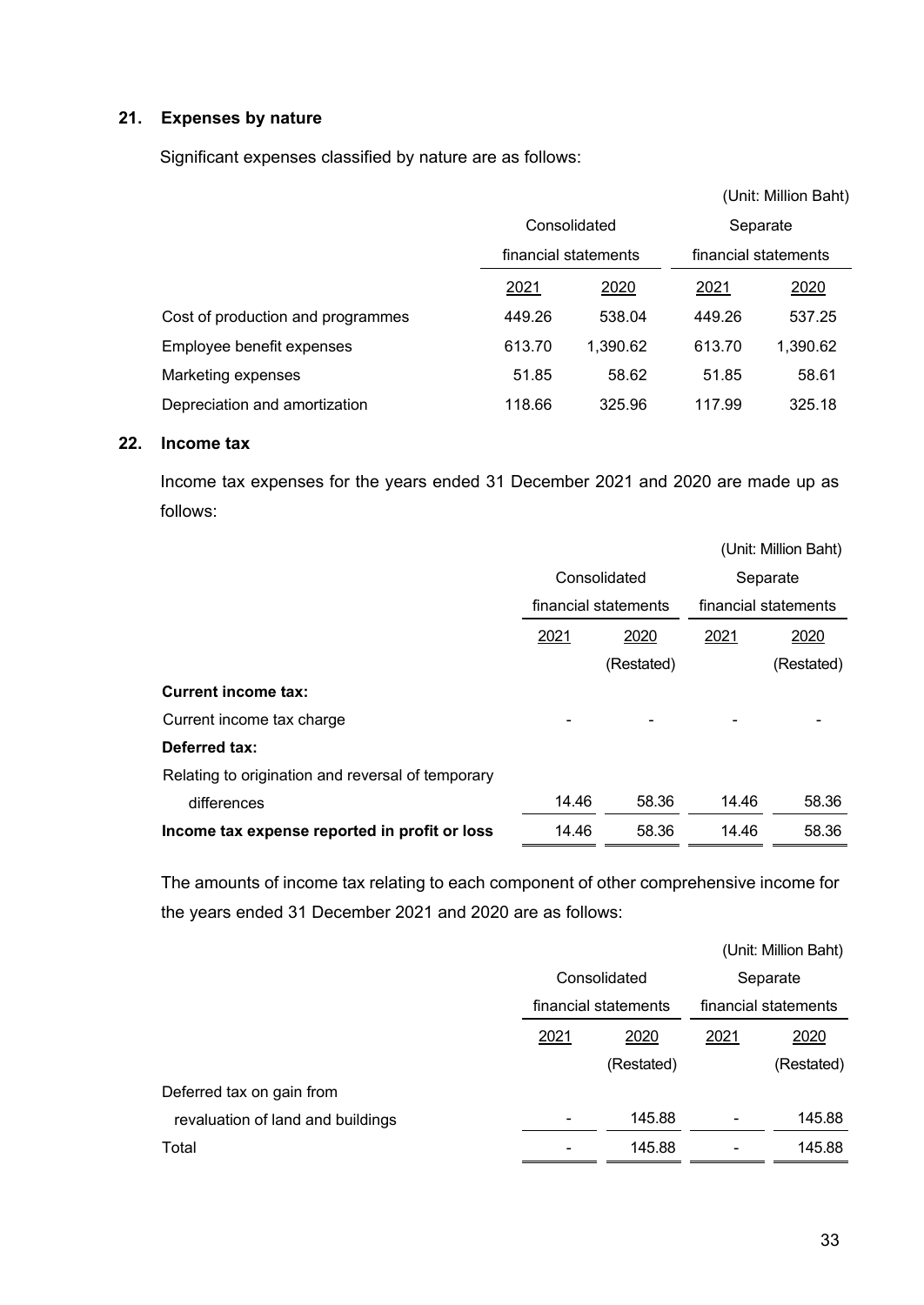The reconciliation between accounting profit and income tax expense is shown below.

|                                                   |                      |            |                      | (Unit: Million Baht) |
|---------------------------------------------------|----------------------|------------|----------------------|----------------------|
|                                                   | Consolidated         |            | Separate             |                      |
|                                                   | financial statements |            | financial statements |                      |
|                                                   | 2021                 | 2020       | 2021                 | 2020                 |
|                                                   |                      | (Restated) |                      | (Restated)           |
| Accounting profit before tax                      | 178.73               | (1,749.86) | 178.79               | (1,743.07)           |
| Applicable tax rate                               | 20%                  | 20%        | 20%                  | 20%                  |
| Accounting profit before tax multiplied by income |                      |            |                      |                      |
| tax rate                                          | 35.75                | (349.97)   | 35.76                | (348.61)             |
| Adjustment in respect of income tax:              |                      |            |                      |                      |
| Previously deductible temporary differences       |                      |            |                      |                      |
| and unrecognised tax losses that is used to       |                      |            |                      |                      |
| reduce current tax expense                        | (262.07)             | 4.93       | (262.07)             | 3.57                 |
| Tax loss for the year which was unrecognised      |                      |            |                      |                      |
| to deferred tax assets                            | 236.53               |            | 236.52               |                      |
| Effects of:                                       |                      |            |                      |                      |
| Non-deductible expenses                           | 4.98                 | 417.54     | 4.98                 | 417.54               |
| Additional expense deductions allowed             | (0.13)               | (11.97)    | (0.13)               | (11.97)              |
| <b>Others</b>                                     | (0.60)               | (2.17)     | (0.60)               | (2.17)               |
| Total                                             | 4.25                 | 403.40     | 4.25                 | 403.40               |
| Income tax expense reported in profit or loss     | 14.46                | 58.36      | 14.46                | 58.36                |
|                                                   |                      |            |                      |                      |

The components of deferred tax liabilities are as follows:

# (Unit: Million Baht)

|                                 |                        | Statements of financial position |                                  |            |  |  |  |  |  |  |  |
|---------------------------------|------------------------|----------------------------------|----------------------------------|------------|--|--|--|--|--|--|--|
|                                 | Consolidated financial |                                  | Separate financial<br>statements |            |  |  |  |  |  |  |  |
|                                 | statements             |                                  |                                  |            |  |  |  |  |  |  |  |
|                                 | 2021<br>2020           |                                  | 2021                             | 2020       |  |  |  |  |  |  |  |
|                                 |                        | (Restated)                       |                                  | (Restated) |  |  |  |  |  |  |  |
| <b>Deferred tax liabilities</b> |                        |                                  |                                  |            |  |  |  |  |  |  |  |
| Investment properties           | 1,386.82               | 1,372.36                         | 1,386.82                         | 1,372.36   |  |  |  |  |  |  |  |

As at 31 December 2021, the Company has deductible temporary differences and unused tax losses totaling Baht 2,033.84 million (2020: Baht 937.22 million), on which deferred tax assets have not been recognised as the Company believes future taxable profits may not be sufficient to allow utilisation of the temporary differences and unused tax losses.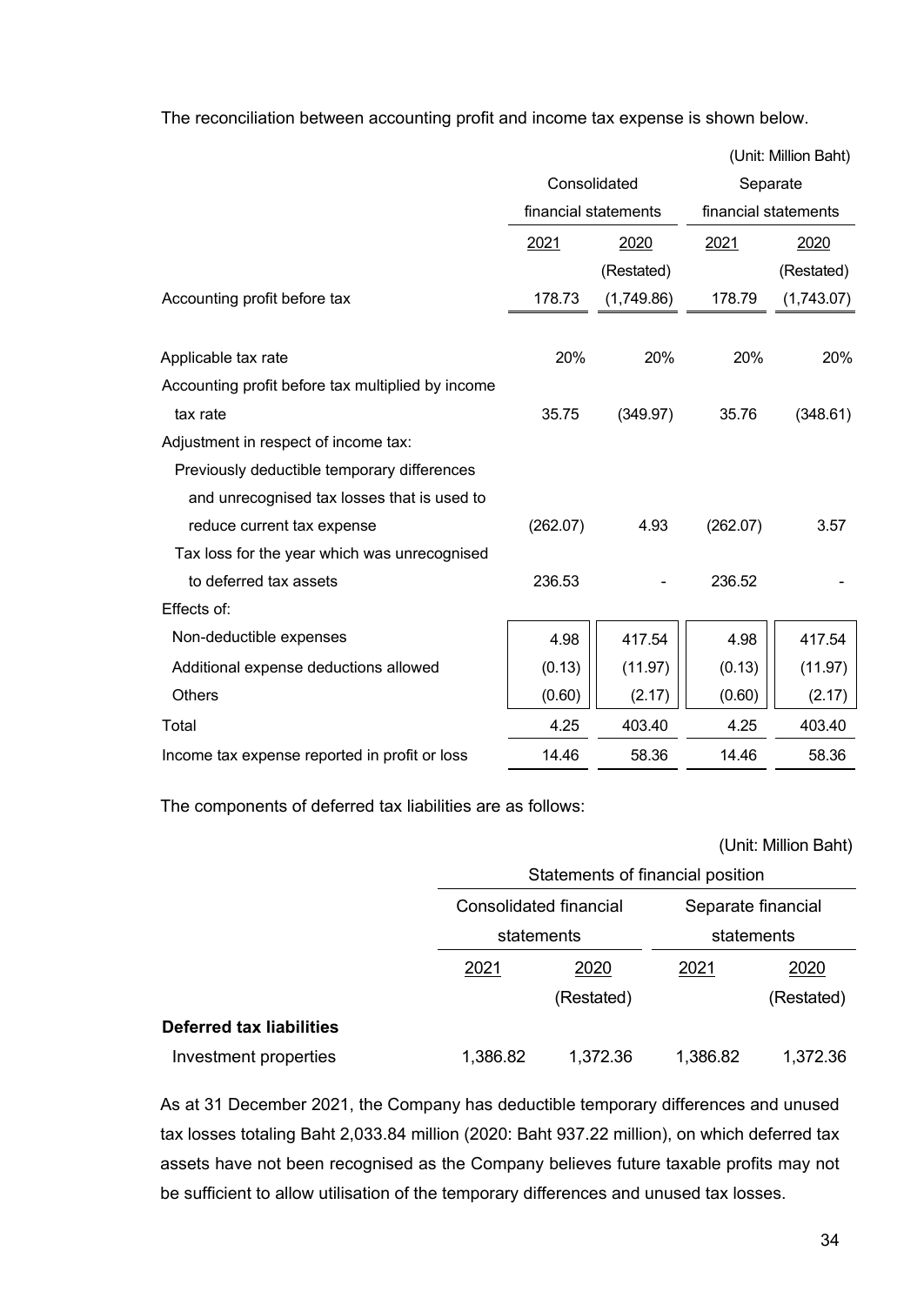Details of expiry date of unused tax lossed are summarised as below:

|                  |                      |              |                      | (Unit: Million Baht) |  |
|------------------|----------------------|--------------|----------------------|----------------------|--|
|                  |                      | Consolidated |                      | Separate             |  |
|                  | financial statements |              | financial statements |                      |  |
|                  | 2021                 | 2020         | 2021                 | 2020                 |  |
| 31 December 2022 | 330.66               | 416.65       | 330.66               | 416.65               |  |
| 31 December 2023 | 520.57               | 520.57       | 520.57               | 520.57               |  |
| 31 December 2024 |                      |              |                      |                      |  |
| 31 December 2025 |                      |              |                      |                      |  |
| 31 December 2026 | 1,182.61             |              | 1,182.61             | ۰                    |  |
|                  | 2,033.84             | 937.22       | 2,033.84             | 937.22               |  |

# **23. Earnings (loss) per share**

Basic earnings (loss) per share is calculated by dividing profits (loss) for the period attributable to equity holders of the Company (excluding other comprehensive income) by the weighted average number of ordinary shares in issue during the period.

|                                            | Consolidated financial statements |              |        |            |              |            |  |  |  |  |
|--------------------------------------------|-----------------------------------|--------------|--------|------------|--------------|------------|--|--|--|--|
|                                            | For the year ended 31 December    |              |        |            |              |            |  |  |  |  |
|                                            |                                   | 2021         |        |            | 2020         |            |  |  |  |  |
|                                            | Continued                         | Discontinued |        | Continued  | Discontinued |            |  |  |  |  |
|                                            | operation                         | operation    | Total  | operation  | operation    | Total      |  |  |  |  |
| Profit (loss) for the year (Million Baht)  | 164.27                            |              | 164.27 | (1,867.41) | 59.20        | (1,808.21) |  |  |  |  |
| Weighted average number of ordinary        |                                   |              |        |            |              |            |  |  |  |  |
| shares (Million shares)                    | 687.10                            | -            | 687.10 | 687.10     | 687.10       | 687.10     |  |  |  |  |
| Earnings (loss) per share (Baht per share) | 0.24                              |              | 0.24   | (2.72)     | 0.09         | (2.63)     |  |  |  |  |

|                                            | Separate financial statements  |              |        |            |              |            |  |  |  |  |  |
|--------------------------------------------|--------------------------------|--------------|--------|------------|--------------|------------|--|--|--|--|--|
|                                            | For the year ended 31 December |              |        |            |              |            |  |  |  |  |  |
|                                            |                                | 2021         |        |            | 2020         |            |  |  |  |  |  |
|                                            | Continued                      | Discontinued |        | Continued  | Discontinued |            |  |  |  |  |  |
|                                            | operation                      | operation    | Total  | operation  | operation    | Total      |  |  |  |  |  |
| Profit (loss) for the year (Million Baht)  | 164.33                         |              | 164.33 | (1,860.62) | 59.20        | (1,801.42) |  |  |  |  |  |
| Weighted average number of ordinary        |                                |              |        |            |              |            |  |  |  |  |  |
| shares (Million shares)                    | 687.10                         | ٠            | 687.10 | 687.10     | 687.10       | 687.10     |  |  |  |  |  |
| Earnings (loss) per share (Baht per share) | 0.24                           |              | 0.24   | (2.71)     | 0.09         | (2.62)     |  |  |  |  |  |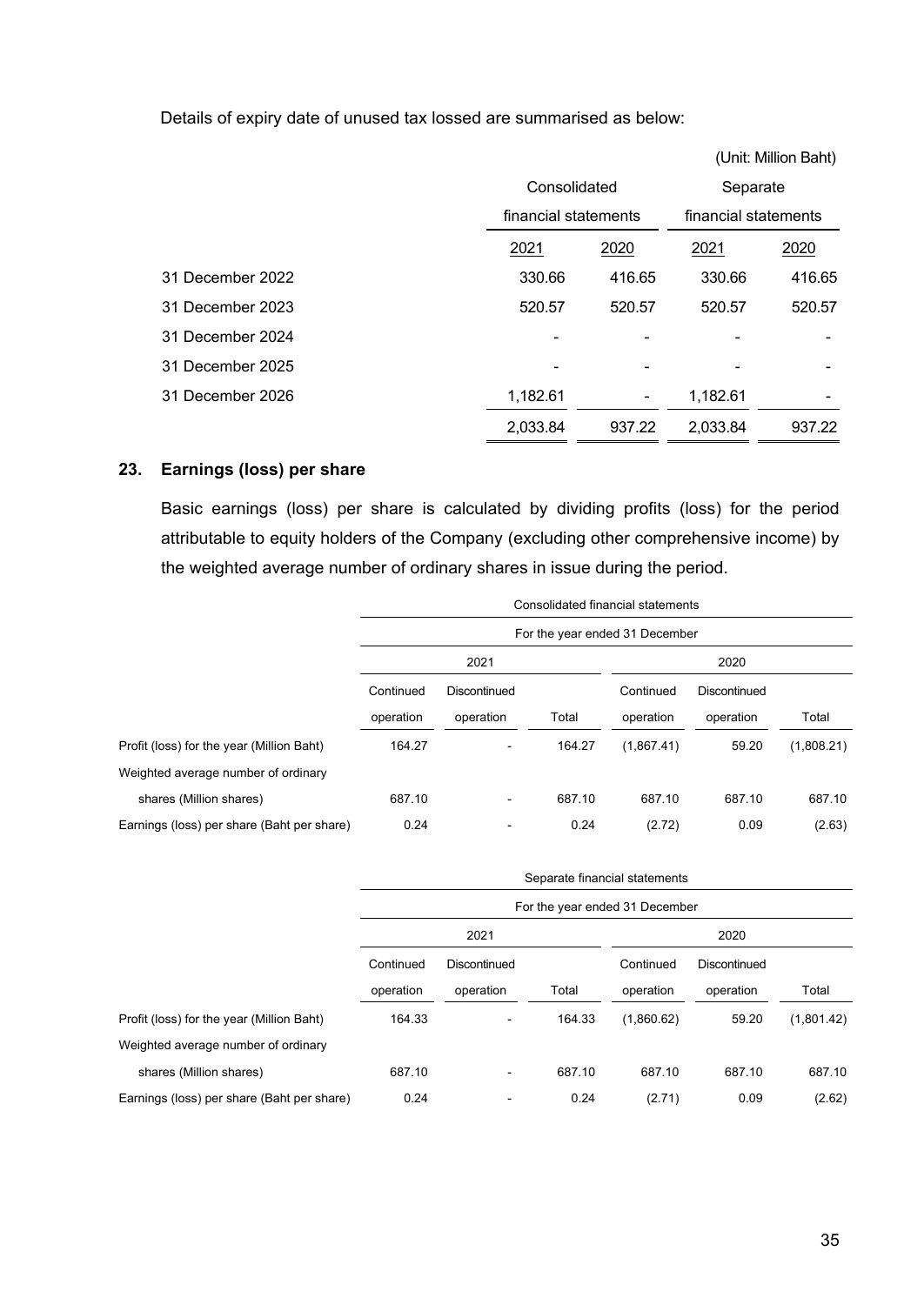### **24. Segment information**

Operating segment information is reported in a manner consistent with the internal reports that are regularly reviewed by the chief operating decision maker in order to make decisions about the allocation of resources to the segment and assess its performance.

For management purposes, the Group is organised into business units based on its products and services and have five reportable segments as follows:

- Segment 1 Television and news services
- Segment 2 Radio services
- Segment 3 Engineering services
- Segment 4 New business services
- Segment 5 Joint operation agreement

The basis of accounting for any transactions between reportable segments is consistent with that for third party transactions.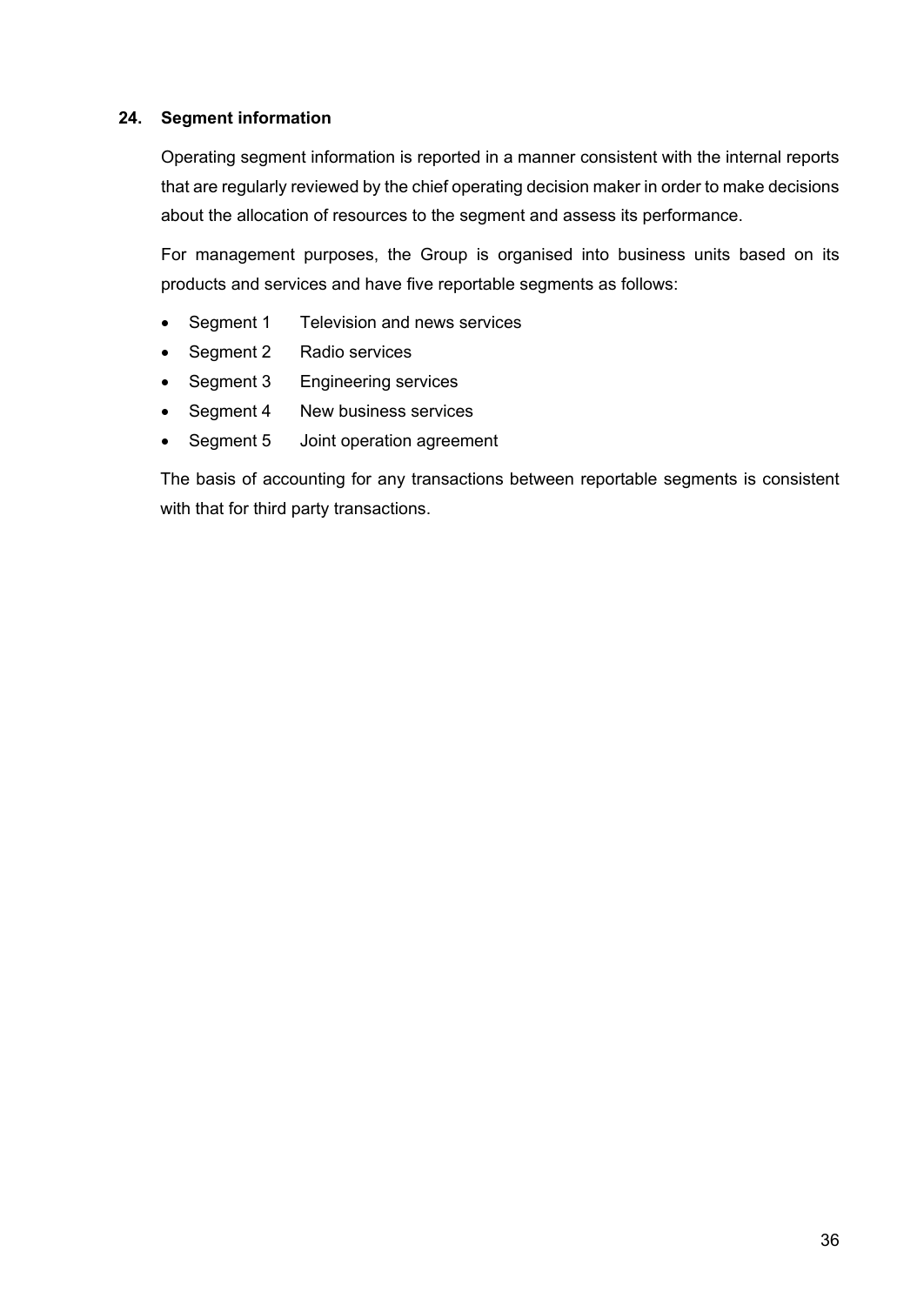The following tables present revenue and profit information regarding the Group's operating segments for the year ended 31 December 2021 and 2020 as follow.

(Union: Million Baht)

|                                                        |                | For the year ended 31 December |                |        |                             |        |        |                       |                          |           |                  |          |                          |              |                      |             |
|--------------------------------------------------------|----------------|--------------------------------|----------------|--------|-----------------------------|--------|--------|-----------------------|--------------------------|-----------|------------------|----------|--------------------------|--------------|----------------------|-------------|
|                                                        | Television and |                                |                |        |                             |        |        |                       | Joint operation          |           |                  |          |                          | Consolidated |                      |             |
|                                                        | news services  |                                | Radio services |        | <b>Engineering services</b> |        |        | New business services |                          | agreement |                  | Total    | Eliminations             |              | financial statements |             |
|                                                        | 2021           | 2020                           | 2021           | 2020   | 2021                        | 2020   | 2021   | 2020                  | 2021                     | 2020      | 2021             | 2020     | 2021                     | 2020         | 2021                 | 2020        |
| Information about reportable                           |                |                                |                |        |                             |        |        |                       |                          |           |                  |          |                          |              |                      |             |
| segments                                               |                |                                |                |        |                             |        |        |                       |                          |           |                  |          |                          |              |                      |             |
| <b>External revenues</b>                               | 524.77         | 474.40                         | 408.06         | 485.26 | 466.16                      | 445.93 | 16.18  | 18.50                 |                          |           | 101.28  1,415.17 | 1,525.37 |                          |              | 1,415.17             | 1,525.37    |
| Total revenue                                          | 524.77         | 474.40                         | 408.06         | 485.26 | 466.16                      | 445.93 | 16.18  | 18.50                 | $\overline{\phantom{a}}$ |           | 101.28  1,415.17 | 1,525.37 | $\overline{\phantom{0}}$ |              | 1,415.17             | 1,525.37    |
|                                                        |                |                                |                |        |                             |        |        |                       |                          |           |                  |          |                          |              |                      |             |
| Gross profit (loss) reportable                         |                |                                |                |        |                             |        |        |                       |                          |           |                  |          |                          |              |                      |             |
| segments                                               | 180.52         | (217.96)                       | 219.11         | 166.67 | 124.23                      | 53.54  | (6.68) | (44.41)               |                          | 59.20     | 517.18           | 17.04    |                          |              | 517.18               | 17.04       |
| Other income                                           |                |                                |                |        |                             |        |        |                       |                          |           |                  |          |                          |              | 96.67                | 55.75       |
| Gain on fair value adjustment of investment properties |                |                                |                |        |                             |        |        |                       |                          |           |                  |          |                          |              | 72.29                | 291.80      |
| Selling and distribution expenses                      |                |                                |                |        |                             |        |        |                       |                          |           |                  |          |                          |              | (124.61)             | (119.90)    |
| Administrative expenses                                |                |                                |                |        |                             |        |        |                       |                          |           |                  |          |                          |              | (374.93)             | (434.06)    |
| Impairment loss on assets                              |                |                                |                |        |                             |        |        |                       |                          |           |                  |          |                          |              | $\sim$               | (1, 138.42) |
| Reversal of expected credit losses                     |                |                                |                |        |                             |        |        |                       |                          |           |                  |          |                          |              | 13.04                | 10.41       |
| Employee expenses for Mutual Separate Plan project     |                |                                |                |        |                             |        |        |                       |                          |           |                  |          |                          |              | $\blacksquare$       | (431.67)    |
| Finance revenue                                        |                |                                |                |        |                             |        |        |                       |                          |           |                  |          |                          |              | 2.42                 | 5.27        |
| Finance cost                                           |                |                                |                |        |                             |        |        |                       |                          |           |                  |          |                          |              | (23.33)              | (6.08)      |
| Income tax expenses                                    |                |                                |                |        |                             |        |        |                       |                          |           |                  |          |                          |              | (14.46)              | (58.36)     |
| Profit (loss) for the year                             |                |                                |                |        |                             |        |        |                       |                          |           |                  |          |                          |              | 164.27               | (1,808.22)  |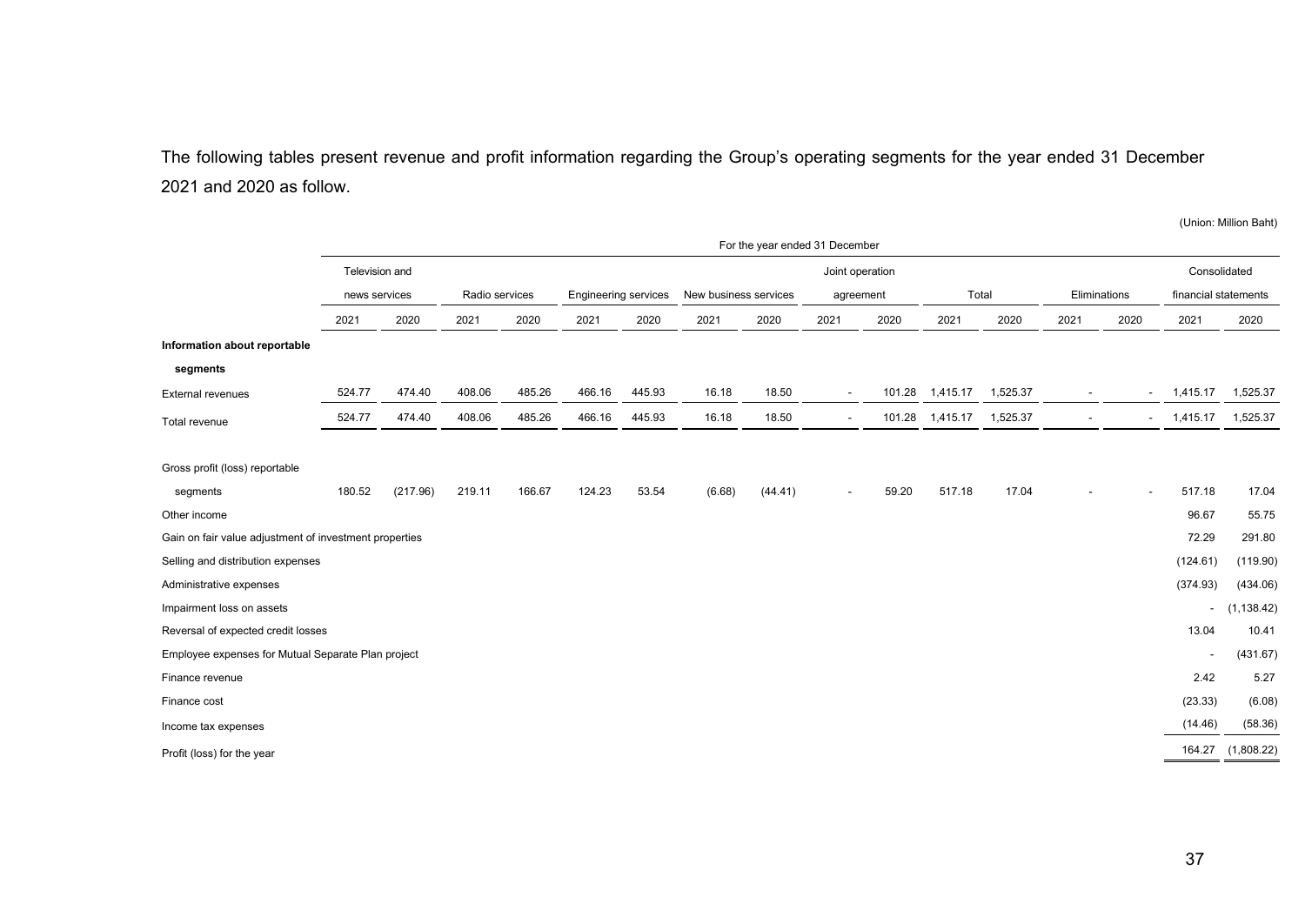#### (Union: Million Baht)

|                               | For the year ended 31 December |        |                |        |        |                |              |          |        |                 |          |          |                |      |                      |              |
|-------------------------------|--------------------------------|--------|----------------|--------|--------|----------------|--------------|----------|--------|-----------------|----------|----------|----------------|------|----------------------|--------------|
|                               | Television and                 |        |                |        |        | Engineering    | New business |          |        | Joint operation |          |          |                |      |                      | Consolidated |
|                               | news services                  |        | Radio services |        |        | services       |              | services |        | agreement       |          | Total    | Eliminations   |      | financial statements |              |
|                               | 2021                           | 2020   | 2021           | 2020   | 2021   | 2020           | 2021         | 2020     | 2021   | 2020            | 2021     | 2020     | 2021           | 2020 | 2021                 | 2020         |
| Disaggregation of revenue     |                                |        |                |        |        |                |              |          |        |                 |          |          |                |      |                      |              |
| Major products/service lines  |                                |        |                |        |        |                |              |          |        |                 |          |          |                |      |                      |              |
| Revenue from advertising      | 233.16                         | 42.14  | 352.92         | 37.56  |        |                |              |          |        | $\sim$          | 586.08   | 79.70    |                |      | 586.08               | 79.70        |
| Revenue from airtime          | 60.63                          | 244.85 | 34.38          | 405.40 |        |                |              |          |        | $\blacksquare$  | 95.01    | 650.25   |                |      | 95.01                | 650.25       |
| Revenue from projects         | 182.58                         | 142.41 | 12.20          | 9.44   |        |                |              |          |        | $\sim$          | 194.78   | 151.85   | $\sim$         |      | 194.78               | 151.85       |
| Revenue from others           | 48.40                          | 45.00  | 8.56           | 32.86  | 466.16 | 445.93         | 16.18        | 18.50    |        |                 | 539.30   | 542.29   |                |      | 539.30               | 542.29       |
| Revenue from joint operation  |                                | $\sim$ |                |        |        |                |              |          | $\sim$ | 101.28          | $\sim$   | 101.28   | $\blacksquare$ |      |                      | 101.28       |
| Total revenue                 | 524.77                         | 474.40 | 408.06         | 485.26 | 466.16 | 445.93         | 16.18        | 18.50    |        | 101.28          | 1,415.17 | 1,525.37 |                |      | 1,415.17             | 1,525.37     |
| Timing of revenue recognition |                                |        |                |        |        |                |              |          |        |                 |          |          |                |      |                      |              |
| At a point in time            | 524.77                         | 474.40 | 408.06         | 485.26 |        | $\blacksquare$ | 16.18        | 18.50    |        | $\sim$          | 949.01   | 978.16   |                |      | 949.01               | 978.16       |
| Over time                     |                                |        |                |        | 466.16 | 445.93         |              |          |        | 101.28          | 466.16   | 547.21   |                |      | 466.16               | 547.21       |
| Total revenue                 | 524.77                         | 474.40 | 408.06         | 485.26 | 466.16 | 445.93         | 16.18        | 18.50    |        | 101.28          | 1,415.17 | 1,525.37 |                |      | 1,415.17             | 1,525.37     |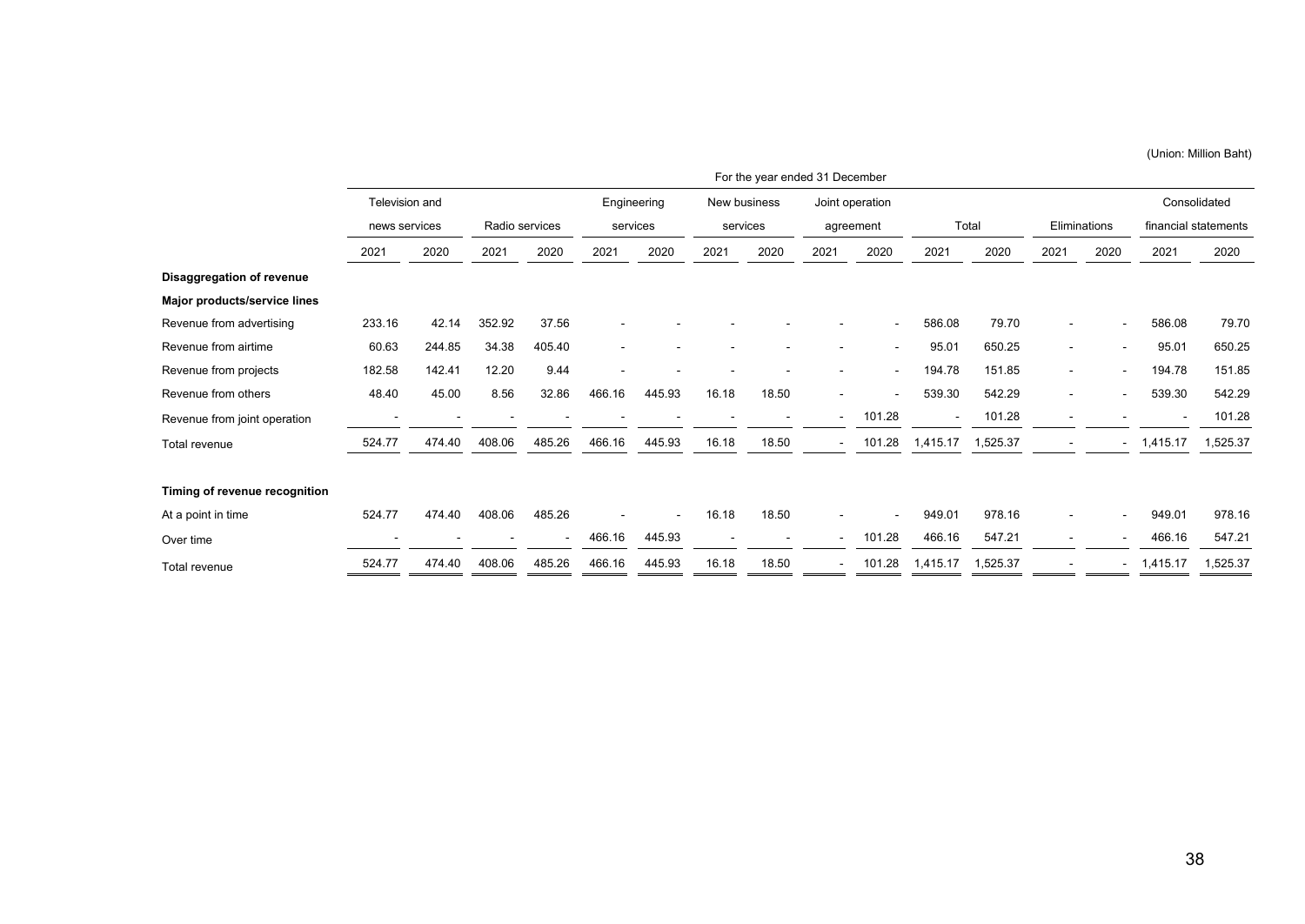### **25. Revenue classified by telecommunication business licenses**

As at 31 December 2021, the Company has received telecommunication licenses totaling to 5 licenses (2020: 5 licenses). The revenue base used for calculating annual license fees is revenue from television and radio broadcasting, as follows:

|                                                   |                      |        | (Unit: Million Baht) |        |  |  |
|---------------------------------------------------|----------------------|--------|----------------------|--------|--|--|
|                                                   | Consolidated         |        | Separate             |        |  |  |
| Type of license                                   | financial statements |        | financial statements |        |  |  |
|                                                   | 2021                 | 2020   | 2021                 | 2020   |  |  |
| 1. Broadcasting facility provider                 |                      |        |                      |        |  |  |
| No. B1-F22051-0002-56                             | 113.27               | 112.84 | 113.27               | 112.84 |  |  |
| (18 November 2013 -17 November 2028)              |                      |        |                      |        |  |  |
| 2. Broadcasting network provider                  |                      |        |                      |        |  |  |
| No. B1-N20001-0002-56                             | 334.04               | 350.95 | 334.04               | 350.95 |  |  |
| (17 June 2013 - 16 June 2028)                     |                      |        |                      |        |  |  |
| No. B1-N21231-0004-56                             | 24.62                | 27.98  | 24.62                | 27.98  |  |  |
| (25 March 2013 - 24 March 2028)                   |                      |        |                      |        |  |  |
| 3. Broadcasting service provider                  |                      |        |                      |        |  |  |
| No. B1-S20031-0005-57                             | 489.89               | 448.99 | 489.89               | 448.99 |  |  |
| (25 April 2014 - 24 April 2029)                   |                      |        |                      |        |  |  |
| No. B1-S20031-0023-57                             |                      |        |                      |        |  |  |
| (25 April 2014 - 24 April 2029)                   |                      |        |                      |        |  |  |
| Total revenues for calculating annual license fee | 961.82               | 940.76 | 961.82               | 940.76 |  |  |

#### **Revenue related to license for calculating annual license fee**

#### **Unrelated and non-included revenues for calculating annual license fee**

|                                                  |                      |        |                      | (Unit: Million Baht) |
|--------------------------------------------------|----------------------|--------|----------------------|----------------------|
|                                                  | Consolidated         |        | Separate             |                      |
|                                                  | financial statements |        | financial statements |                      |
|                                                  | 2021<br>2020         |        | 2021                 | 2020                 |
| Revenue from production                          | 16.51                | 5.38   | 16.51                | 5.38                 |
| Revenue from activities and others in television | 218.29               | 180.39 | 218.29               | 180.38               |
| Revenue from radio operation                     | 408.06               | 485.26 | 408.06               | 485.26               |
| Total revenues from television and radio         |                      |        |                      |                      |
| broadcasting                                     | 642.86               | 671.03 | 642.86               | 671.02               |
| Revenue from joint operation                     |                      | 90.43  |                      | 90.43                |
| Additional income aside from agreement           |                      | 10.86  |                      | 10.86                |
| Interest and dividend income                     | 3.26                 | 5.33   | 3.26                 | 5.26                 |
| Penalty income, disposal of assets and others    | 168.11               | 82.27  | 168.22               | 81.53                |
| Total unrelated and non-included revenues        |                      |        |                      |                      |
| for calculating annual license fee               | 814.23               | 859.92 | 814.34               | 859.10               |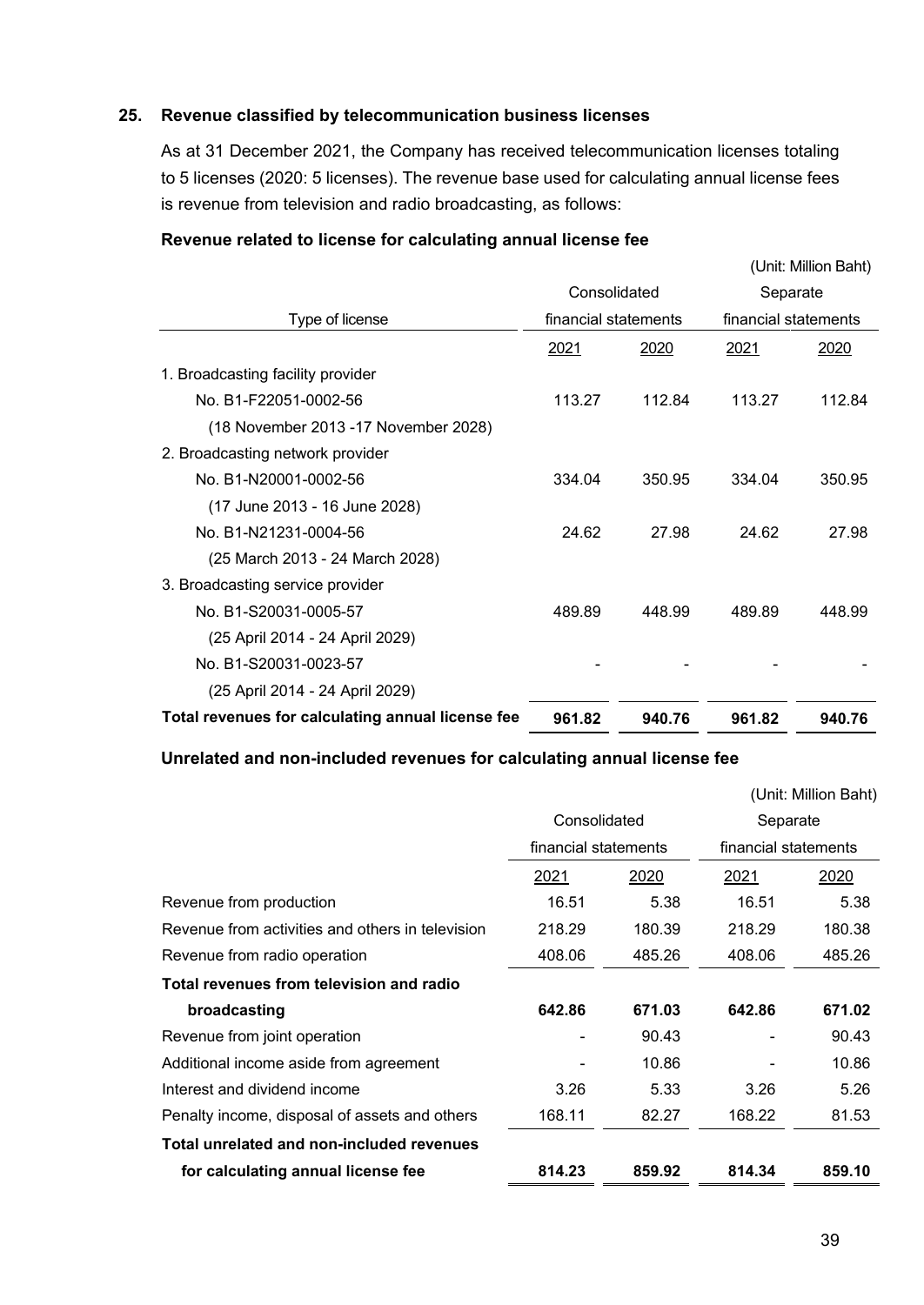**Summary of total revenue in compliance with NBTC announcement compare with the statements of income**

|                                            |                      |          |                      | (Unit: Million Baht) |
|--------------------------------------------|----------------------|----------|----------------------|----------------------|
|                                            | Consolidated         |          | Separate             |                      |
|                                            | financial statements |          | financial statements |                      |
|                                            | 2021                 | 2020     | 2021                 | 2020                 |
| Revenue for calculating annual license fee | 961.82               | 940.76   | 961.82               | 940.76               |
| Non-included revenue not for calculating   |                      |          |                      |                      |
| annual license fee                         | 814.23               | 859.92   | 814.34               | 859.10               |
| Less: Revenue related to the license,      |                      |          |                      |                      |
| not recognised as income                   | (32.60)              | (30.68)  | (32.60)              | (30.68)              |
| Internal service income                    | (156.91)             | (157.02) | (156.91)             | (157.02)             |
| <b>Total revenues</b>                      | 1,586.54             | 1.612.98 | 1,586.65             | 1.612.16             |
|                                            |                      |          |                      |                      |

#### **26. Provident fund**

The Company and its employees have jointly established a provident fund in accordance with the Provident Fund Act B.E. 2530. Both employees and the Company contribute to the fund monthly at the rate of 5 percent of basic salary every month. The fund, which is managed by SCB Asset Management Company Limited, will be paid to employees upon termination in accordance with the fund rules. The contributions for the year 2021 amounting to approximately Baht 30.66 million (2020: Baht 50.50 million) were recognised as expenses.

#### **27. Commitments and contingent liabilities**

#### **27.1 Capital commitments**

As at 31 December 2021, the Company had capital commitments of approximately Baht 11.92 million relating to the acquisition of equipment and USD 0.01 million relating to the acquisition of program and film rights (2020: Baht 71.89 million, relating to the acquisition of equipment).

#### **27.2 Lease commitments and service agreements**

The Group had commitments under the lease agreements for using the digital terrestrial television network area and facilities services and service agreements relating to combining both video and audio television signals, along with other related services, including TV signals compression and transmission of TV signals to a C-band and Ku-band satellites. The terms of the agreements are between 1 and 14 years.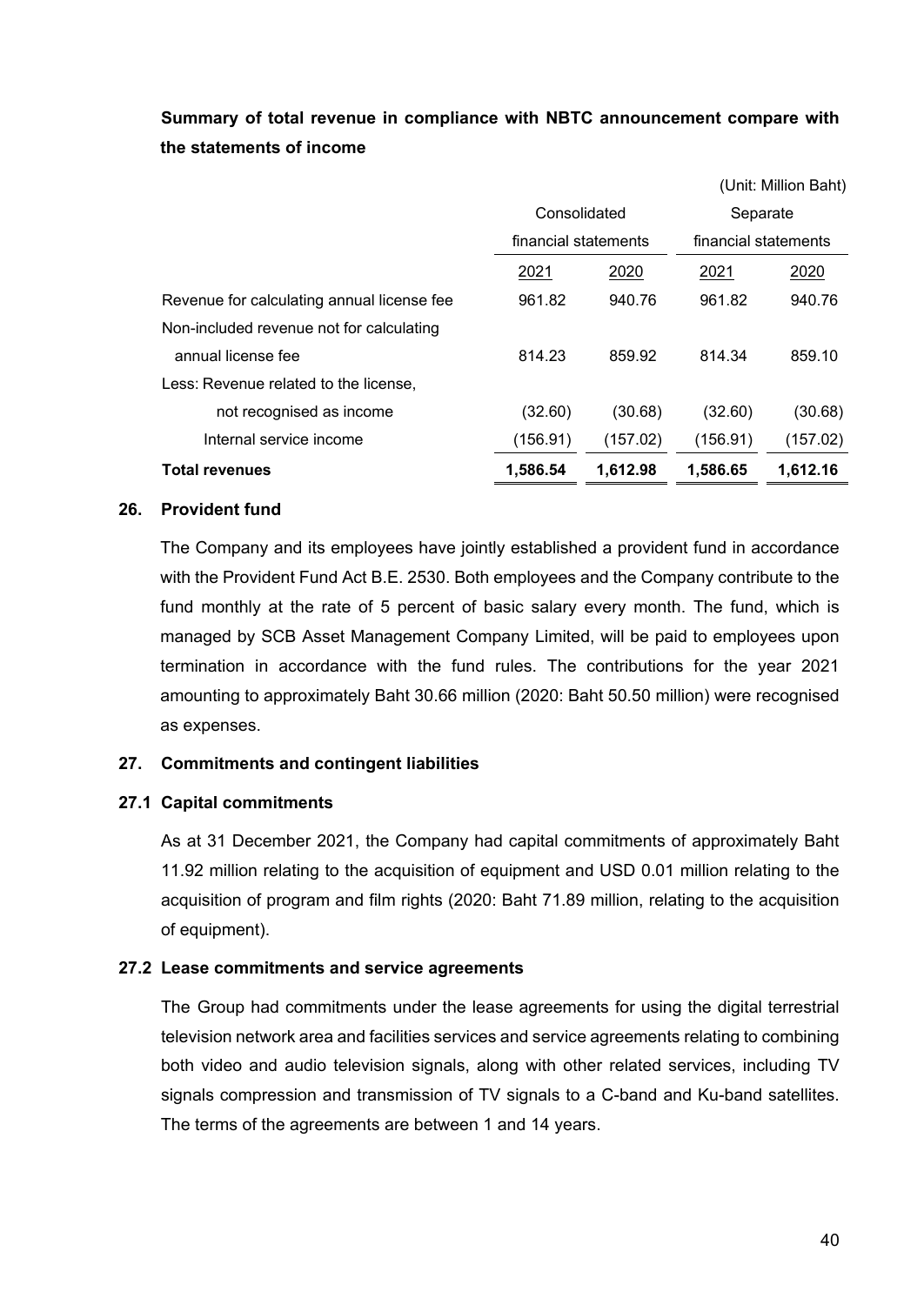As at 31 December 2021 and 2020, future minimum lease payments required under these non-cancellable operating leases contracts and service agreements were as follows:

|                             |                      |        |                      | (Unit: Million Baht) |  |
|-----------------------------|----------------------|--------|----------------------|----------------------|--|
|                             | Consolidated         |        | Separate             |                      |  |
|                             | financial statements |        | financial statements |                      |  |
|                             | 2021                 | 2020   | 2021                 | 2020                 |  |
| Payable:                    |                      |        |                      |                      |  |
| In up to 1 year             | 142.77               | 142.17 | 142.77               | 142.17               |  |
| In over 1 and up to 5 years | 316.30               | 328.95 | 316.30               | 328.95               |  |
| Over 5 years                | 104.46               | 169.96 | 104.46               | 169.96               |  |

#### **27.3 Contingent liabilities from litigation cases**

As at 31 December 2021, the Company has significant court cases as follows:

- a) On 5 October 2015, the Company was sued for Baht 19.16 million for unfair termination of employment. However, on 2 November 2016, the Central Labor Court dismissed the case. On 20 December 2021, the Supreme Court ruled to raise a petition and did not accept the plaintiff's petition. As at 31 December 2021, the case is finalised.
- b) On 22 April 2016, the Company was sued in a civil case for Baht 244.77 million together with interest at a rate of 7.5% per annum, related to a breach of a business contract of DVB-T/H TV operations on UHF. As at 31 December 2021, the case is being considered by the Central Administrative Court. Since the final judgement has not yet been reached and there are still uncertainties, the Company has not recorded provision for this claim in the financial statements.
- c) On 11 May 2018, the Company was sued for Baht 23.43 million for unfair termination of employment. On 25 March 2019, the Central Labor Court ordered the Company to pay compensation of Baht 0.50 million together with interest at a rate of 7.5% per annum. Subsequently, on 21 July 2021, the Supreme Court issued a judgement refusing leave to appeal to the Supreme Court and dismissing the plaintiff's appeal. As at 31 December 2021, the case is finalised. In addition, the Company has received full compensation of Baht 0.50 million.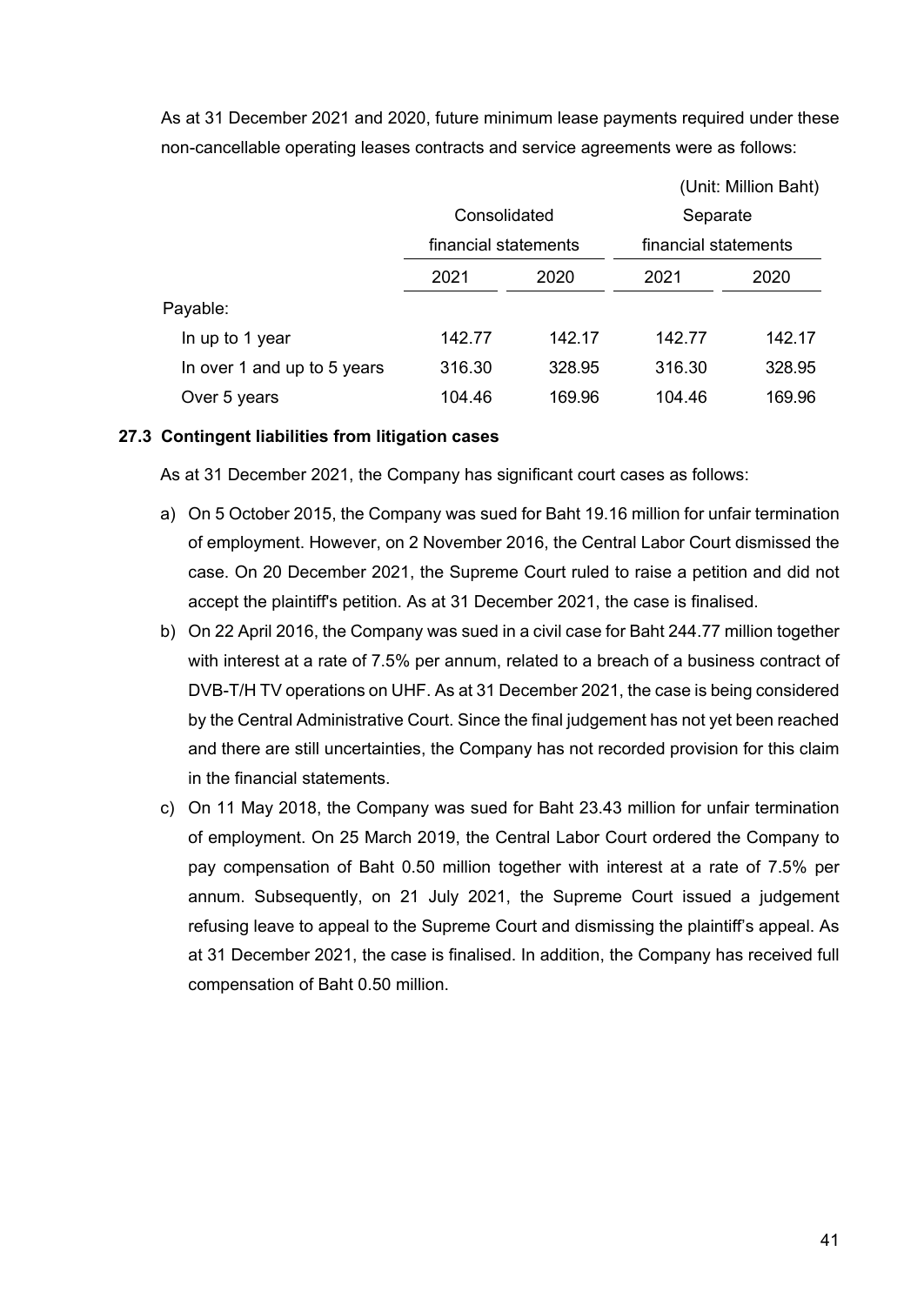d) On 20 August 2018, the Company was sued in a civil case for Baht 26.70 million related to a breach of a contract. On 27 March 2020, the Court of First Instance ordered the Company to pay for Baht 9.49 million together with interest at a rate of 7.5% per annum, totaling Baht 11.13 million. Subsequently, on 15 September 2021, the Court of Appeals ordered the Company to pay for Baht 18.62 million together with interest at a rate of 7.5% per annum, totaling Baht 21.19 million. The Company has already recorded this as an expense in the financial statements. On 9 November 2021, the Company requested assistance from the Office of the Attorney General to submit an appeal of this case to the Supreme Court. An appeal has been submitted to the Supreme Court, and as at 31 December 2021, the case is being considered by the Supreme Court.

# **27.4 Contingent assets and liabilities arising from recall of 2500 - 2690 megahertz spectrum**

With reference to the Notification of the National Broadcasting and Telecommunication Commission published in Royal Thai Government Gazette dated 27 November 2018 on the criteria, methods and conditions for the recall of unused spectrum, on 11 March 2019 the National Broadcasting and Telecommunication Commission ("NBTC") issued a letter informing the Company of the recall of the unused 2500 - 2690 megahertz spectrum ("spectrum"). The Notification states that compensation for a recall of spectrum must be paid to the owner of the spectrum and those affected, namely the contractual partner. The NBTC has appointed a sub-committee consisting of representatives from government agencies: Office of the Attorney General, Office of the National Economic and Social Development Council, Office of the National Digital Economy and Society Commission, Bureau of the Budget, State Enterprise Policy Office, the NBTC and Office of the Council of State. The NBTC has employed three educational institutions, namely Thailand Development Research Institute (TDRI), Chiang Mai University and Chulalongkorn University, to assess the spectrum value and propose this to the NBTC for consideration.

On 11 June 2019, the Company issued a letter informing the NBTC of its intention to return the spectrum in accordance with the NBTC's Notification and requesting the NBTC to appropriately and fairly pay compensation and cost of lost opportunity to the Company. Later, the Company continued to send letters to the NBTC to follow up on the consideration of compensation.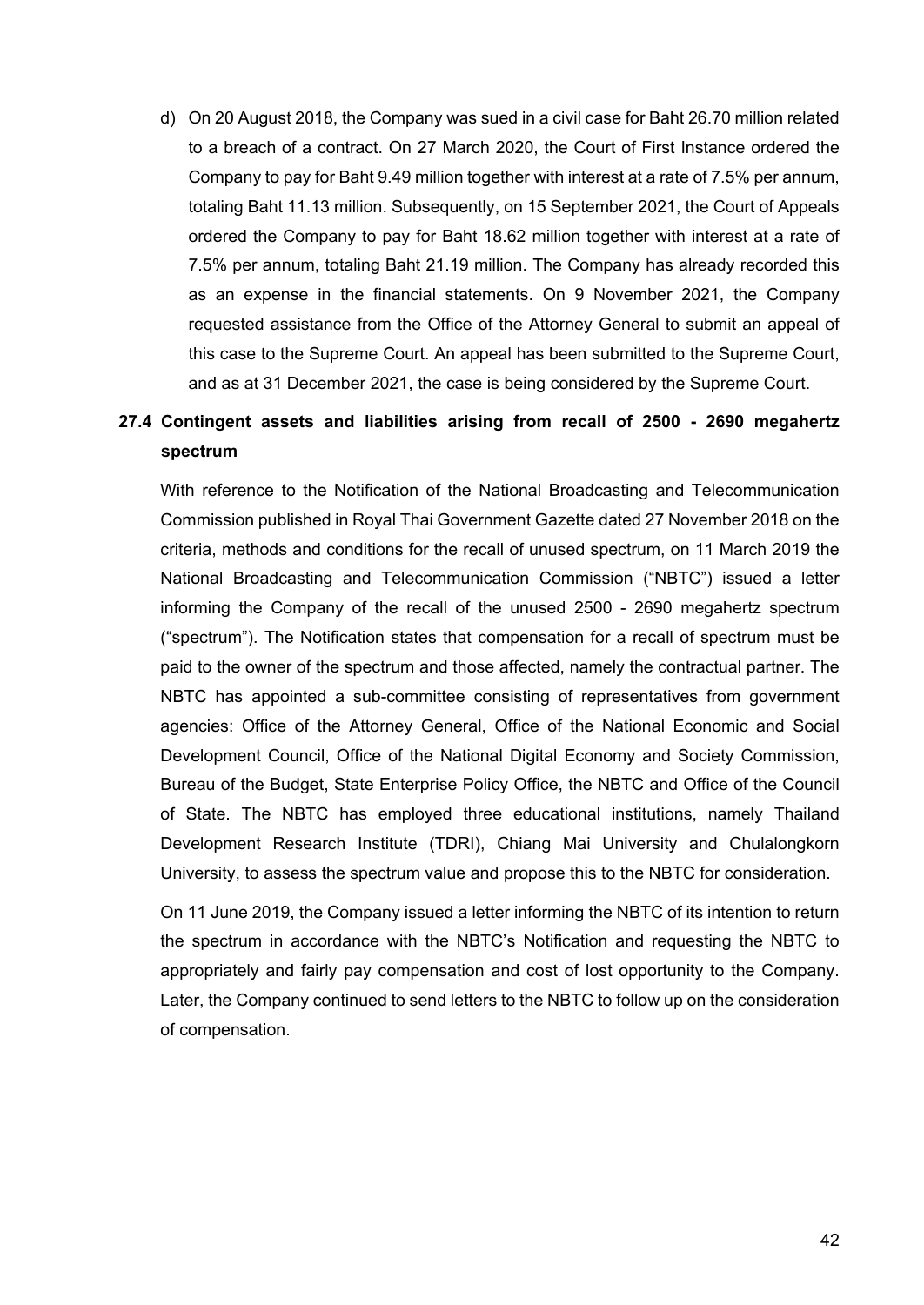On 16 June 2020, the NBTC issued a letter informing the Company of a meeting resolution on determination of the criteria and conditions of compensation payment for the recall of the spectrum. The meeting passed a resolution setting the period of spectrum ownership at 6 years 5 months, valued at Baht 3,235.84 million. The compensation was to be shared equally between the Company and the Company's contract partner. Compensation was to be paid in installments aligned with the spectrum fee payments received from the operator who won in the spectrum auction (please see the table below for details of the compensation payments). However, the Company did not agree with the resolution and, on 2 July 2020, submitted an appeal to the Administrative Court opposing the NBTC's resolution, as deemed in the best interests of the Company. Subsequently, on 7 August 2020, the Company was informed that the NBTC would not consider the Company's appeal letter.

Details of the compensation payments for the recall of the spectrum that are aligned with the installment payments of the fee of the spectrum auction winner, to be equally shared between the Company and the contract partner, are as follows:

|              |      | (Unit: Million Baht)   |
|--------------|------|------------------------|
| Installments | Year | Amount of Compensation |
| 1            | 2020 | 146.32                 |
| 2            | 2025 | 514.92                 |
| 3            | 2026 | 514.92                 |
| 4            | 2027 | 514.92                 |
| 5            | 2028 | 514.92                 |
| 6            | 2029 | 514.92                 |
| 7            | 2030 | 514.92                 |
| Total        |      | 3,235.84               |

On 28 August 2020, the NBTC issued a letter informing the Company of payment of the first installment of compensation for the recall of the spectrum of Baht 146.32 million, consisting of Baht 73.16 million for the Company and Baht 73.16 million for the Company's contract partner. The NBTC also requested the Company to pay the compensation of Baht 73.16 million to the Company's contract partner within 15 days of receipt of payment from the NBTC. Subsequently, on 8 September 2020, the Company received payment of the first installment. Accepting the such payment is deemed compliance with an administrative order and does not signify acceptance or ratification of the NBTC's resolution on the amount of compensation or waiver of the status of the owner of the recalled spectrum. On 16 September 2020, the Company paid the contract partner compensation of Baht 73.16 million.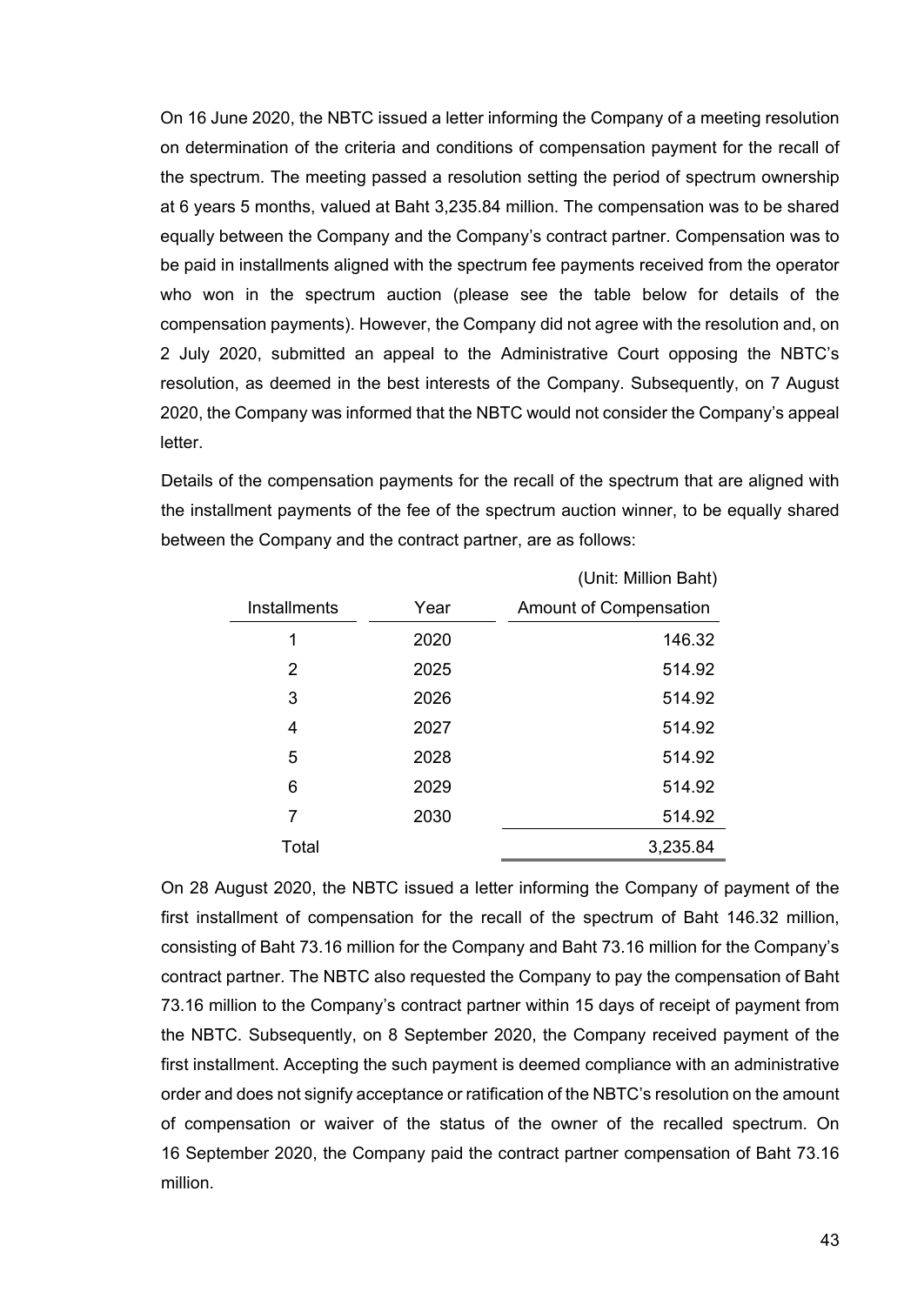On 14 September 2020, the Company filed an administrative lawsuit against the NBTC, NBTC office and Secretary-General of the NBTC with the Central Administrative Court, regarding the amount of compensation or the payment of compensation, the installment payments and the process of determining compliance with the relevant laws and notifications, which is in line with the Company's appeal opposing the NBTC's resolution. Currently, the objections to the NBTC's statement of defense are being prepare, and the case is under consideration by the Central Administrative Court.

On 22 January 2021, the Company received an order from the Central Administrative Court to lodge a statement of defense of the lawsuit brought by the contract partner, who had filed an administrative lawsuit against the NBTC Office, the NBTC and the Company. The contract partner requested the Court to order the revocation of the NBTC's resolution on compensation payment for the recall of the spectrum, annul the contract between the Company and the contract partner and have the NBTC Office, the NBTC and the Company pay Baht 17,543.96 million, together with default interest at a rate of 7.5% per annum.

On 16 July 2021, the Department of Administrative Litigation, Office of the Attorney-General submitted a statement of defense to the Central Administrative Court. Consequently, on 19 February 2022, the Central Administrative Court send an order informing to the Company that the contract partner did not wish to raise objections to the Company's statement of defense. Currently, the case is under consideration by the Central Administrative Court. Since a final judgement on the case has not yet been reached and there are still uncertainties, the Company has not set aside any provision.

The Company recognized the Company's portion of the first installment of compensation for the recall of 2500 - 2690 megahertz spectrum, amounting to Baht 73.16 million, as an advance received. In addition, the Company has not recognized the contingent assets from the compensation payment from NBTC due to uncertainties regarding the amount of compensation that will be received.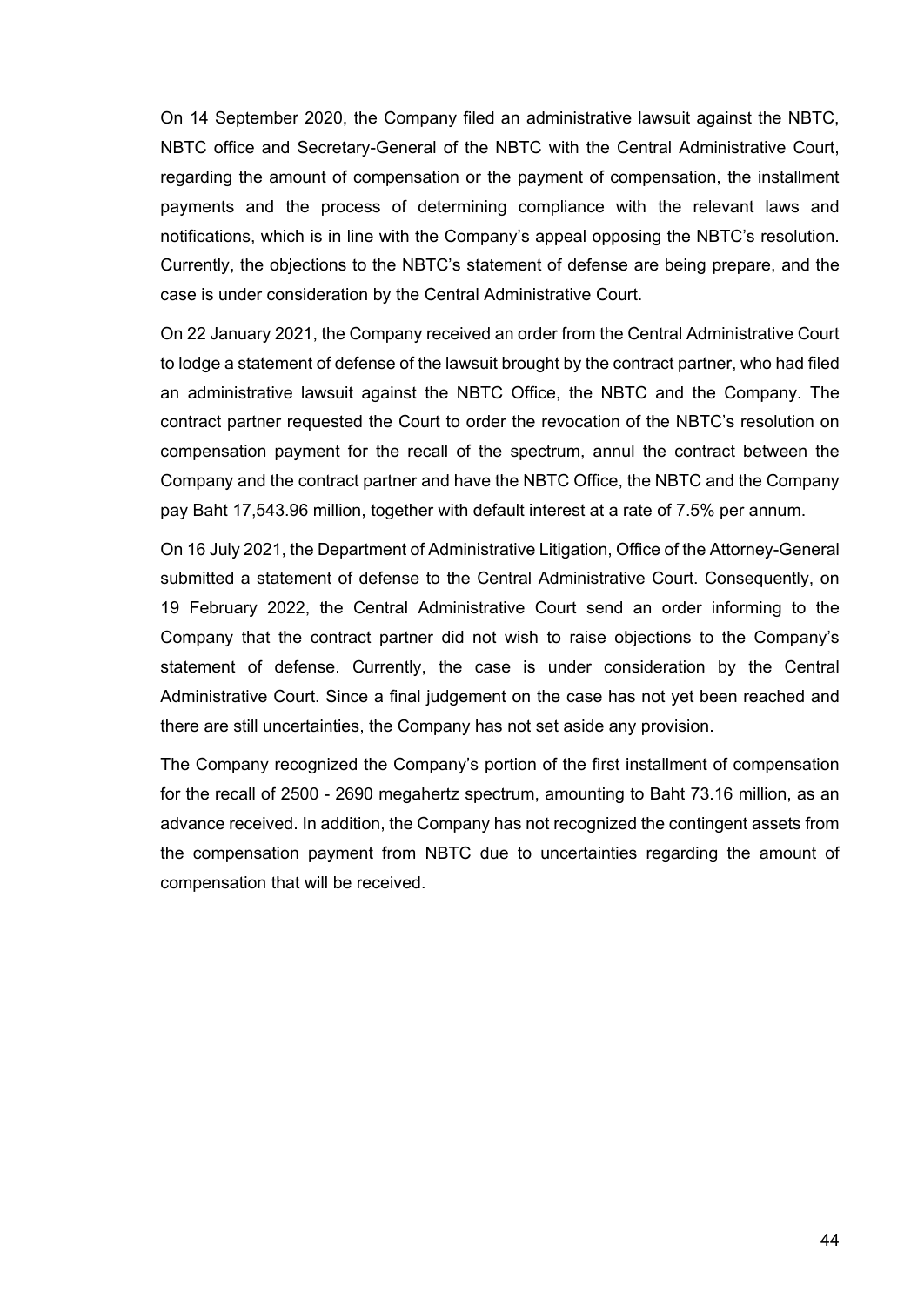#### **28. Fair value hierarchy**

As at 31 December 2021 and 2020, the Group had the assets and liabilities that were measured at fair value or for which fair value was disclosed using different levels of inputs as follows:

|                                    |                                                 |         |          | (Unit: Million Baht) |  |  |  |
|------------------------------------|-------------------------------------------------|---------|----------|----------------------|--|--|--|
|                                    | Consolidated and separated financial statements |         |          |                      |  |  |  |
|                                    | As at 31 December 2021                          |         |          |                      |  |  |  |
|                                    | Level 1                                         | Level 2 | Level 3  | Total                |  |  |  |
| Assets measured at fair value      |                                                 |         |          |                      |  |  |  |
| Financial assets measured at FVTPL |                                                 |         |          |                      |  |  |  |
| Other non-current financial assets |                                                 |         |          |                      |  |  |  |
| - Vayupak Fund 1                   |                                                 | 12.61   |          | 12.61                |  |  |  |
| Investment property                |                                                 | ۰       | 8,112.17 | 8,112.17             |  |  |  |
|                                    |                                                 |         |          |                      |  |  |  |

(Unit: Million Baht)

|                                    | Consolidated and separated financial statements |         |          |          |  |  |  |
|------------------------------------|-------------------------------------------------|---------|----------|----------|--|--|--|
|                                    | As at 31 December 2020                          |         |          |          |  |  |  |
|                                    | Level 1                                         | Level 2 | Level 3  | Total    |  |  |  |
| Assets measured at fair value      |                                                 |         |          |          |  |  |  |
| Financial assets measured at FVTPL |                                                 |         |          |          |  |  |  |
| Other non-current financial assets |                                                 |         |          |          |  |  |  |
| - Vayupak Fund 1                   |                                                 | 11.61   |          | 11.61    |  |  |  |
| Investment property                |                                                 |         | 8,039.88 | 8,039.88 |  |  |  |

During the current year, there were no change in method and assumptions used for fair value measurement nor transferred within the fair value hierarchy.

#### **29. Financial instruments**

#### **29.1 Financial risk management objectives and policies**

The Group's financial instruments principally comprise cash and cash equivalents, trade and other receivables, loans, investments, trade and other payables, long-term loans and lease liabilities. The financial risks associated with these financial instruments and how they are managed is described below.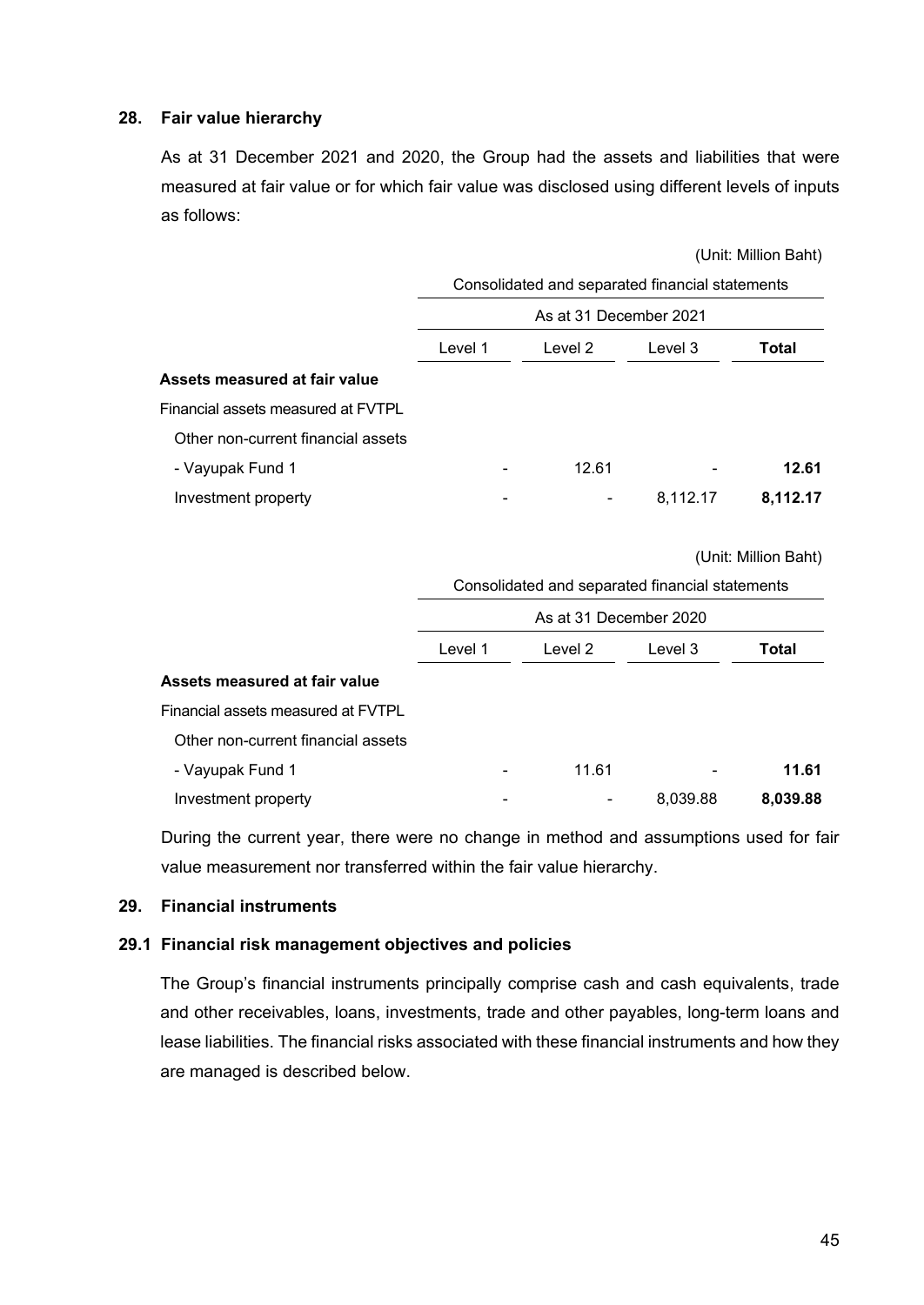#### **Credit risk**

The Group is exposed to credit risk primarily with respect to trade and other accounts receivable, loans, deposits with banks and financial institutions and other financial instruments. The maximum exposure to credit risk is limited to the carrying amounts as stated in the statement of financial position.

#### *Trade receivables*

The Group manages the risk by adopting appropriate credit control policies and procedures and therefore does not expect to incur material financial losses. Outstanding trade receivables are regularly monitored. In addition, the Group does not have high concentrations of credit risk since it has a large customer base.

An impairment analysis is performed at each reporting date to measure expected credit losses. The provision rates are based on days past due for groupings of various customer segments with similar credit risks. The Group classifies customer segments by customer type and rating. The calculation reflects the probability-weighted outcome, the time value of money and reasonable and supportable information that is available at the reporting date about past events, current conditions and forecasts of future economic conditions. Generally, trade receivables are written-off if past due for more. The Group will direct writeoff the account receivables and other receivables once the legal action has been taken.

#### *Financial instruments and cash deposits*

The Group manages the credit risk from balances with banks and financial institutions by making investments only with approved counterparties by the Executive Committee considering the evaluation of rating agencies and within credit limits assigned to each counterparty. The credit limits shall be reviewed and adjusted during the period subject to the Groups executive committee. The limits are set to minimise the concentration of risks and therefore mitigate financial loss through a counterparty's potential failure to make payments.

The credit risk on debt instruments is limited because the insignificant of the amount.

#### **Market risk**

The Group has a market risk which is interest rate risk.

#### *Interest rate risk*

The Group's exposure to interest rate risk relates primarily to its cash at banks, and long-term borrowings. Most of the Group's financial assets and liabilities bear floating interest rates or fixed interest rates which are close to the market rate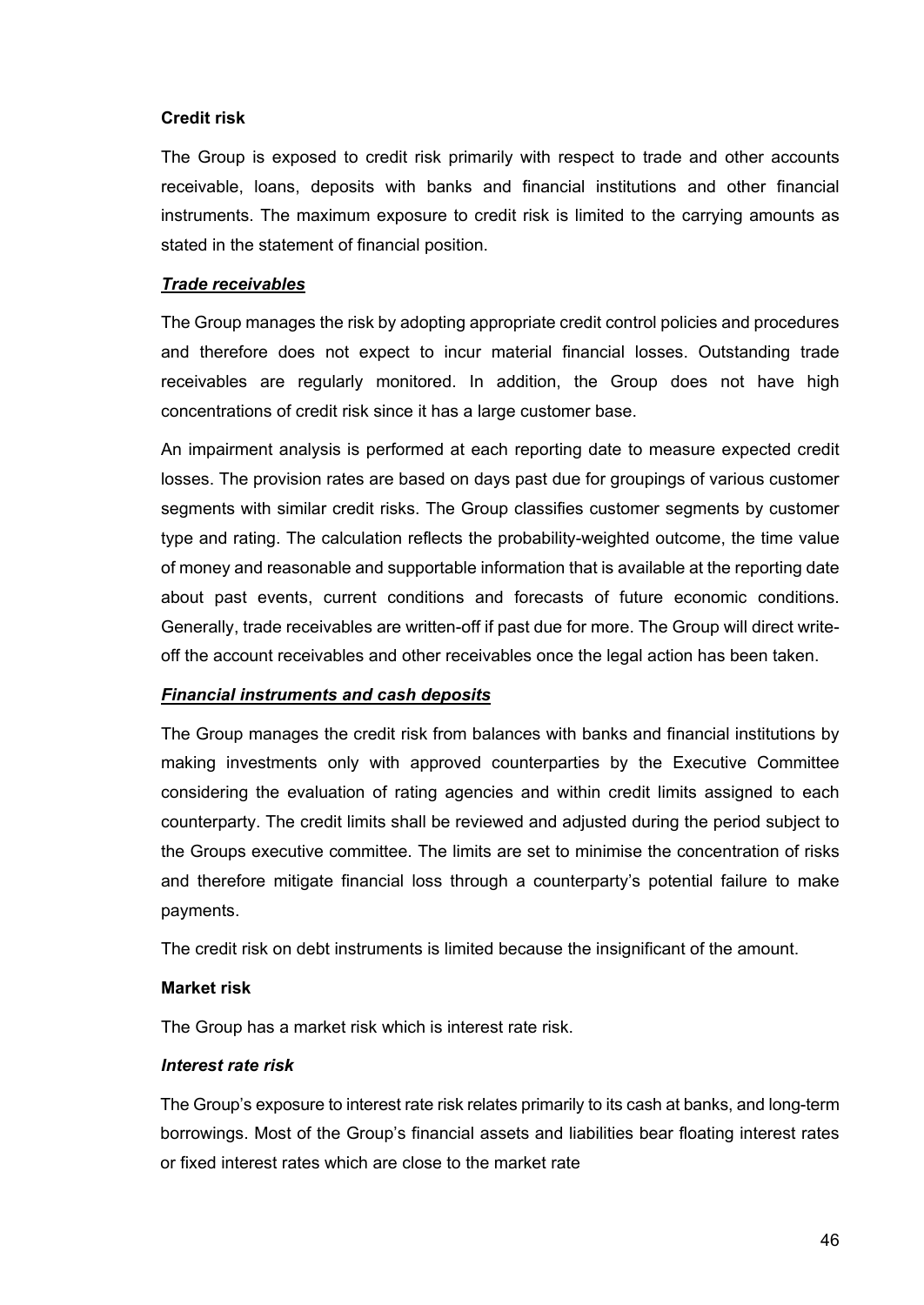The Group's policy to manage its deposit rate is by depositing cash with government bank and/or banks with credit ratings by credit rating agencies and set a maximum limit on the average amount of cash deposit per month for each bank.

The Group's policy to manage its loan rate is by allocating 2 types of loan which is short-term loan and long-term loan. Each loan has different interest rate; short-term loan with a fixed rate and long-term loan with floating rates based on the policy interest rate set out by the Bank of Thailand. The appropriate use of each loans for business operations will lower the interest rate risk exposed by the Group. When the Group's liquidity position is high, the Group will make early repayment of existing loan with the banks to reduce interest expenses as well as interest rate risk.

As at 31 December 2021 and 2020, significant financial assets and liabilities classified by type of interest rate are summarised in the table below, with those financial assets and liabilities that carry fixed interest rates further classified based on the maturity date, or the repricing date if this occurs before the maturity date.

(Unit: Million Baht)

|                               | Consolidated financial statements |                             |         |               |              |          |                |
|-------------------------------|-----------------------------------|-----------------------------|---------|---------------|--------------|----------|----------------|
|                               |                                   | As at 31 December 2021      |         |               |              |          |                |
|                               |                                   | <b>Fixed interest rates</b> |         |               |              |          |                |
|                               | Within                            | $1 - 5$                     | Over    | Floating      | Non-interest |          | Effective      |
|                               | 1 year                            | years                       | 5 years | interest rate | bearing      | Total    | interest rate  |
|                               |                                   |                             |         |               |              |          | (% per annum)  |
| <b>Financial Assets</b>       |                                   |                             |         |               |              |          |                |
| Cash and cash equivalent      | 2.75                              |                             |         | 476.35        | 15.63        | 494.73   | $0.05 - 1.00$  |
| Short-term fixed deposits     | 108.45                            |                             |         |               |              | 108.45   | $0.25 - 0.375$ |
| Trade and other receivables   |                                   |                             |         | -             | 267.32       | 267.32   |                |
| Restricted bank deposits      | 0.20                              |                             |         |               |              | 0.20     | 0.25           |
| Other financial assets        |                                   |                             |         |               | 12.61        | 12.61    |                |
|                               | 111.40                            |                             |         | 476.35        | 295.56       | 883.31   |                |
| <b>Financial liabilities</b>  |                                   |                             |         |               |              |          |                |
| Trade and other payables      |                                   |                             |         |               | 329.22       | 329.22   |                |
| Long-term loan from financial |                                   |                             |         |               |              |          |                |
| institution                   |                                   |                             |         | 695.92        |              | 695.92   | MLR - 2.57     |
| Lease liabilities             | 13.94                             | 14.49                       |         |               |              | 28.43    | $1.84 - 6.28$  |
|                               | 13.94                             | 14.49                       |         | 695.92        | 329.22       | 1,053.57 |                |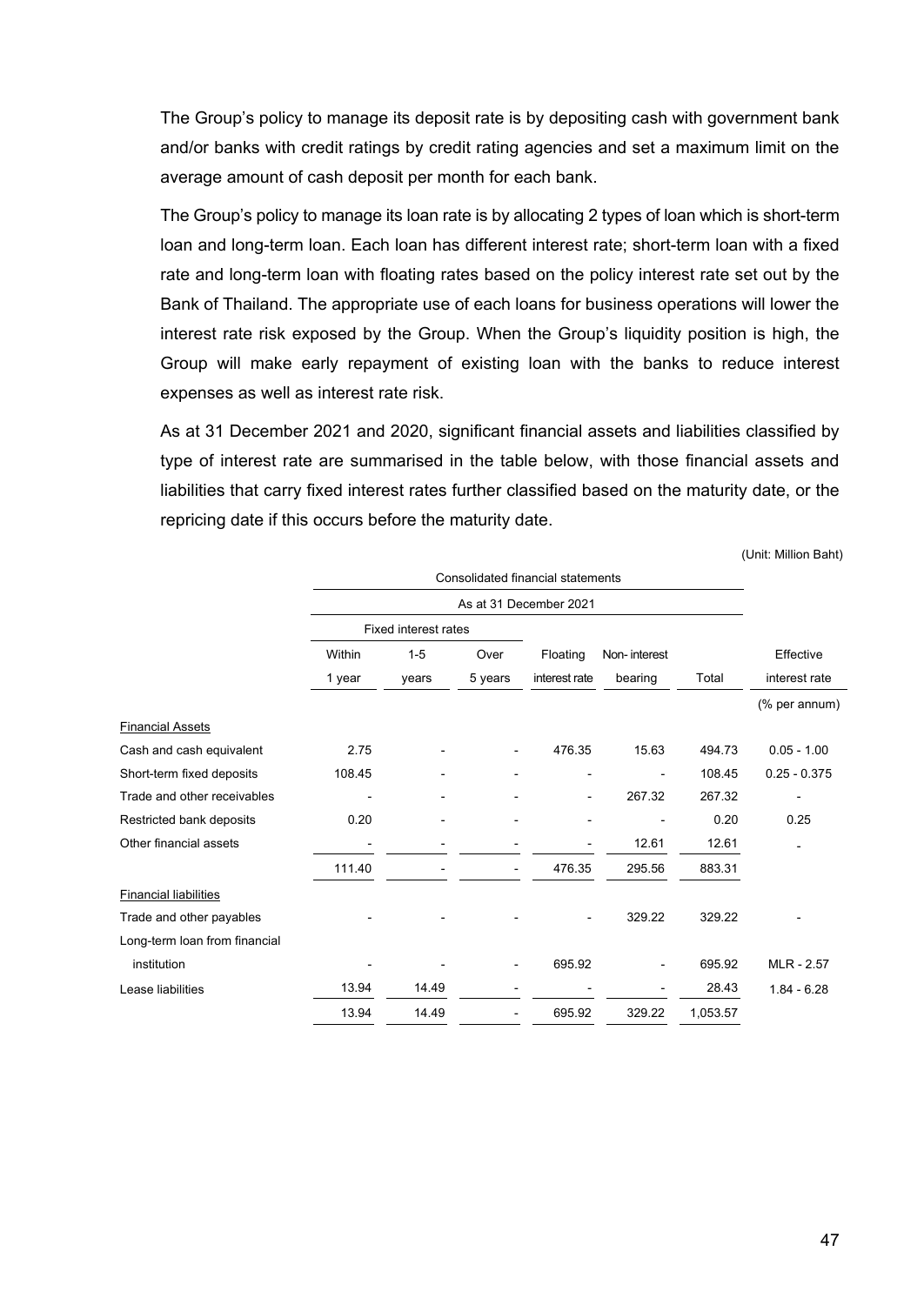(Unit: Million Baht)

|                                | Consolidated financial statements<br>As at 31 December 2020 |                             |         |                          |              |          |                |
|--------------------------------|-------------------------------------------------------------|-----------------------------|---------|--------------------------|--------------|----------|----------------|
|                                |                                                             |                             |         |                          |              |          |                |
|                                |                                                             | <b>Fixed interest rates</b> |         |                          |              |          |                |
|                                | Within                                                      | $1 - 5$                     | Over    | Floating                 | Non-interest |          | Effective      |
|                                | 1 year                                                      | years                       | 5 years | interest rate            | bearing      | Total    | interest rate  |
|                                |                                                             |                             |         |                          |              |          | (% per annum)  |
| <b>Financial Assets</b>        |                                                             |                             |         |                          |              |          |                |
| Cash and cash equivalent       | 342.75                                                      |                             |         | 441.33                   | 10.42        | 794.50   | $0.05 - 1.00$  |
| Short-term fixed deposits      | 108.07                                                      |                             |         | $\overline{\phantom{0}}$ |              | 108.07   | $0.25 - 0.375$ |
| Trade and other receivables    |                                                             | $\overline{a}$              |         | $\overline{\phantom{a}}$ | 368.90       | 368.90   |                |
| Restricted bank deposits       | 0.11                                                        | $\overline{\phantom{0}}$    |         | $\overline{\phantom{0}}$ |              | 0.11     | 0.25           |
| Other financial assets         |                                                             |                             |         |                          | 11.61        | 11.61    |                |
|                                | 450.93                                                      |                             |         | 441.33                   | 390.93       | 1,283.19 |                |
| <b>Financial liabilities</b>   |                                                             |                             |         |                          |              |          |                |
| Short-term loan from financial |                                                             |                             |         |                          |              |          |                |
| institution                    | 240.00                                                      |                             |         |                          |              | 240.00   | 4.47           |
| Trade and other payables       |                                                             |                             |         | $\overline{\phantom{a}}$ | 652.98       | 652.98   |                |
| Lease liabilities              | 24.18                                                       | 24.45                       |         |                          |              | 48.63    | $1.84 - 6.28$  |
|                                | 264.18                                                      | 24.45                       |         | $\overline{\phantom{0}}$ | 652.98       | 941.61   |                |

(Unit: Million Baht)

|                               | Separate financial statements |                             |                          |                          |              |          |                |
|-------------------------------|-------------------------------|-----------------------------|--------------------------|--------------------------|--------------|----------|----------------|
|                               |                               | As at 31 December 2021      |                          |                          |              |          |                |
|                               |                               | <b>Fixed interest rates</b> |                          |                          |              |          |                |
|                               | Within                        | $1 - 5$                     | Over                     | Floating                 | Non-interest |          | Effective      |
|                               | 1 year                        | years                       | 5 years                  | interest rate            | bearing      | Total    | interest rate  |
|                               |                               |                             |                          |                          |              |          | (% per annum)  |
| <b>Financial Assets</b>       |                               |                             |                          |                          |              |          |                |
| Cash and cash equivalent      | 2.75                          |                             |                          | 471.99                   | 15.63        | 490.37   | $0.05 - 1.00$  |
| Short-term fixed deposits     | 108.45                        |                             |                          | $\blacksquare$           |              | 108.45   | $0.25 - 0.375$ |
| Trade and other receivables   |                               | $\blacksquare$              |                          | $\overline{\phantom{a}}$ | 267.22       | 267.22   |                |
| Restricted bank deposits      | 0.20                          |                             |                          |                          |              | 0.20     | 0.25           |
| Other financial assets        |                               |                             |                          |                          | 12.61        | 12.61    |                |
|                               | 111.40                        |                             |                          | 471.99                   | 295.46       | 878.85   |                |
| <b>Financial liabilities</b>  |                               |                             |                          |                          |              |          |                |
| Trade and other payables      |                               |                             |                          |                          | 330.36       | 330.36   |                |
| Long-term loan from financial |                               |                             |                          |                          |              |          |                |
| institution                   |                               |                             | $\overline{\phantom{a}}$ | 695.92                   |              | 695.92   | MLR - 2.57     |
| Lease liabilities             | 13.89                         | 14.49                       |                          |                          |              | 28.38    | $1.84 - 6.28$  |
|                               | 13.89                         | 14.49                       |                          | 695.92                   | 330.36       | 1,054.66 |                |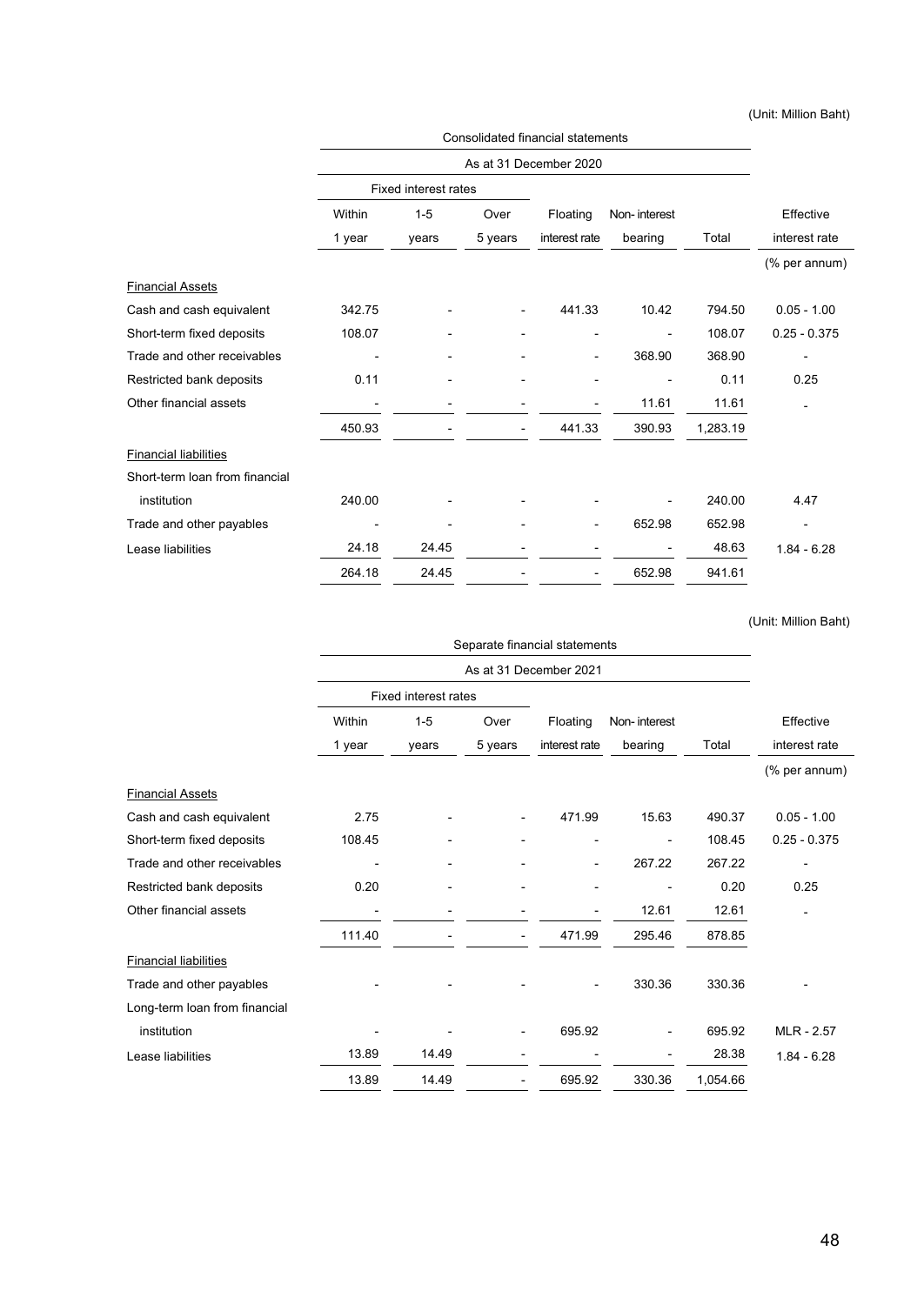(Unit: Million Baht)

|                                | Separate financial statements |                             |         |                |              |          |                |
|--------------------------------|-------------------------------|-----------------------------|---------|----------------|--------------|----------|----------------|
|                                |                               | As at 31 December 2020      |         |                |              |          |                |
|                                |                               | <b>Fixed interest rates</b> |         |                |              |          |                |
|                                | Within                        | $1 - 5$                     | Over    | Floating       | Non-interest |          | Effective      |
|                                | 1 year                        | years                       | 5 years | interest rate  | bearing      | Total    | interest rate  |
|                                |                               |                             |         |                |              |          | (% per annum)  |
| <b>Financial Assets</b>        |                               |                             |         |                |              |          |                |
| Cash and cash equivalent       | 788.86                        |                             |         |                |              | 788.86   | $0.05 - 1.00$  |
| Short-term fixed deposits      | 108.07                        | $\overline{\phantom{0}}$    | -       |                |              | 108.07   | $0.25 - 0.375$ |
| Trade and other receivables    |                               |                             |         | $\blacksquare$ | 371.34       | 371.34   |                |
| Restricted bank deposits       | 0.11                          |                             |         |                |              | 0.11     | 0.25           |
| Other financial assets         |                               |                             |         |                | 11.61        | 11.61    |                |
|                                | 897.04                        |                             |         |                | 382.95       | 1,279.99 |                |
| <b>Financial liabilities</b>   |                               |                             |         |                |              |          |                |
| Short-term loan from financial |                               |                             |         |                |              |          |                |
| institution                    | 240.00                        |                             |         |                |              | 240.00   | 4.47           |
| Trade and other payables       |                               |                             |         |                | 653.85       | 653.85   |                |
| Lease liabilities              | 24.12                         | 24.43                       |         |                |              | 48.55    | $1.84 - 6.28$  |
|                                | 264.12                        | 24.43                       |         | $\overline{a}$ | 653.85       | 942.40   |                |

#### *Interest rate sensitivity*

The following table demonstrates the sensitivity of the Group's profit before tax to a reasonably possible change in interest rates on that portion of floating rate loans to and loans from affected as at 31 December 2021, with all other variables held constant.

|             |                     | Effect on profit before tax |
|-------------|---------------------|-----------------------------|
| Currency    | Increase (decrease) | increase (decrease)         |
|             | (%)                 | (Million Baht)              |
| Loan - Baht | 0.5                 | (3.41)                      |
|             | (0.5)               | 3.41                        |

The above analysis has been prepared assuming that the amounts of the floating rate borrowings and all other variables remain constant over one year. Moreover, the floating legs of these borrowings are assumed to not yet have set interest rates. As a result, a change in interest rates affects interest payable for the full 12-month period of the sensitivity calculation. This information is not a forecast or prediction of future market conditions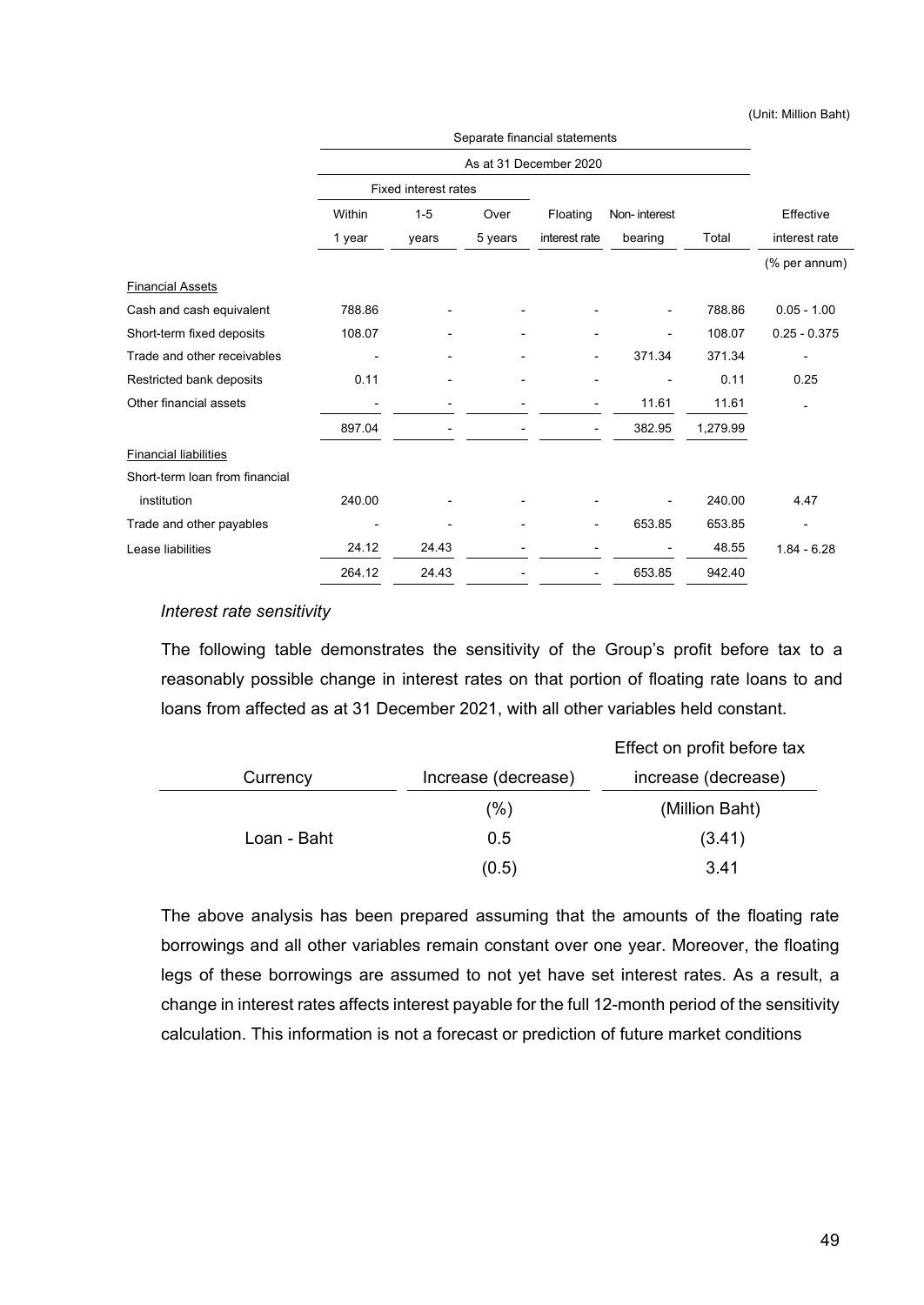#### **Liquidity risk**

The Group monitors the risk of a shortage of liquidity by maintaining the cash level and considering increasing the credit limit of both, internal and external credit lines to cover the liquidity needs, subject to guidance by the Group. The Group monitors the risk of a shortage of liquidity position by a recurring liquidity planning and maintains an adequate level of cash, fixed deposits and unused committed and uncommitted credit lines with various financial institutions and the Group has the ability to access adequate funding if needed.

The table below summarises the maturity profile of the Group's non-derivative financial liabilities as at 31 December 2021 based on contractual undiscounted cash flows:

(Unit: Million Baht)

|                                            | Consolidated financial statements |           |                |             |          |  |
|--------------------------------------------|-----------------------------------|-----------|----------------|-------------|----------|--|
|                                            | On                                | Less than | 1 to 5         |             |          |  |
|                                            | demand                            | 1 year    | years          | $> 5$ years | Total    |  |
| Non-derivatives                            |                                   |           |                |             |          |  |
| Trade and other payables                   | 329.22                            | -         | $\overline{a}$ |             | 329.22   |  |
| Lease liabilities                          |                                   | 15.13     | 15.25          |             | 30.38    |  |
| Long-term loans from financial institution |                                   | 20.18     | 578.22         | 189.74      | 788.14   |  |
| <b>Total non-derivatives</b>               | 329.22                            | 35.31     | 593.47         | 189.74      | 1,147.74 |  |

(Unit: Million Baht)

|                                            | Separate financial statements |           |        |           |          |  |
|--------------------------------------------|-------------------------------|-----------|--------|-----------|----------|--|
|                                            | On                            | Less than | 1 to 5 |           |          |  |
|                                            | demand                        | 1 year    | years  | > 5 years | Total    |  |
| <b>Non-derivatives</b>                     |                               |           |        |           |          |  |
| Trade and other payables                   | 330.36                        |           |        |           | 330.36   |  |
| Lease liabilities                          | $\overline{\phantom{a}}$      | 15.07     | 15.25  |           | 30.32    |  |
| Long-term loans from financial institution | -                             | 20.18     | 578.22 | 189.74    | 788.14   |  |
| <b>Total non-derivatives</b>               | 330.36                        | 35.25     | 593.47 | 189.74    | 1,148.82 |  |

#### **29.2 Fair values of financial instruments**

Since the majority of the Company's financial instruments are short-term in nature or carrying interest at rates close to the market interest rates, their fair value is not expected to be materially different from the amounts presented in the statement of financial position.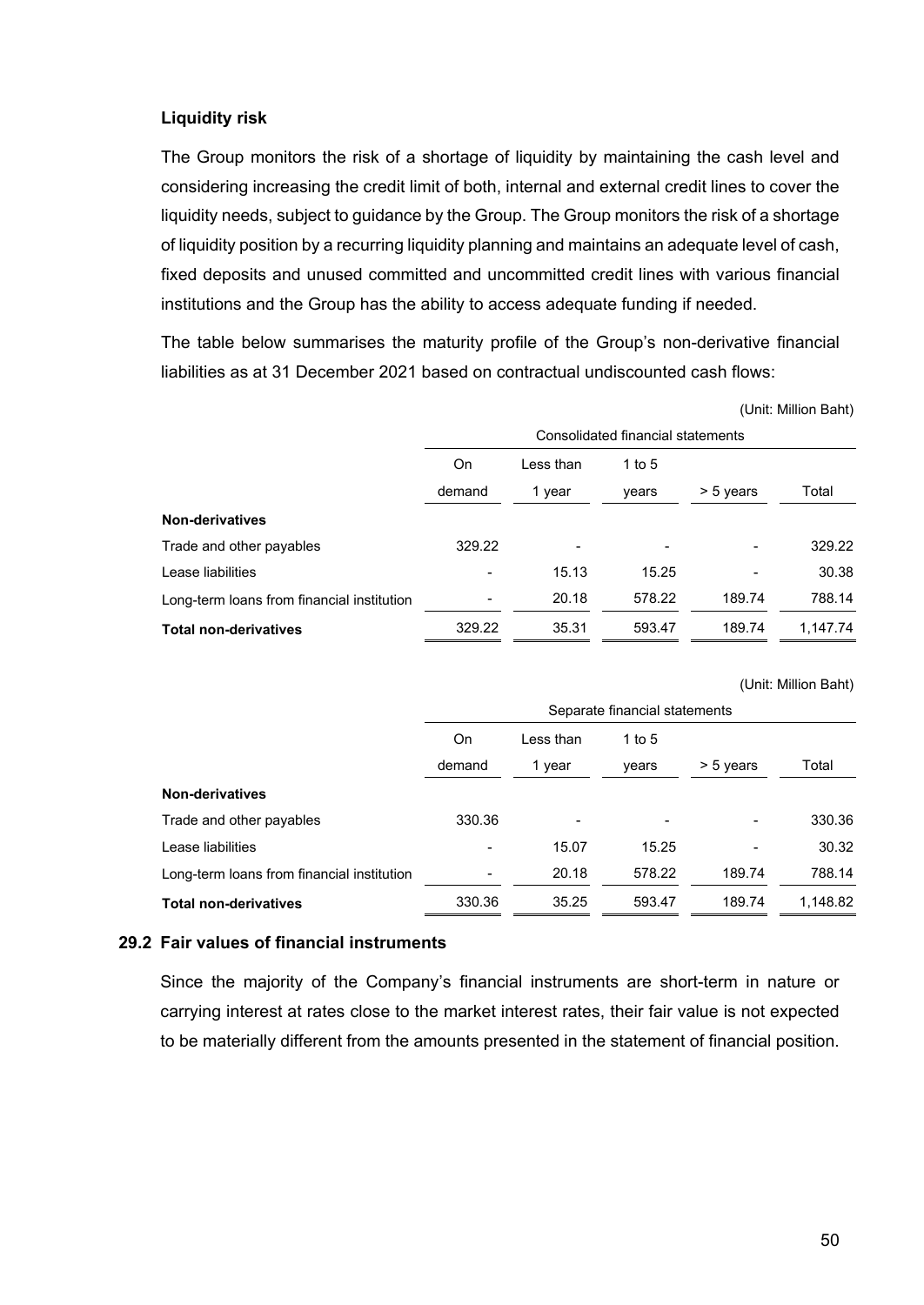The methods and assumptions used by the Grouping estimating the fair value of financial instruments are as follows:

- a) For financial assets and liabilities which have short-term maturities, including cash and cash equivalents, accounts receivable, accounts payable, short-term and long-term loan from bank the carrying amounts in the statement of financial position approximate their fair value.
- b) The fair value of debt securities is generally derived from quoted market prices or by using the yield curve announced by the Thai Bond Market Association or by other relevant bodies determined using the yield curve of government bonds, adjusted with an appropriate risk premium, or, calculated using the yield curve announced by the Thai Bond Market Association, adjusted with an appropriate risk premium.
- c) The fair value of equity securities is generally derived from quoted market prices, or based on generally accepted pricing models when no market price is available.
- d) The carrying amount of long-term loan carrying interest at rates approximating the market rate, in the statement of financial position approximates their fair value.

During the current year, there were no transfers within the fair value hierarchy.

### **30. Capital management**

The primary objective of the Group's capital management is to ensure that it has appropriate capital structure in order to support its business and maximise shareholder value. As at 31 December 2021, the Group's debt-to-equity ratio was 0.46:1 (2020: 0.56:1) and the Company's was 0.47:1 (2020: 0.57:1).

# **31. Events after the reporting period**

The National Broadcasting and Telecommunications Commission ("the NBTC") announced the invitation to apply for the FM spectrum license for providing broadcasting business services dated on 24 December 2021, and arranged the auction for 71 frequencies of FM spectrum on 21 February 2022. An extraordinary meeting No.1/2022 of the board of the NBTC's hold on 25 February 2022 approved a resolution to confirm that the Company was an auction winner for 47 frequencies, comprising 6 frequencies for Bangkok and surrounding provinces, and 41 regional frequencies. The Company will be licensed to use frequencies at the national level since its network coverage area includes all regions, according to the criteria set by the Office of the NBTC.